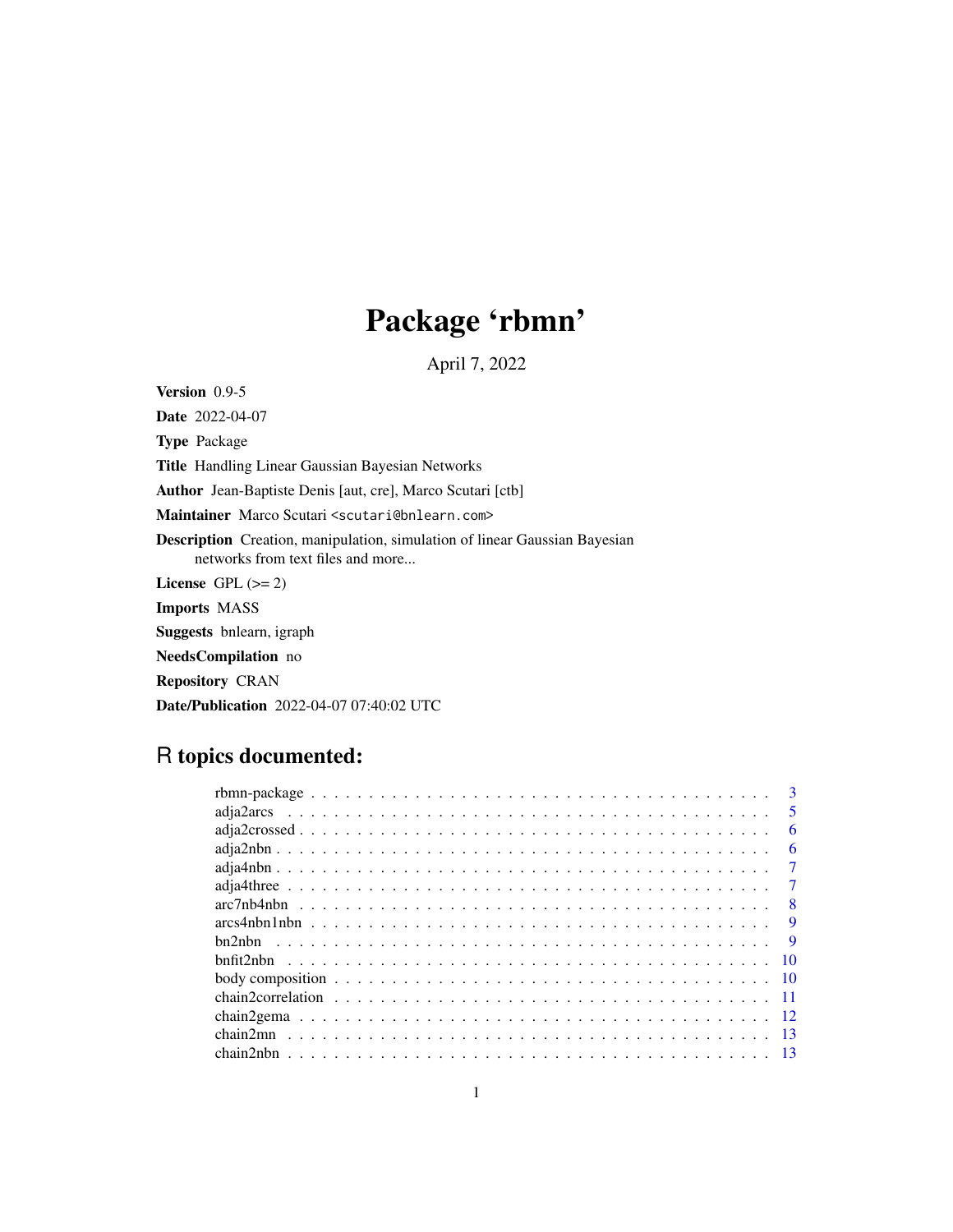| chain2pre                                                                                               | 14 |
|---------------------------------------------------------------------------------------------------------|----|
|                                                                                                         | 14 |
|                                                                                                         | 15 |
|                                                                                                         | 16 |
|                                                                                                         | 16 |
|                                                                                                         | 17 |
| cor4var                                                                                                 | 18 |
| $crossed 4nbn 1nbn \dots \dots \dots \dots \dots \dots \dots \dots \dots \dots \dots \dots \dots \dots$ | 19 |
|                                                                                                         | 20 |
|                                                                                                         | 20 |
|                                                                                                         | 21 |
|                                                                                                         | 22 |
|                                                                                                         | 23 |
|                                                                                                         | 23 |
|                                                                                                         | 24 |
|                                                                                                         | 25 |
|                                                                                                         | 26 |
|                                                                                                         | 26 |
|                                                                                                         | 27 |
|                                                                                                         | 27 |
|                                                                                                         | 28 |
|                                                                                                         | 29 |
|                                                                                                         | 30 |
|                                                                                                         | 30 |
|                                                                                                         |    |
|                                                                                                         | 31 |
|                                                                                                         | 31 |
|                                                                                                         | 32 |
|                                                                                                         | 33 |
|                                                                                                         | 33 |
|                                                                                                         | 34 |
|                                                                                                         | 35 |
|                                                                                                         | 35 |
|                                                                                                         | 36 |
|                                                                                                         | 37 |
|                                                                                                         | 37 |
|                                                                                                         | 38 |
|                                                                                                         | 39 |
| print8nbn                                                                                               | 39 |
|                                                                                                         | 40 |
|                                                                                                         | 41 |
| rm8nd4adja                                                                                              | 42 |
| rm8nd4nbn                                                                                               | 42 |
|                                                                                                         | 43 |
| simulate8gema                                                                                           | 44 |
|                                                                                                         | 44 |
|                                                                                                         | 45 |
| simulate8nbn                                                                                            | 46 |
| state4chain                                                                                             | 47 |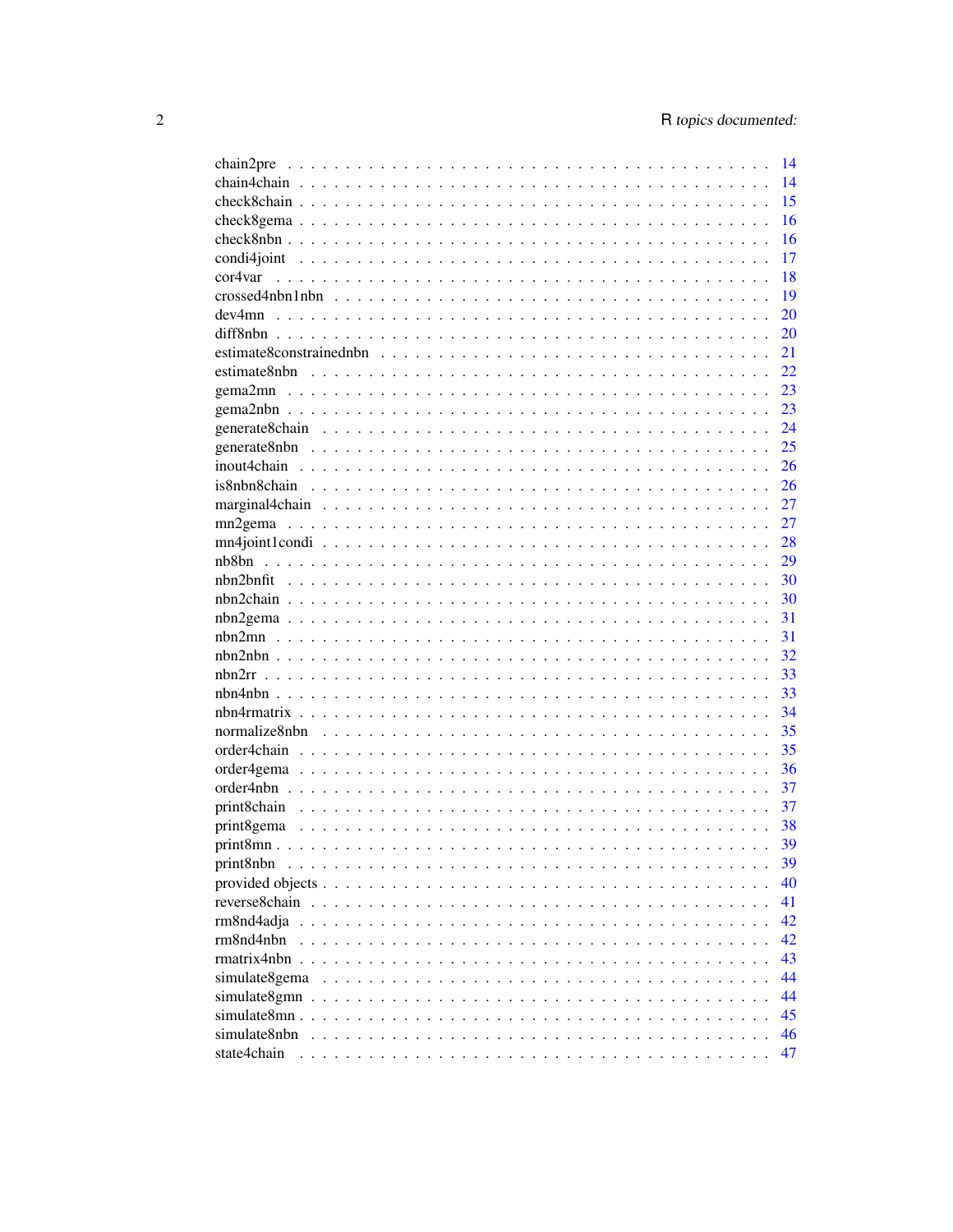### <span id="page-2-0"></span>rbmn-package 3

| Index |  |  |  |  |  |  |  |  |  |  |  |  |  |  |  |  |  |  |  |  |
|-------|--|--|--|--|--|--|--|--|--|--|--|--|--|--|--|--|--|--|--|--|

rbmn-package *Linear Gaussian Bayesian network manipulations*

#### Description

General functions to generate, transform, display general and particular linear Gaussian Bayesian networks [/nbn/] are provided.

Specific /nbn/ are chain and crossed /nbn/s. Focus is given in getting joint and conditional probability distributions of the set of nodes.

*rbmn* stands for *R'eseau Bay'esien MultiNormal*.

### Details

Some basic concepts:

- *chain /nbn/s* are /nbn/s where all nodes are connected with two other nodes, except the two ending nodes of the chain having only one connection. (This is not the usual terminology in graphical models but I didn't find a more appropriate word: suggestions are welcome.)
- *crossed /nbn/s* are /nbn/s having the node set defined as a Cartesian product of two series of items, and a DAG based on this structure. See the crossed4nbn1nbn function and/or Tian (2013) for details.
- An *adjacency matrix* is a matrix equivalent to the DAG associated to a /nbn/. Its rows as well as its columns are associated to the set of nodes. The  $(i, j)$  cell is one when there is an arc going from node i to j and zero otherwise.

Three equivalent ways can be used to represent the joint probability distribution of a set of nodes respectively associated to the structures /mn/, /nbn/ and /gema/:

- /mn/ (for multivariate normal) is just the list of the expectation (\$mu) and the variance matrix (\$gamma).
- /nbn/ (for normal Bayesian network) is a simple list, a component a node described with a list. The names are node names and each list associated to a node provides the conditional expectation and variance, the parent (if any) and the associated regression coefficients.
- /gema/ (for generating matrices) is a list of a vector (mu) and a matrix (li) such that the vector of the nodes can be defined by  $X = mu + \frac{1 \cdot 3 \cdot 2 \cdot 5}{1 \cdot 3 \cdot 2 \cdot 5}$  where E is a normal random vector with expectation zero and variance matrix unity.
- It is planned to add a fourth one under the name of /gbn/.

To relieve the memory effort, most names of the functions have been given a two (or more) components structure separated with a figure. This idea will be explained and exploited in a package to come named **documair**. The approximate meaning of the figures are:

• 0 (similar to 'o') rbmn0chain.01 to indicate an object example provided by rbmn.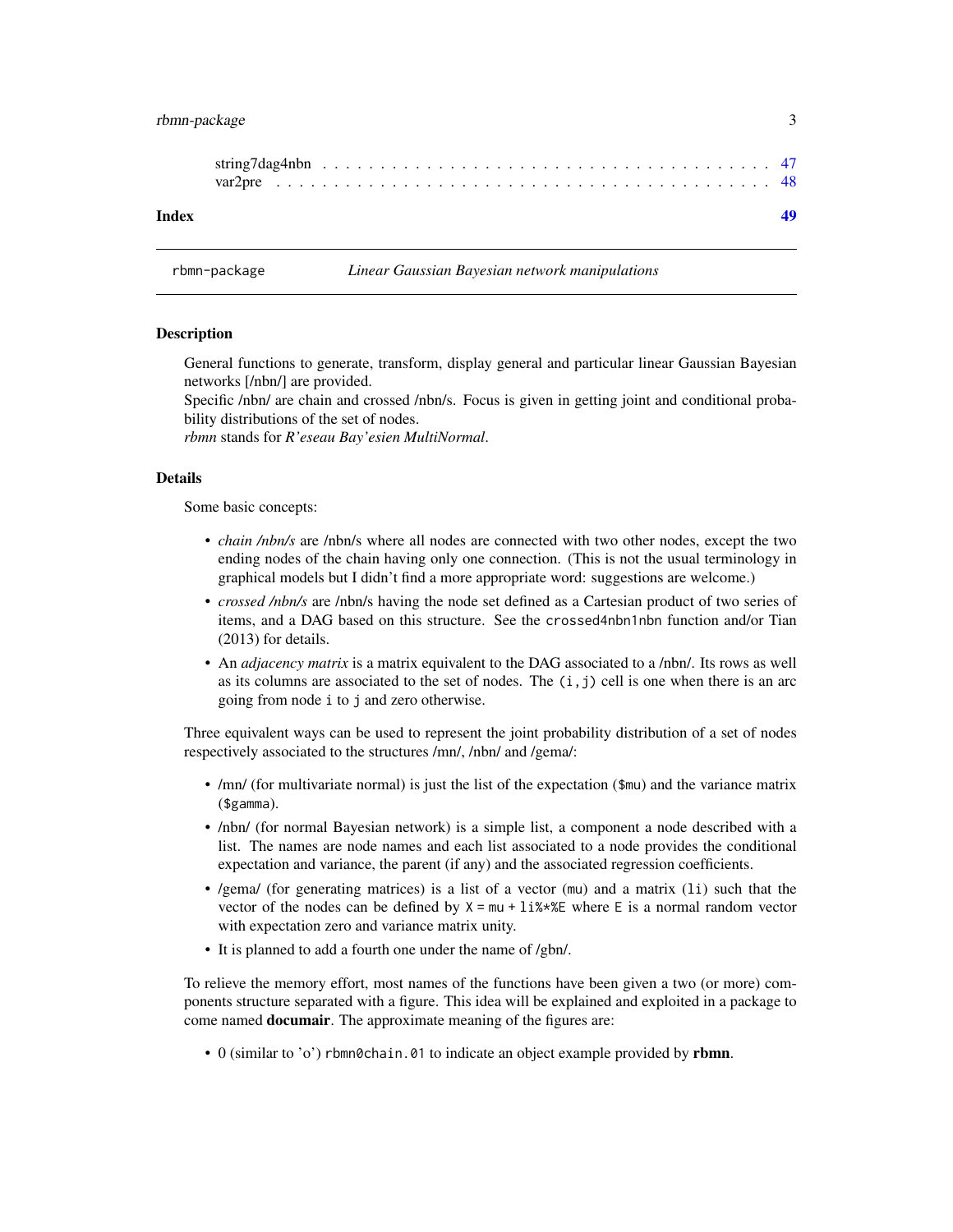- 1 (similar to an  $\sim$  and) ??? to link different objects or actions train1car for train and car.
- 2 (as usual but only one-to-one) nbn2gema means \"transforming a /nbn/ into a /gema/ objects\".
- 3 (remind the 'belong to' sign) form3repeat could be interpreted as "repeat action from the series of 'form' functions".
- 4 (associated to 'from') adja4nbn means "get the adjacency matrix from a /nbn/ object".
- 7 (upper bar of '7' similar to the hyphen) arc7nb4nbn means "get the arc-numbers from a /nbn/".
- 8 (similar to 'a') generate8nbn or print8nbn for \"generating or printing a /nbn/ object\".

A number of ancillary functions have not been exported to give a better access to the main function of /rbmn/. Nevertheless they are available in the ../rbmn/R/ directory, and with all their comments (equivalent to Rd files into ../rbmn/inst/original/ directory). Some of them are visible when defining the default arguments of some functions.

#### Projected evolution of /mn/

- Generalize the /mn/ object with a regression part like the output of function condi4joint when argument pour is not of length zero and argument x2 is not null. With such a structure, every node of a /nbn/ could be described with a /mn/ comprising a unique variable... Also the two arguments of function mn4joint1condi would be just two /mn/ objects... This is also the generalized /mn/ proposed in function simulate8gmn under the argument of loi... Of course almost all functions dealing with /nbn/ objects will be to rewrite!
- Introduce a new object gbn for Gaussian Bayesian network similar to the list provided by function nbn2rr.

#### TO DO list

- Systemize the existence of check8object functions
- Introduce their systematic use conditionned with a rbmn0check variable.
- Follow the main checking of every functions
- Give (and use) class attributes to the main objects.
- Introduce the main objects in this short presentation.
- Make a true small example in this short presentation.
- Make the function nbn4string7dag.
- Add the computation made with /bnlearn/ in the example of estimate8nbn.
- Check the topological order within nbn2nbn depending on rbmn0check value.
- Make a super transformation function from an object associated to a Bayesian network to any other type, including itself.
- Correct the ord option in order4chain.
- Check the topological order in rm8nd4adja.
- Think about removing all rmatrix transformations to the benefit of the to-come gbn object.
- Introduce a check of non-negativity of ma into cor4var.
- Add examples to all functions without any.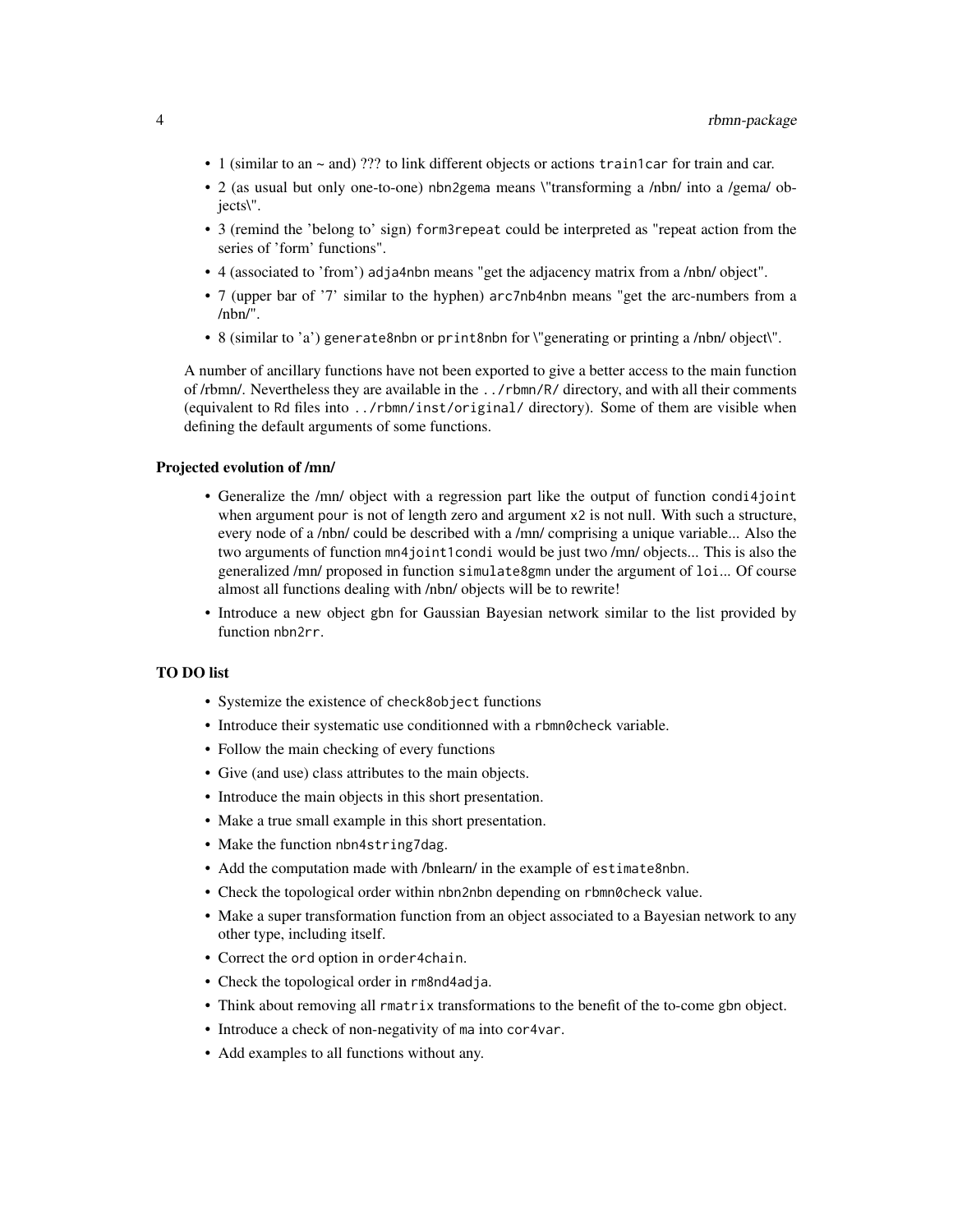#### <span id="page-4-0"></span>adja2arcs 5

#### Author(s)

Jean-Baptiste Denis MIAj - Inra - Jouy-en-Josas F-78532 Jouy-en-Josas

Maintainer: Jean-Baptiste Denis <Jean-Baptiste.Denis@Jouy.Inra.Fr>

### References

(A technical report presenting the concepts used in rbmn is under redaction; it can be obtained as it is if asked.)

Scutari M (2010). "Learning Bayesian Networks with the bnlearn R Package". Journal of Statistical Software, 35(3), 1-22. URL http://www.jstatsoft.org/v35/i03/.

Tian S, Scutari M & Denis J-B (2013, submitted to JSFdS). "Predicting with Crossed Linear Gaussian Bayesian Networks".

### Examples

library(rbmn)

```
## getting the data set
data(boco)
print(head(boco));
```
adja2arcs *Arc matrix from an adjacency matrix*

### Description

returns the arc matrix from an adjacency matrix.

### Usage

adja2arcs(adj)

#### Arguments

adj The adjacency matrix.

### Value

a matrix with two columns ("from","to")

### Examples

adja2arcs(rbmn0adja.02)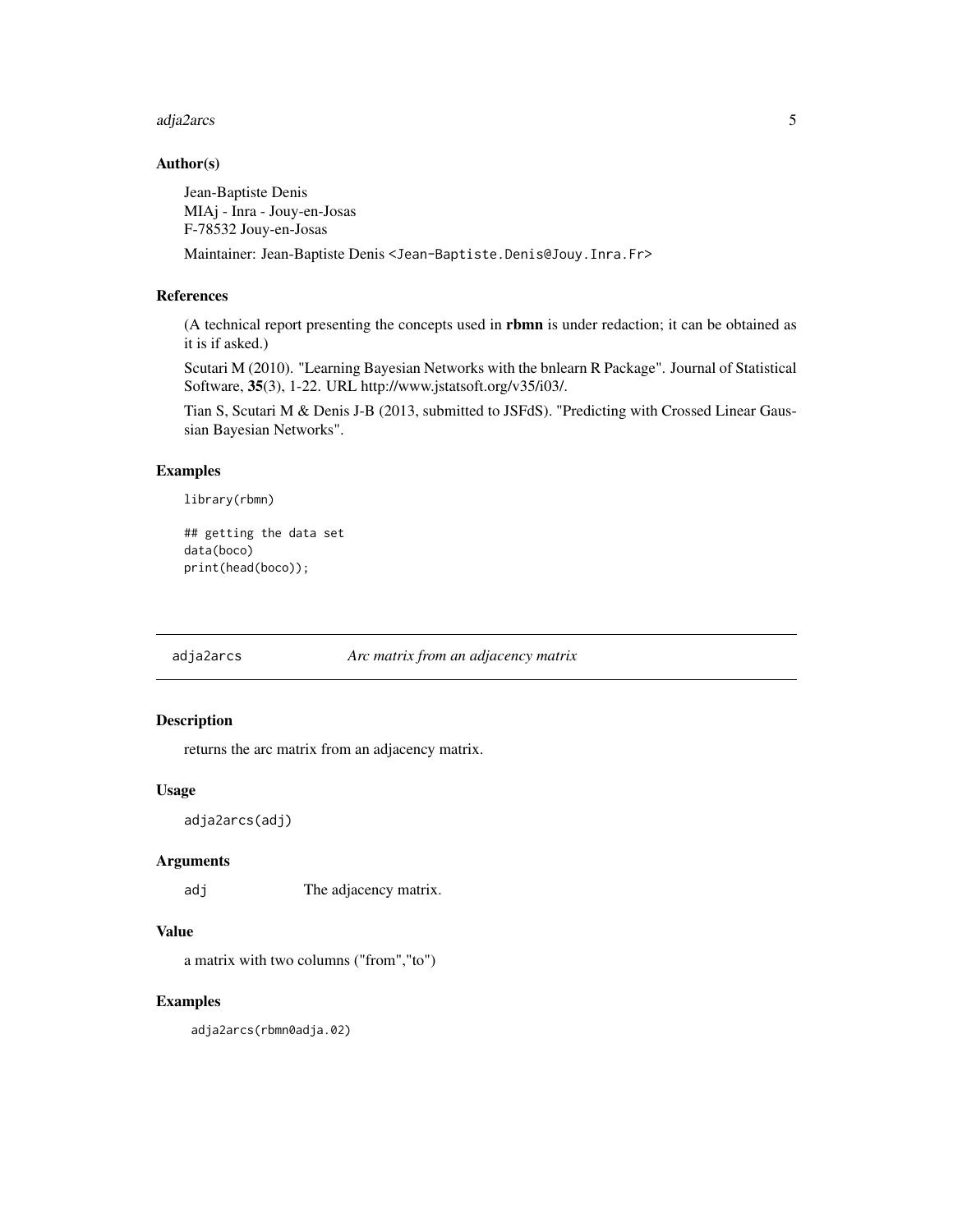Like crossed4nbn1nbn but at the level of adjacency matrices. Must be much efficient when regression coefficients are not needed.

### Usage

```
adja2crossed(adj1, adj2, nona=as.vector(outer(dimnames(adj1)[[1]],
 dimnames(adj2)[[1]], paste, sep="_")))
```
### Arguments

| adj1 | The first adjacency matrix.                                                       |
|------|-----------------------------------------------------------------------------------|
| adj2 | The second adjacency matrix.                                                      |
| nona | The node names to give to the crossed /nbn/, the nodes of the nbn1 varying first. |

### Details

Just two Kronecker products of matrices.

### Value

The resulting crossed adjacency matrix.

#### Examples

print(adja2crossed(rbmn0adja.01, rbmn0adja.01));

adja2nbn *standardized /nbn/ from an adjacency matrix*

### Description

returns a nbn object with O/1 regression coefficients having adja as adjacency matrix.

#### Usage

```
adja2nbn(adja)
```
### Arguments

adja The initial adjacency matrix.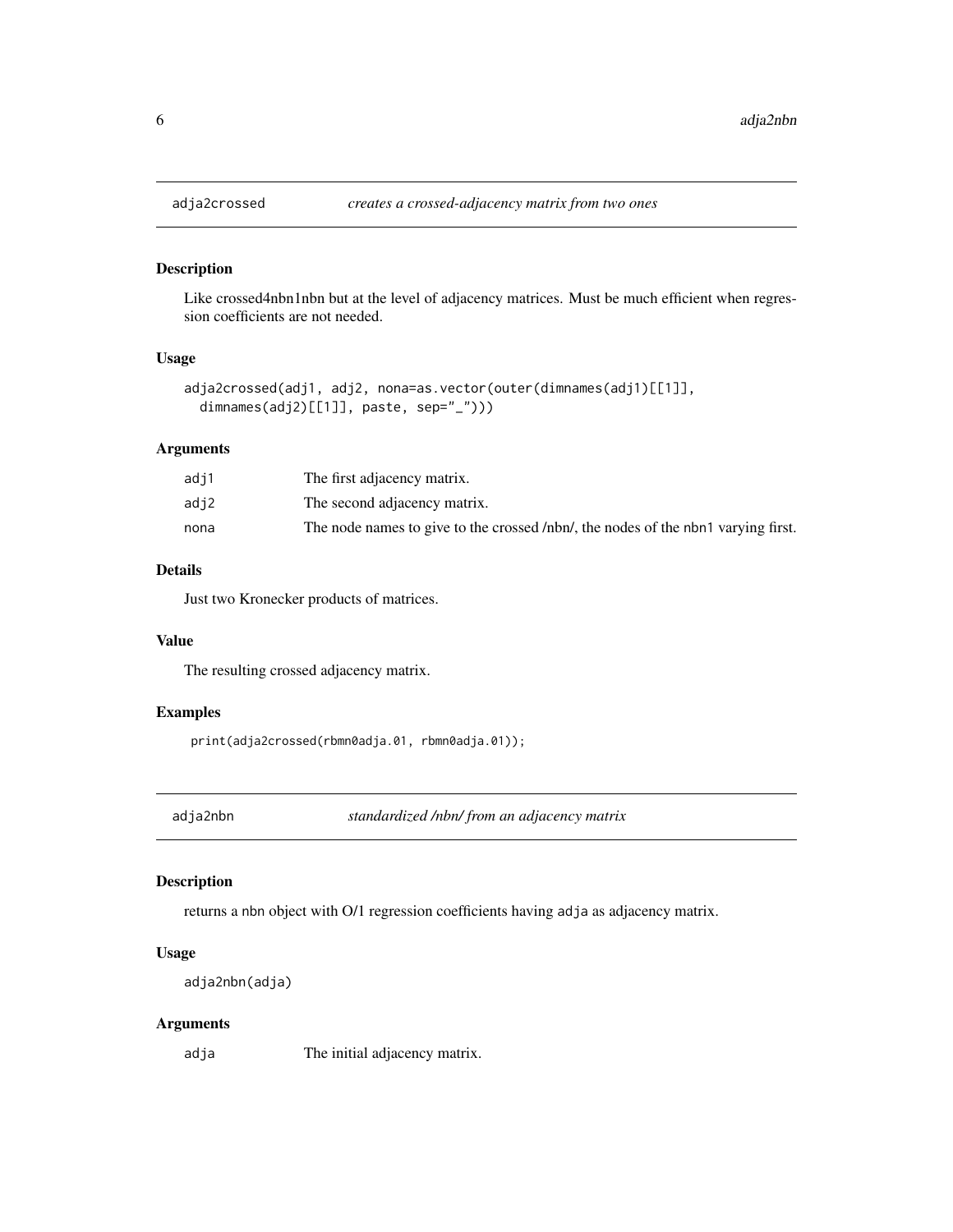#### <span id="page-6-0"></span>adja4nbn 7

### Value

The corresponding standardized nbn object.

#### Examples

print8nbn(adja2nbn(adja4nbn(rbmn0nbn.03)));

adja4nbn *adjacency matrix of a /nbn/*

### Description

returns a dimnamed matrix indicating with 1 an arc from row to column nodes (0 everywhere else); i.e. the adjacency matrix.

#### Usage

adja4nbn(nbn)

### Arguments

nbn The initial nbn object.

#### Value

A dimnamed matrix

#### Examples

adja4nbn(rbmn0nbn.04);

adja4three *Adjacency matrices of DAGs having three nodes*

### Description

Returns the list of the 25 adjacency matrices associated to DAGs comprising three nodes. The first character of the name components gives the number of arcs in the DAG.

#### Usage

```
adja4three(nona=LETTERS[1:3])
```
#### Arguments

nona The three node names.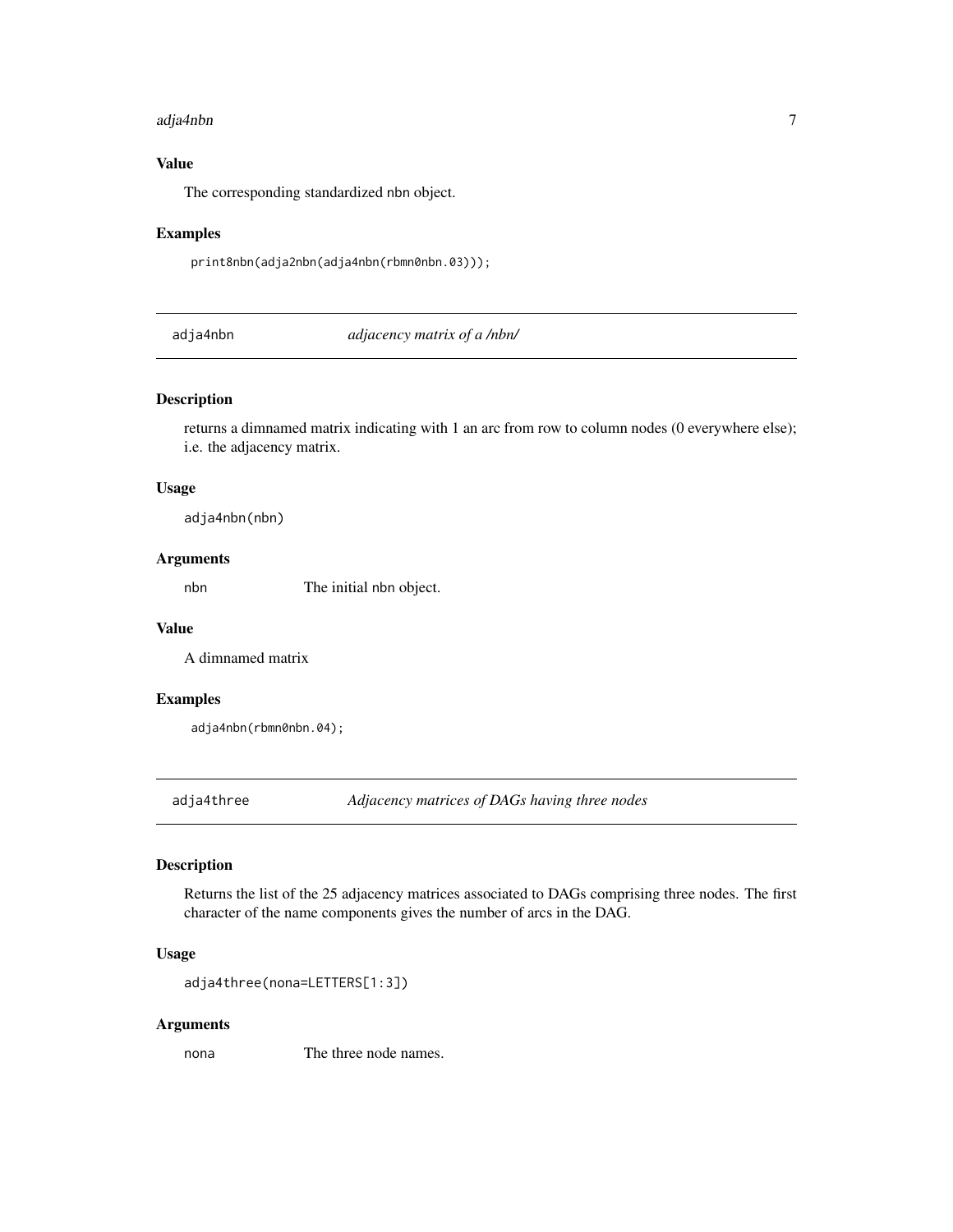### <span id="page-7-0"></span>Details

Poor filling...

### Value

a named list having 25 components, each being a 3x3 matrix.

### arc7nb4nbn *returns the number(s) of arcs of a /nbn/*

### Description

returns the arc numbers of the node of /nbn/ object.

### Usage

arc7nb4nbn(nbn, each=FALSE)

### Arguments

| nbn  | The nbn object to consider.                                                                                  |
|------|--------------------------------------------------------------------------------------------------------------|
| each | When TRUE, returns a named vector of the number of parents of each node. If<br>not the total number of arcs. |

### Details

Parents associated with a zero regression coefficient are not excluded in the counting.

### Value

Either a number or a named vector of numbers (names being the node names).

### Examples

arc7nb4nbn(rbmn0nbn.05);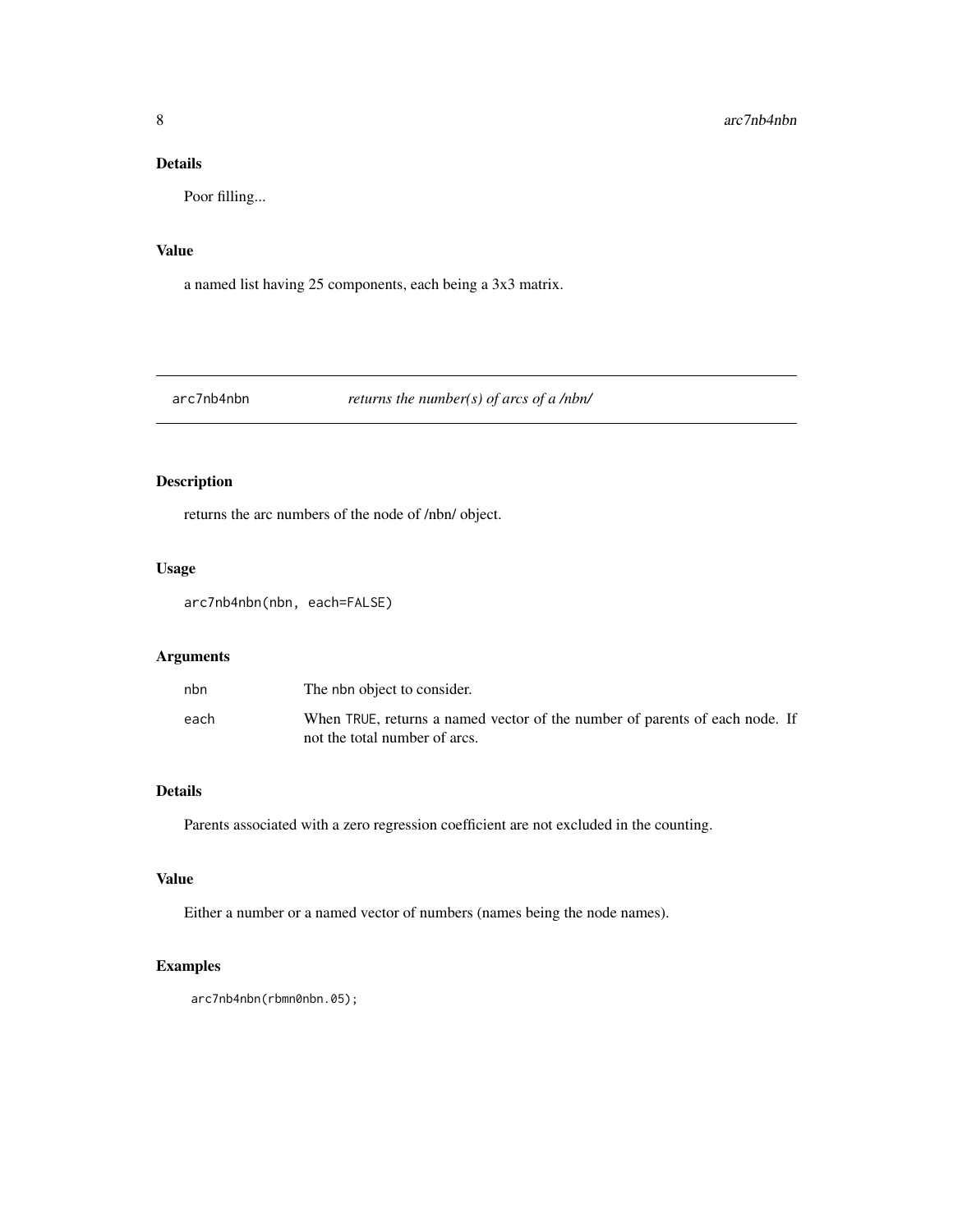<span id="page-8-0"></span>

Returns a list of matrices with two columns (as needed by estimate8constrainednbn) indicating corresponding arcs for each arcs/nodes of nbn1 (or nbn2) of the crossed /nbn/ obtained when crossing /nbn1/ and /nbn2/ with node names given by nona.

#### Usage

```
arcs4nbn1nbn(nbn1, nbn2, type="a1", nona=as.vector(outer(names(nbn1),
  names(nbn2), paste, sep="_")))
```
#### Arguments

| nbn1 | The first generating /nbn/.                                                                                                                                                     |
|------|---------------------------------------------------------------------------------------------------------------------------------------------------------------------------------|
| nbn2 | The second generating /nbn/.                                                                                                                                                    |
| type | Must be "a1" to indicate that the parallelism must be done for each arc of nbn1.<br>"a2" for each arc of nbn2. Or "n1" for each node of nbn1. Or "n2" for each<br>node of nbn2. |
| nona | The node names to give to the crossed /nbn/, the nodes of the nbn1 varying first.                                                                                               |

#### Value

The resulting named (after node names) list of matrices.

#### Examples

print(arcs4nbn1nbn(rbmn0nbn.01, rbmn0nbn.04));

bn2nbn *transforms a /bn/ of /bnlearn/ package to a /nbn/*

### Description

returns a nbn object from a DAG (bn object) of /bnlearn/ package. O and 1 coefficients are introduced...

#### Usage

bn2nbn(bn)

#### Arguments

bn The object to be transformed.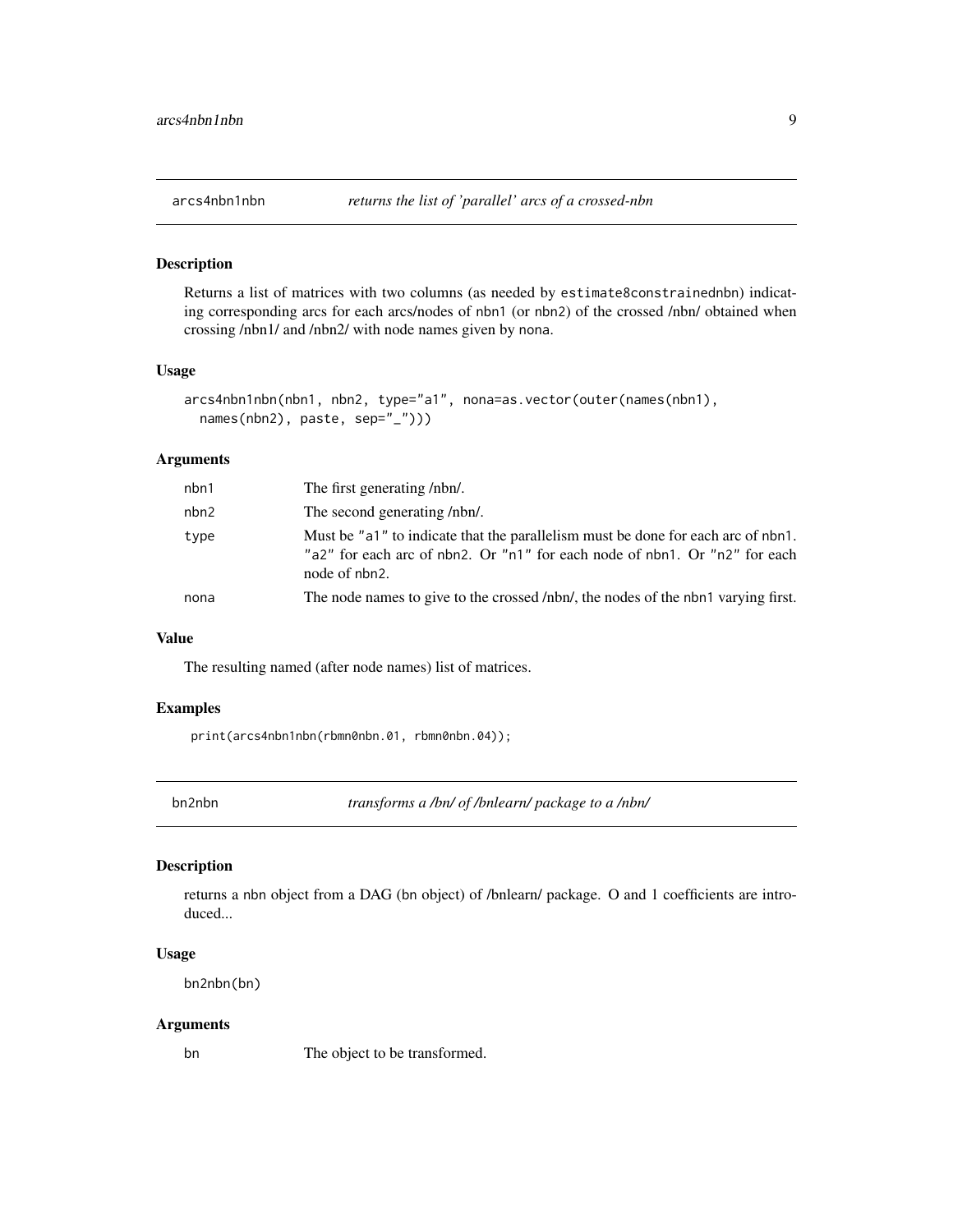### <span id="page-9-0"></span>Value

A list following the nbn specification

bnfit2nbn *transforms a /bn.fit/ of /bnlearn/ package to a /nbn/*

### Description

returns a nbn object from a Gaussian bn.fit object of /bnlearn/ package.

#### Usage

```
bnfit2nbn(bn.fit)
```
### Arguments

bn.fit The object to be transformed.

### Details

If bn. fit is not pertinent, a fatal error is issued.

### Value

A list following the nbn specification

body composition *Body Composition Variables and Covariables*

### Description

Real-world data set extracted from the Nhanes data base comprising nine variables describing the body composition and five easy measurable covariables.

### Usage

data(boco)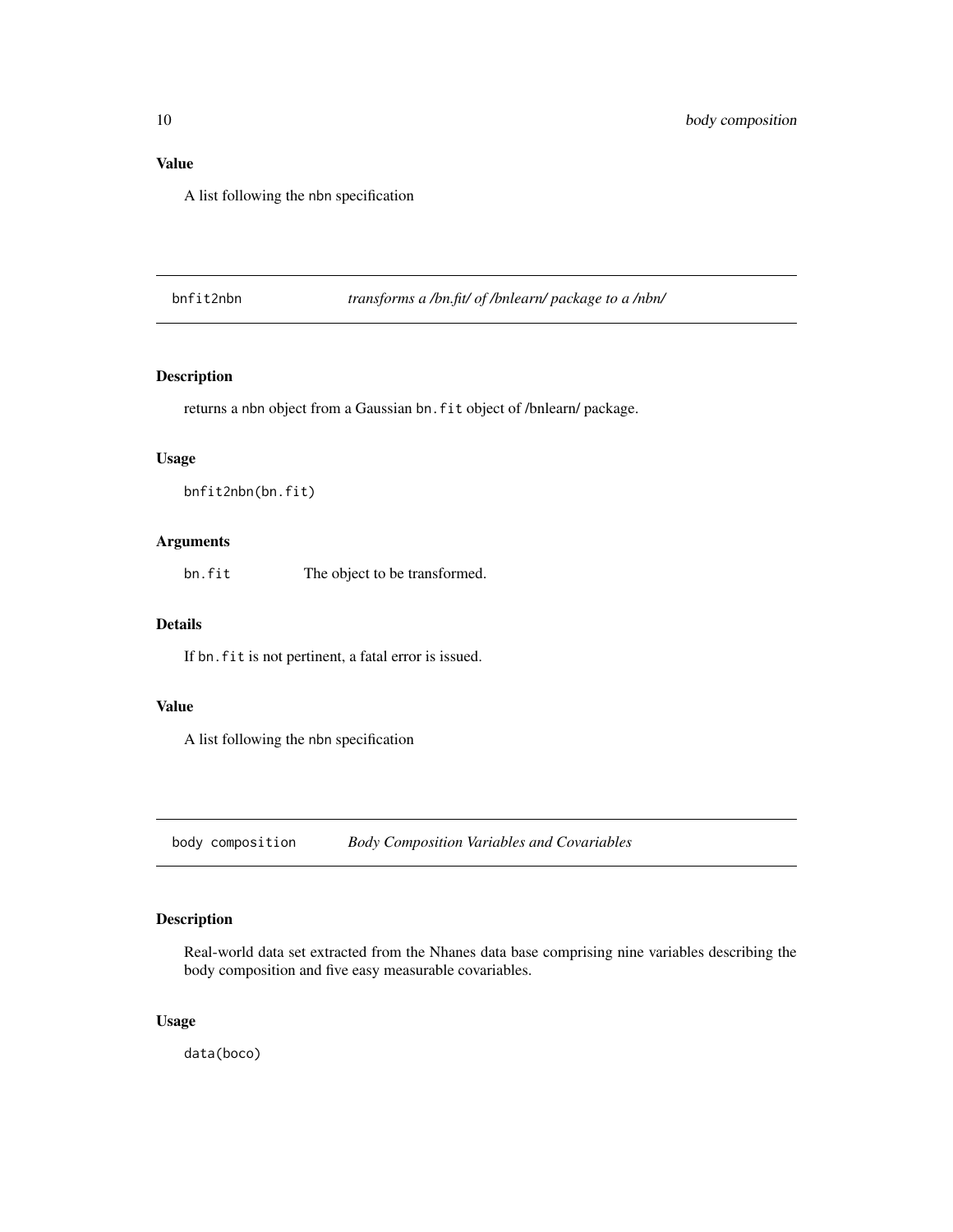### <span id="page-10-0"></span>chain2correlation 11

### Format

The boco data set stored in variable boco comprises 100 individuals with the following variables:

- A the age in years
- H the height in cm
- W the weight in kg
- C the waist circumference in cm
- TF the trunk fat in kg
- LF the leg fat in kg
- AF the arm fat in kg
- TL the trunk lean in kg
- LL the leg lean in kg
- AL the arm lean in kg
- TB the trunk bone in kg
- LB the leg bone in kg
- AB the arm bone in kg

#### Source

Centers for Disease Control and Prevention. The 1999-2004 dual energy X-ray absorptiometry (DXA) multiple imputation data files and technical documentation. Available from: http://www.cdc.gov/nchs/about/major/nhanes/dxx/dxa.html (accessed on 13\_07\_03).

#### Examples

```
# load the data and build the correct network from the model string.
data(boco);
print(head(boco));
boco7dag <- "[H][W|H][TF|W;H]";
# to be finished
```
chain2correlation *computes the correlation matrix of a chain*

### Description

returns the correlation matrix of a /chain/ object.

#### Usage

chain2correlation(chain)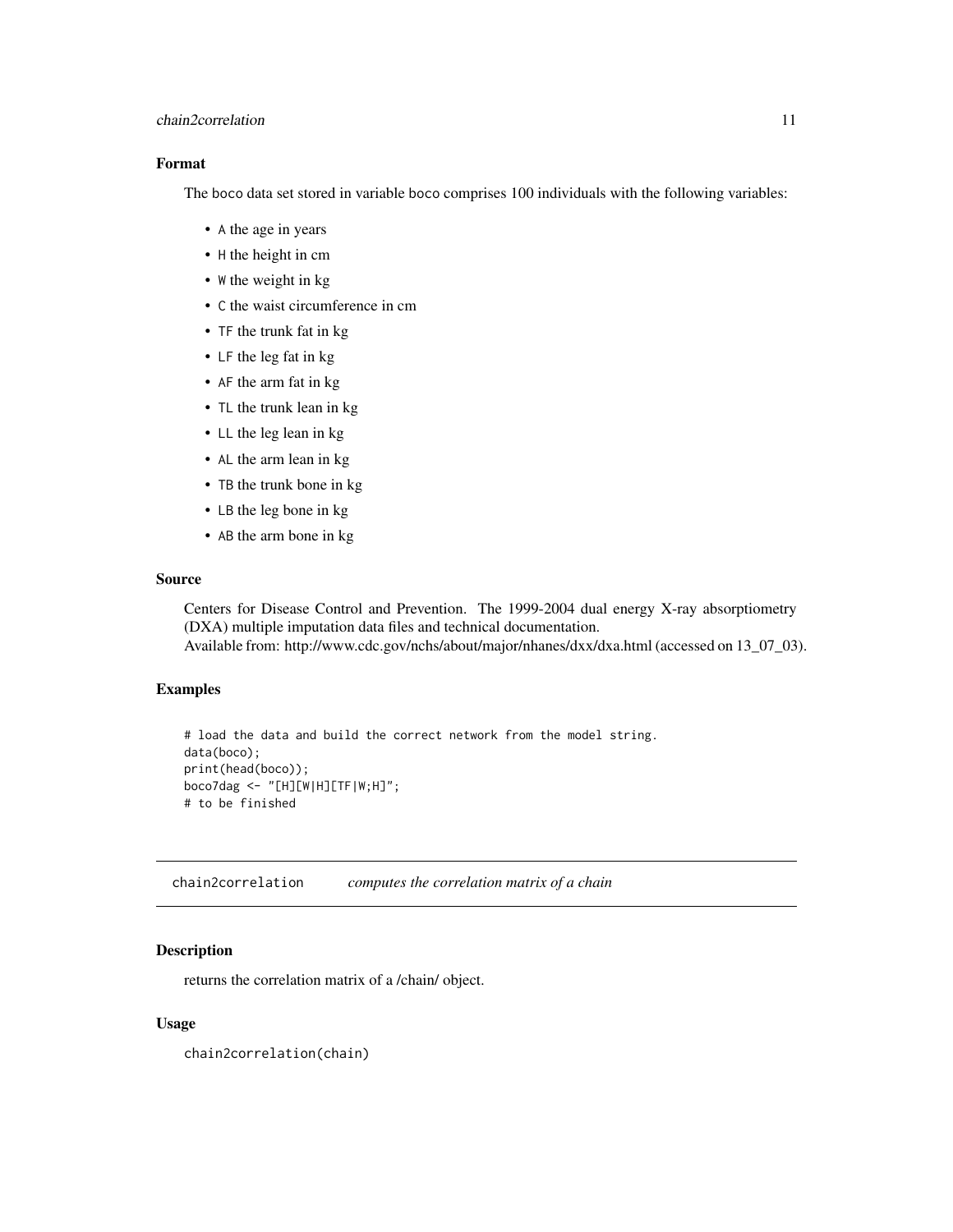### <span id="page-11-0"></span>Arguments

chain The chain object to consider.

### Value

The correlation matrix. It is not sorted to respect a topological order contrary to chain2mn function.

### Examples

chain2correlation(rbmn0chain.03);

chain2gema *transforms a /chain/ to a /gema/*

### Description

From a chain object returns the gema using a direct formulae. Much precised than to use the /nbn/ way.

#### Usage

chain2gema(chain)

### Arguments

chain the chain object to be transformed.

### Value

The corresponding gema object.

### Examples

```
identical(chain2gema(rbmn0chain.02)$mu, rbmn0gema.02$mu);
print(chain2gema(rbmn0chain.02)$li-rbmn0gema.02$li);
```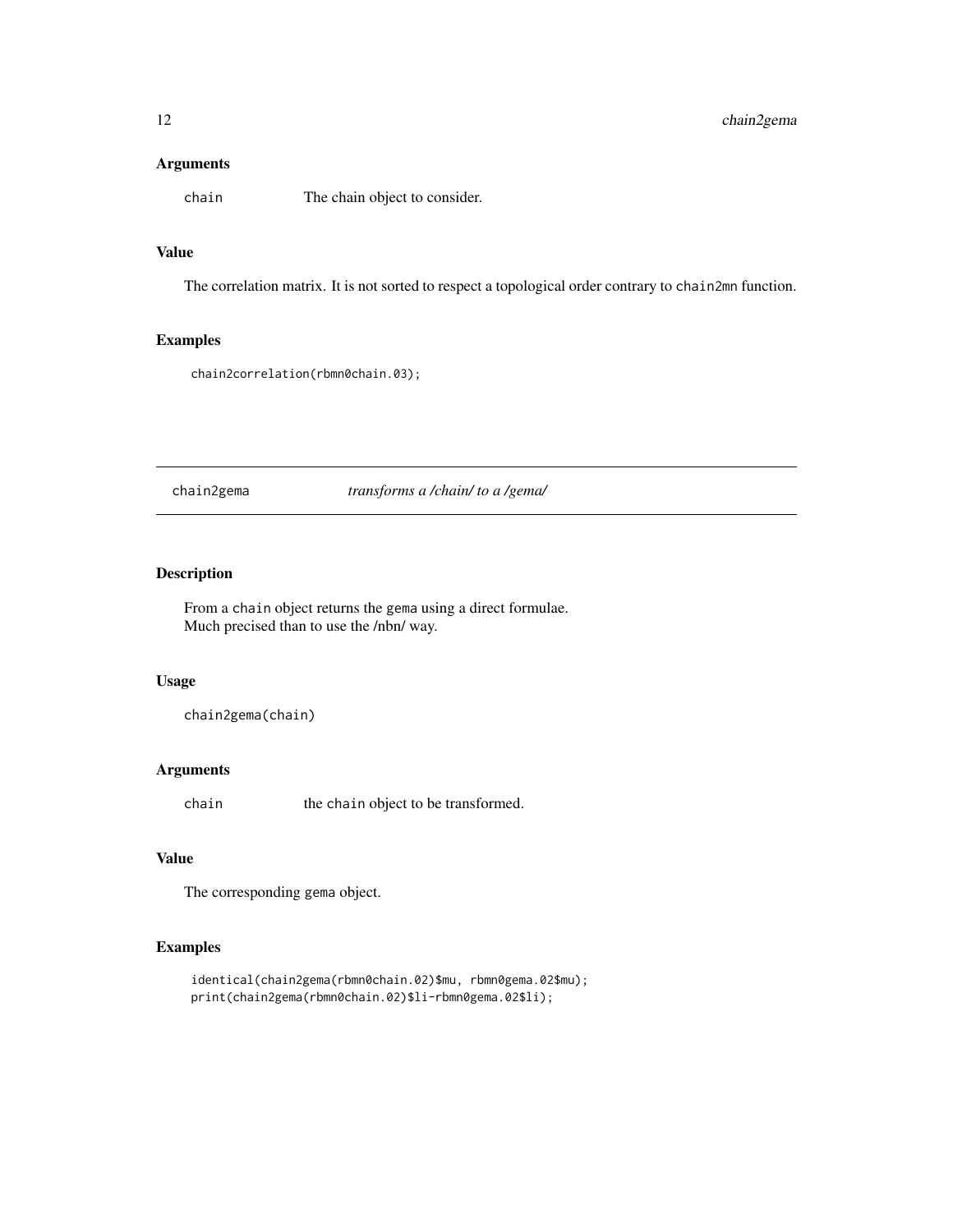<span id="page-12-0"></span>

returns the /mn/ object associated to a /chain/ object. Much better to use this function that the general function nbn2mn since exact formulae are applied.

#### Usage

```
chain2mn(chain, order=TRUE)
```
#### Arguments

| chain | The chain object to consider.        |
|-------|--------------------------------------|
| order | Must a topological order be imposed? |

### Value

The resulting /mn/ object. Following the convention of mn objects, a topological order is given to it. This is necessary to retrieve the associate /nbn/.

#### Examples

print8mn(chain2mn(rbmn0chain.01));

| chain2nbn | transforms a /chain/ to a /nbn/ |  |
|-----------|---------------------------------|--|
|-----------|---------------------------------|--|

### Description

From a chain object returns the nbn translation.

#### Usage

chain2nbn(chain)

#### Arguments

chain the chain object to be transformed.

#### Value

The corresponding nbn object.

#### Examples

print8nbn(chain2nbn(rbmn0chain.02), ordering=names(rbmn0nbn.02));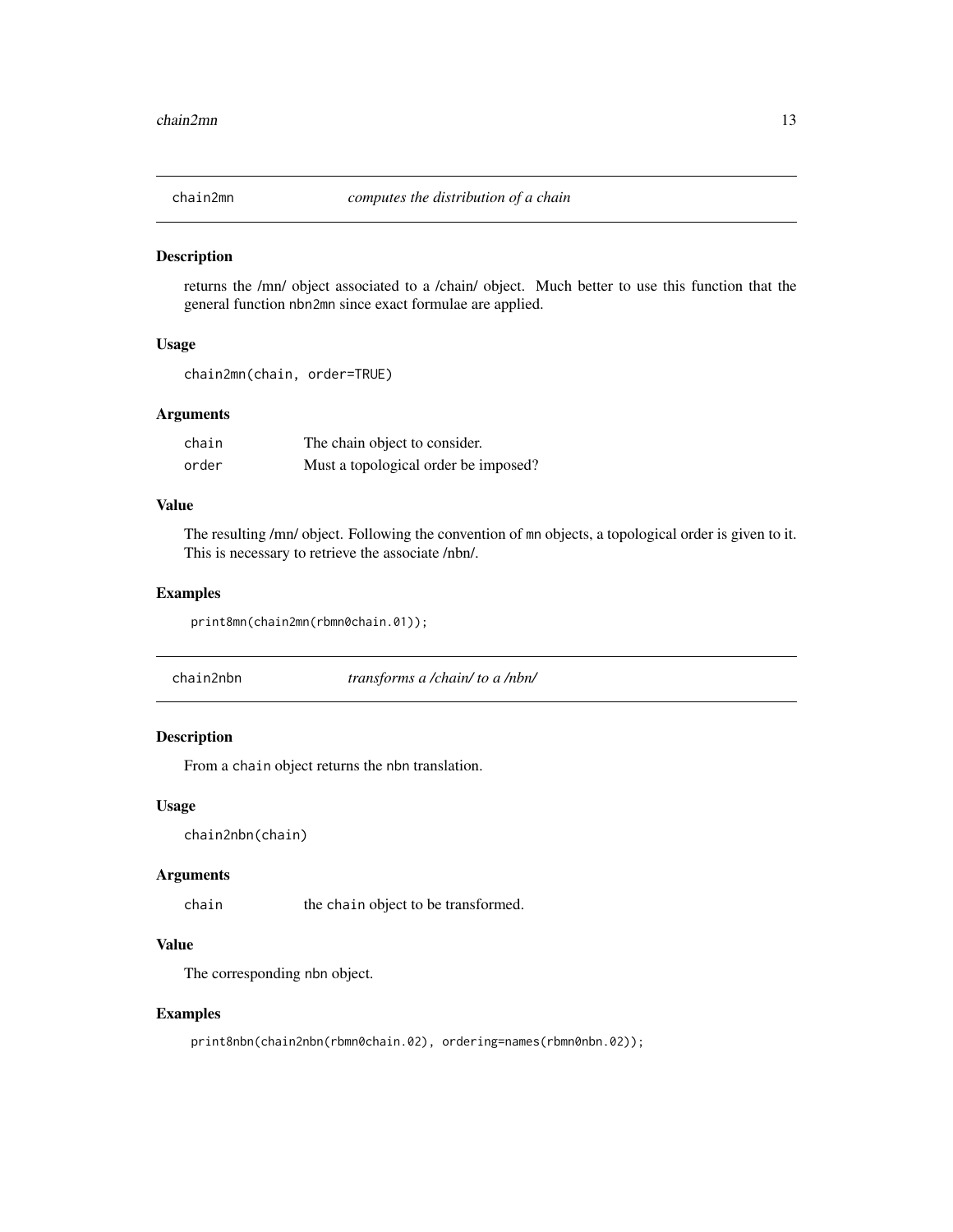<span id="page-13-0"></span>

returns the precision matrix of a chain, that is the inverse of its variance (correlation) matrix. Much better to use this function that solve(chain2mn(chain)\$gamma) since exact formulae are applied.

#### Usage

```
chain2pre(chain, corre=FALSE)
```
#### Arguments

| chain | The chain object to consider.                            |
|-------|----------------------------------------------------------|
| corre | To get the inverse of the correlation matrix instead of. |

### Value

A dimnamed matrix

### Examples

```
chain2pre(rbmn0chain.02);
```
chain4chain *extracts a chain from a chain*

### Description

returns the chain obtained from chain retaining only nodes indicated by nodes and conditioned with nodes indicated in condi.

#### Usage

```
chain4chain(chain, nodes, condi=numeric(0), value=rep(0, length(condi)))
```
#### Arguments

| chain | The chain object to consider.                                                                                       |
|-------|---------------------------------------------------------------------------------------------------------------------|
| nodes | numeric (or character) vector giving the numbers (or names) of the nodes to<br>be retained in the extracted chain.  |
| condi | numeric (or character) vector giving the numbers (or names) of the condition-<br>ing nodes for the extracted chain. |
| value | Numerical values associated to condi.                                                                               |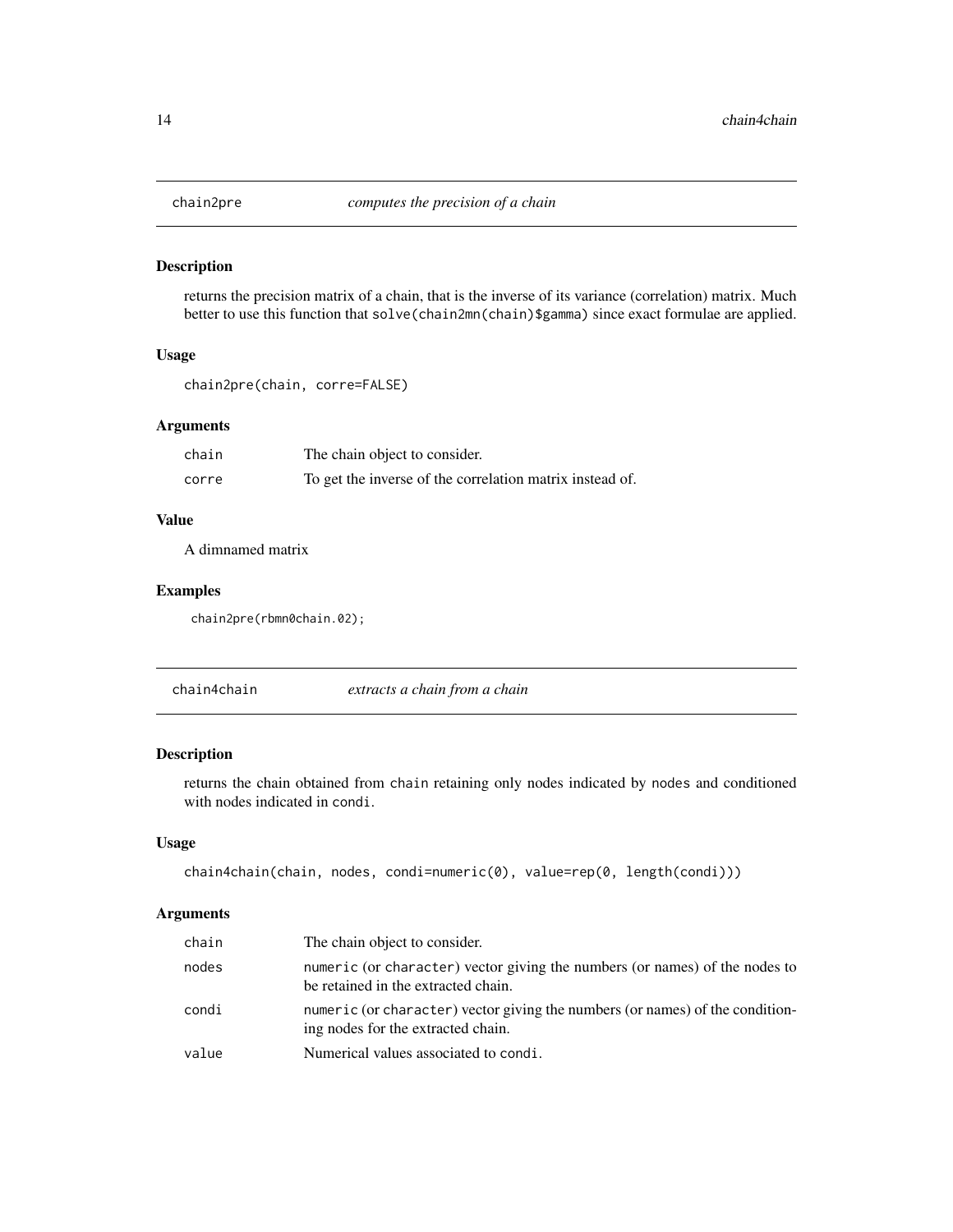#### <span id="page-14-0"></span>check8chain 15

### Details

Integration is done for nodes not belonging to the extracted chain nor being in the conditioning subset. Then the distribution of the retained nodes is left identical to this in the initial chain.

#### Value

The resulting chain

#### Examples

```
chain4chain(rbmn0chain.02, c("a", "d"), c("b"), 12);
```
check8chain *checks a /chain/ object*

#### Description

checks the consistency of chain as a /chain/ object issues a fatal error with some clues if inconsistent.

#### Usage

```
check8chain(chain)
```
### Arguments

chain The chain object to check.

### Details

Looking a the code of this function provides a way to know which are the requirements of a /chain/ object.

#### Value

TRUE or a character containing some clue about the discovered inconsistency.

### Examples

```
check8chain(rbmn0chain.01);
res <- check8chain(rbmn0adja.01);
if (is.na(as.logical(res))) { print(res);}
```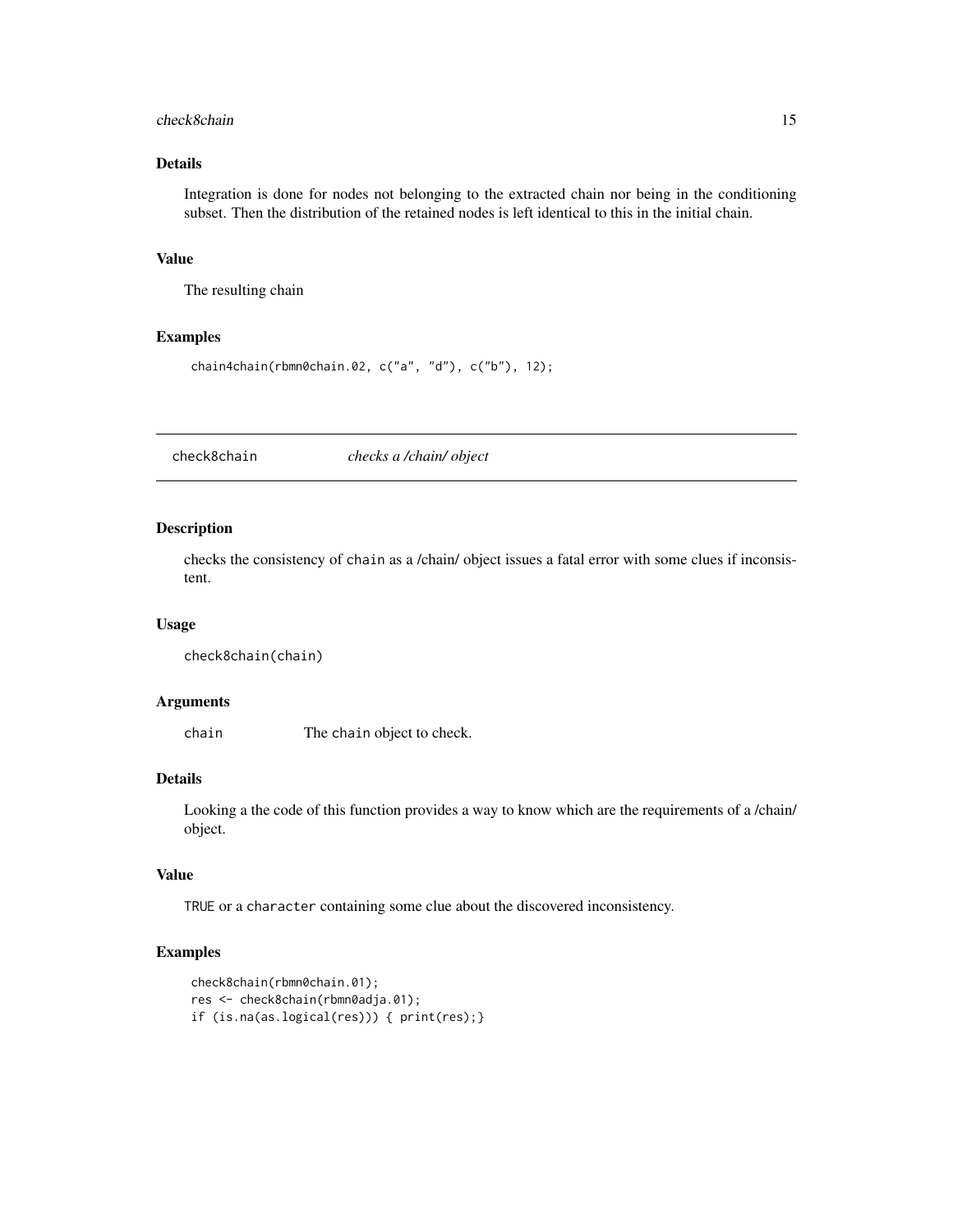<span id="page-15-0"></span>

checks the consistency of gema as a /gema/ object issues a fatal error with some clues if inconsistent.

### Usage

check8gema(gema)

### Arguments

gema The gema object to check.

### Details

Looking a the code of this function provides a way to know which are the requirements of a /chain/ object.

#### Value

TRUE or a character containing some clue about the discovered inconsistency.

### Examples

```
check8gema(rbmn0gema.01);
res <- check8gema(rbmn0adja.01);
if (is.na(as.logical(res))) { print(res);}
```
check8nbn *checks a /nbn/ object*

### Description

checks the consistency of nbn as a /nbn/ object issues a fatal error with some clues if inconsistent.

### Usage

```
check8nbn(nbn)
```
#### Arguments

nbn The nbn object to check.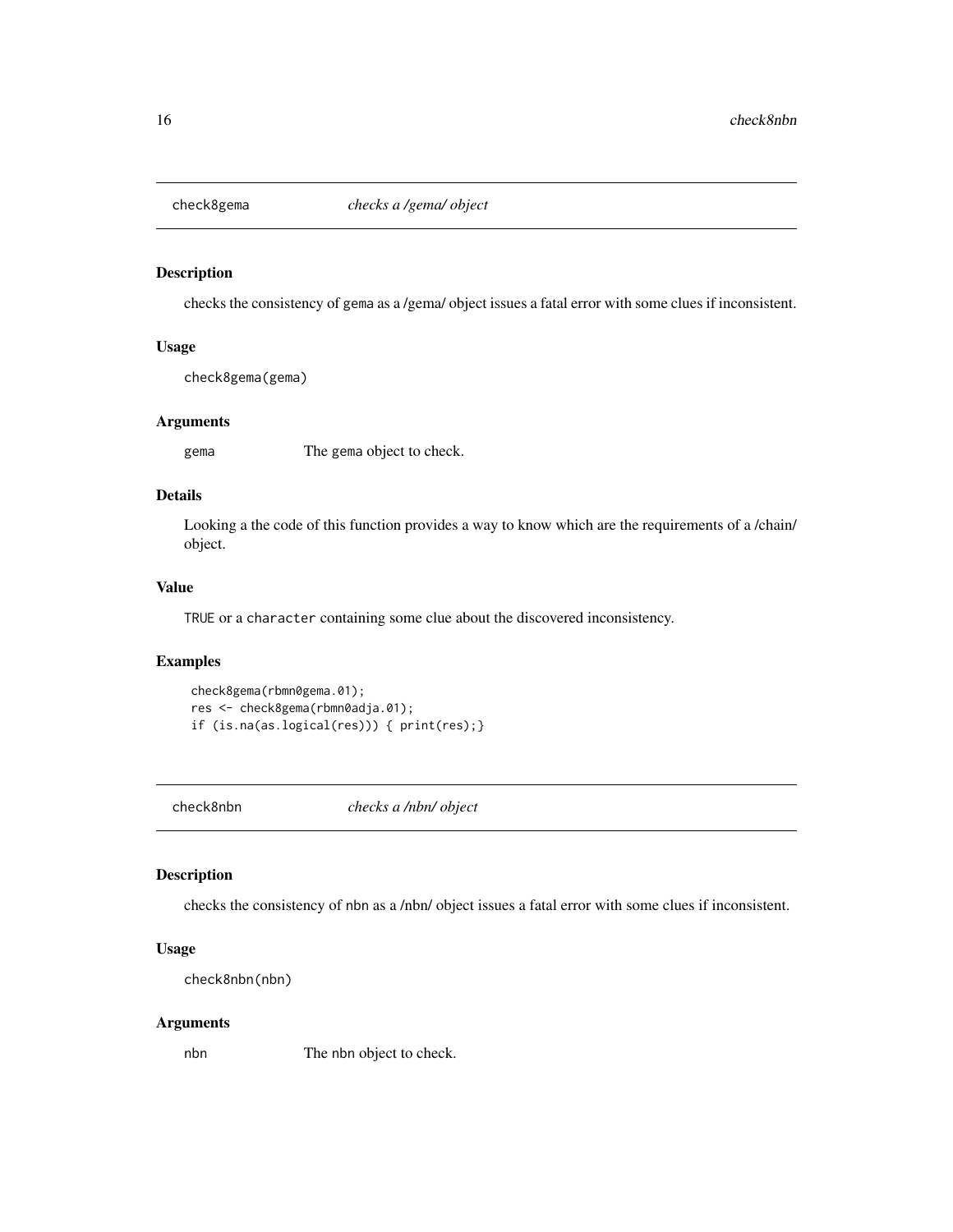### <span id="page-16-0"></span>condi4joint 17

### Details

Looking a the code of this function provides a way to know which are the requirements of a /chain/ object.

### Value

TRUE or a character containing some clue about the discovered inconsistency.

#### Examples

```
check8nbn(rbmn0nbn.01);
res <- check8nbn(rbmn0adja.01);
if (is.na(as.logical(res))) { print(res);}
```
condi4joint *computes some conditional distribution of a multinormal vector*

#### Description

returns the expectation and variance of a sub-vector conditionned with another (non overlapping) sub-vector from an initial random vector described by mn.

### Usage

```
condi4joint(mn, par, pour, x2=NULL)
```
### Arguments

| mn             | list defining the distribution of the initial vector with \$mu, its expectation, and<br>\$gamma, its variance matrix. |
|----------------|-----------------------------------------------------------------------------------------------------------------------|
| par            | names (or indices) of the sub-vector to give the distribution.                                                        |
| pour           | names (or indices) of the conditionning sub-vector (can be NULL when for non<br>conditionning.                        |
| x <sub>2</sub> | values to consider for the conditioning sub-vector. When NULL the general form<br>is supplied, not a /mn/ object.     |

#### Details

when no names are given to mn\$mu, par and pour are supposed containing indices and default sequential names are provided.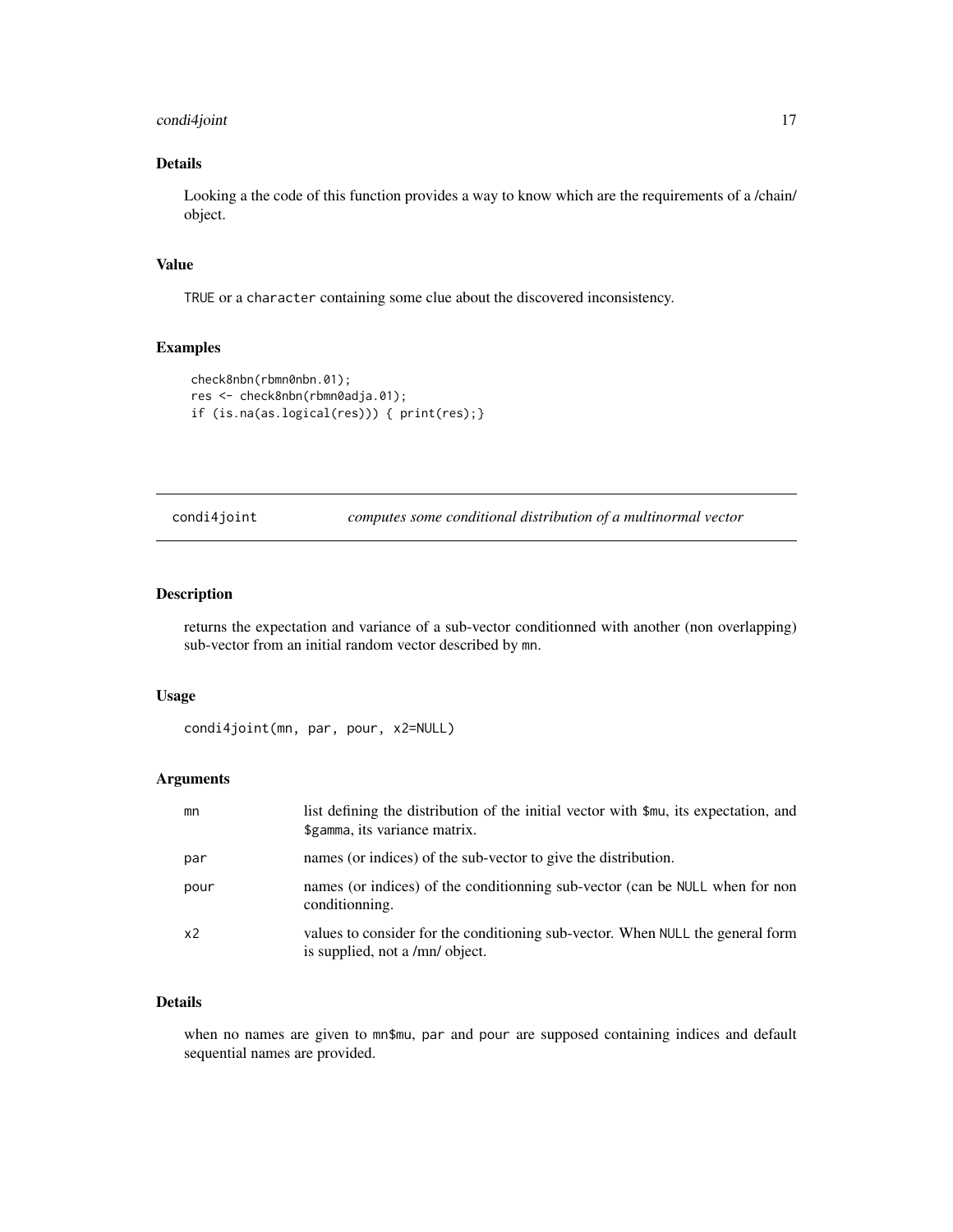## Value

#### A list:

when x2 provides the values taken by the conditioning part, it is a /mn/ object with its two components: \$mu for the expectation vector and \$gamma for the variance matrix.

when x2 is NULL the list has got three components:  $\text{\$mu}$  for the fixed part of the expectation vector, \$b for the regression coefficients to be associated to the non precised x2 values, varying part of the expectation and \$gamma for the variance matrix.

#### Examples

```
print8mn(condi4joint(rbmn0mn.04, c("1.1", "2.2", "1.2", "2.1"), NULL));
print8mn(condi4joint(rbmn0mn.04, c("1.1", "2.2", "1.2", "2.1"), "C", 0));
print(condi4joint(rbmn0mn.04, c("1.1", "2.2", "1.2", "2.1"), "C", NULL));
```
cor4var *returns the correlation matrix from the variance*

#### Description

returns the correlation matrix from the variance preserving possible variable names

### Usage

cor4var(ma)

#### Arguments

ma The variance matrix.

#### Details

Zero variances are detected and accepted (all associated correlation coefficients are forced to be zero.>>

### Value

The correlation matrix

### Examples

cor4var(rbmn0mn.04\$gamma);

<span id="page-17-0"></span>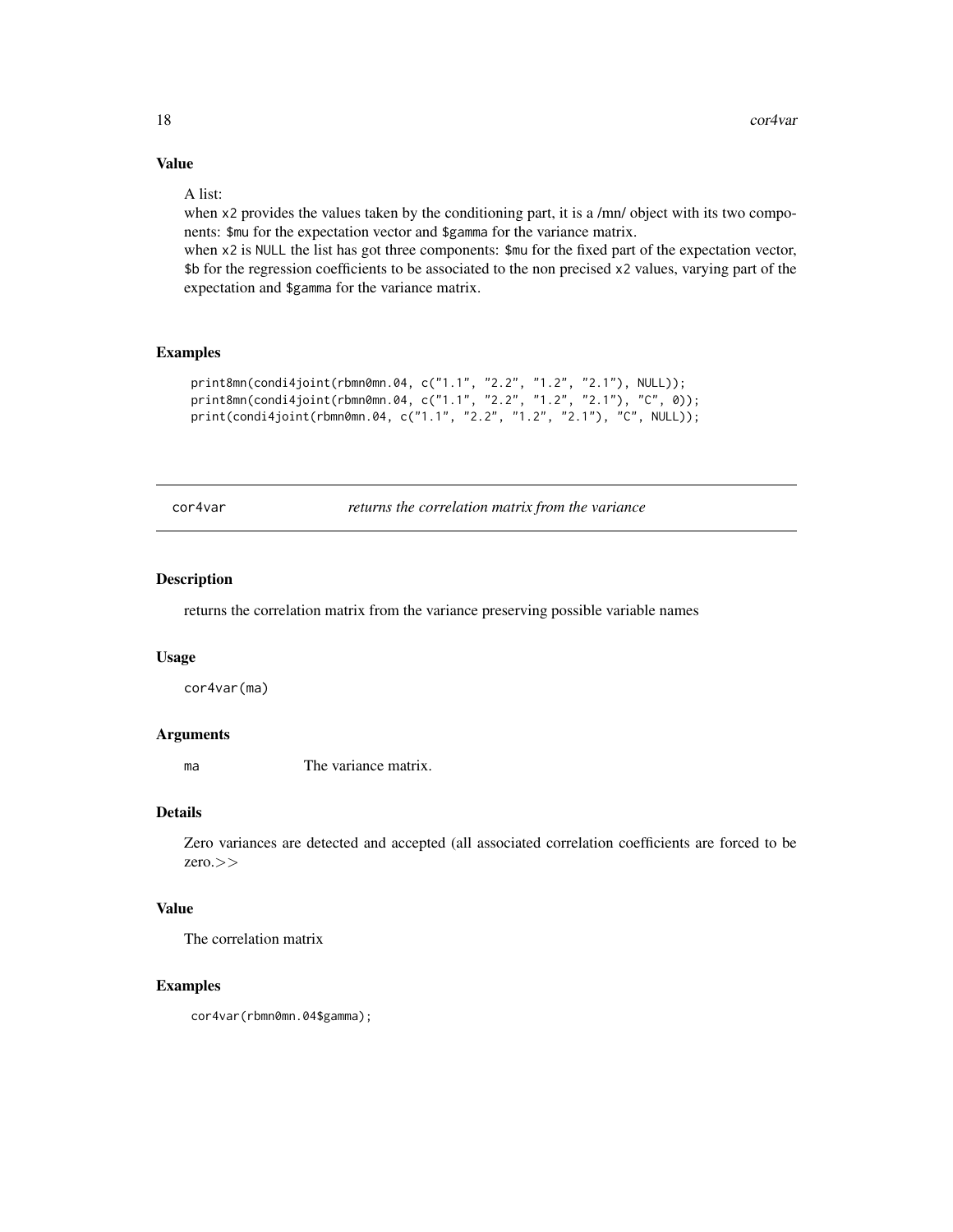<span id="page-18-0"></span>A crossed /nbn/ is a /nbn/ obtained when replacing each node of the first /nbn/ by the second /nbn/ and vice-versa.

Let nn1/nn2 and na1/na2 be the node and arc numbers of the two nbns, the node number of the crossed nbn is nn1\*nn2 and its arc number is nn1\*na2+nn2\*na1.

The regression coefficients attributed to the crossed nbn are the products of the weights (we1/we2) and the regression coefficients of the initial nbn.

#### Usage

```
crossed4nbn1nbn(nbn1, nbn2, we1=rep(1, length(nbn1)), we2=rep(1, length(nbn2)),
  nona=as.vector(outer(names(nbn1), names(nbn2), paste,
  sep="_")))
```
### Arguments

| nbn1 | The first generating /nbn/.                                                       |
|------|-----------------------------------------------------------------------------------|
| nbn2 | The second generating /nbn/.                                                      |
| we1  | The weight to apply to the nodes of the first generating /nbn/.                   |
| we2  | The weight to apply to the nodes of the second generating /nbn/.                  |
| nona | The node names to give to the crossed /nbn/, the nodes of the nbn1 varying first. |

#### Details

The mu coefficient is the sum of the two corresponding mus of the generating nbn. The sigma coefficient is the product of the two corresponding sigmas of the generating nbn. The regression coefficient are directed inherited from the nbn which is duplicated with this arc.

#### Value

The resulting crossed nbn object.

#### Examples

```
print8nbn(crossed4nbn1nbn(rbmn0nbn.01, rbmn0nbn.04));
```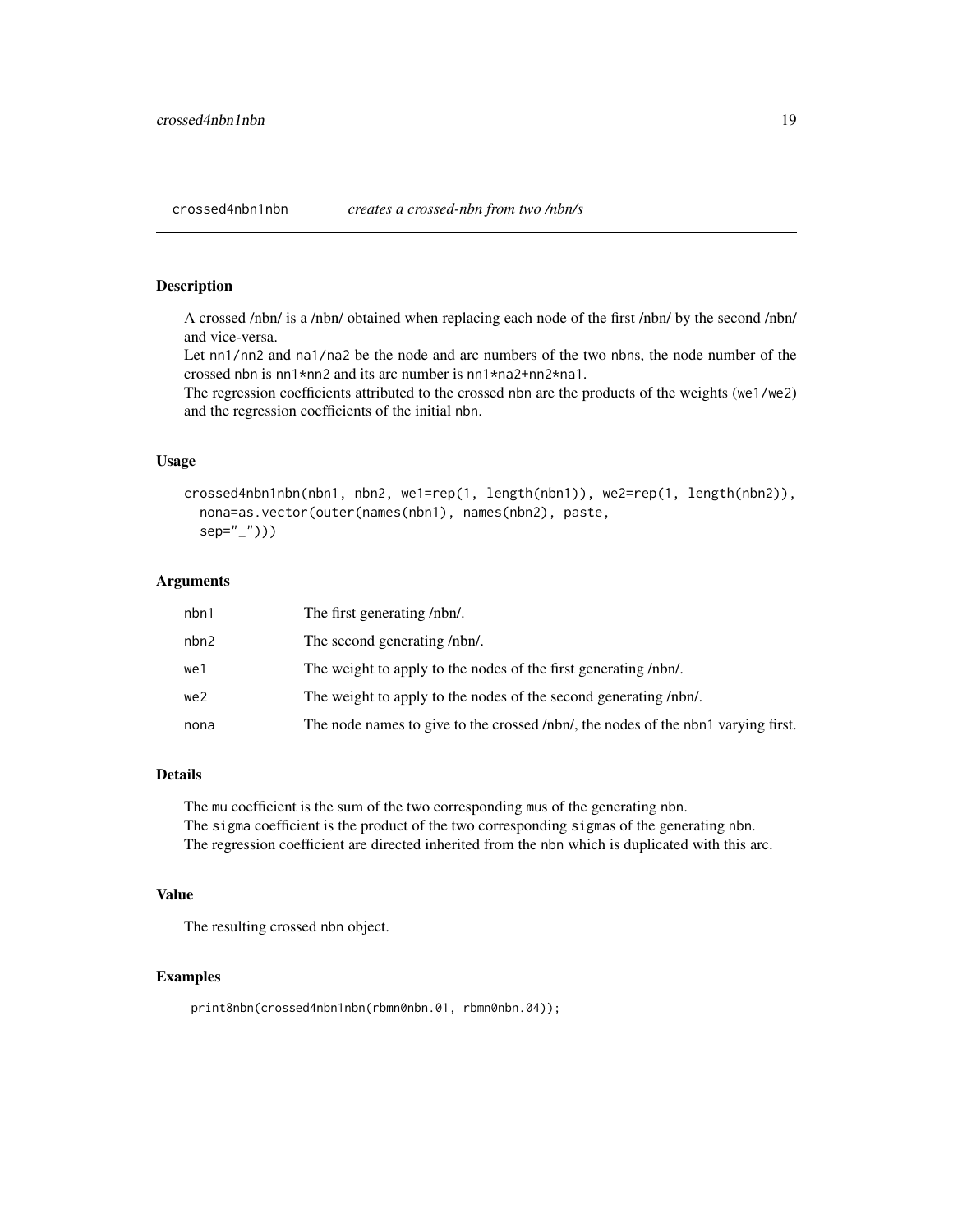<span id="page-19-0"></span>

From the n observed values of a vector of size  $p(Y)$ , their expectations  $(EY)$  and the variance matrix (VY) supposed identical for all vectors, returns the deviance, i.e. -2\*log(p(Y)).

#### Usage

dev4mn(Y, EY, VY)

### Arguments

|    | Matrix nxp of the n observed values of length p.      |
|----|-------------------------------------------------------|
| ΕY | Expectation of Y (matrix nxp or vector p).            |
| VY | Matrix of the variance of each row of Y (matrix pxp). |

### Details

When EY is a vector with length ncol(Y) this supposes that all observations have the same expectation.

### Value

A scalar

### Examples

```
dev4mn(matrix(runif(3), 1), t(rbmn0mn.01$mu), rbmn0mn.01$gamma);
```
diff8nbn *returns a score of the difference between two /nbn/s*

### Description

Returns a positive scalar value measuring, in some way, the difference existing within two /nbn/s sharing the same structure.

#### Usage

```
diff8nbn(nbn1, nbn2, type=1, scalar=TRUE)
```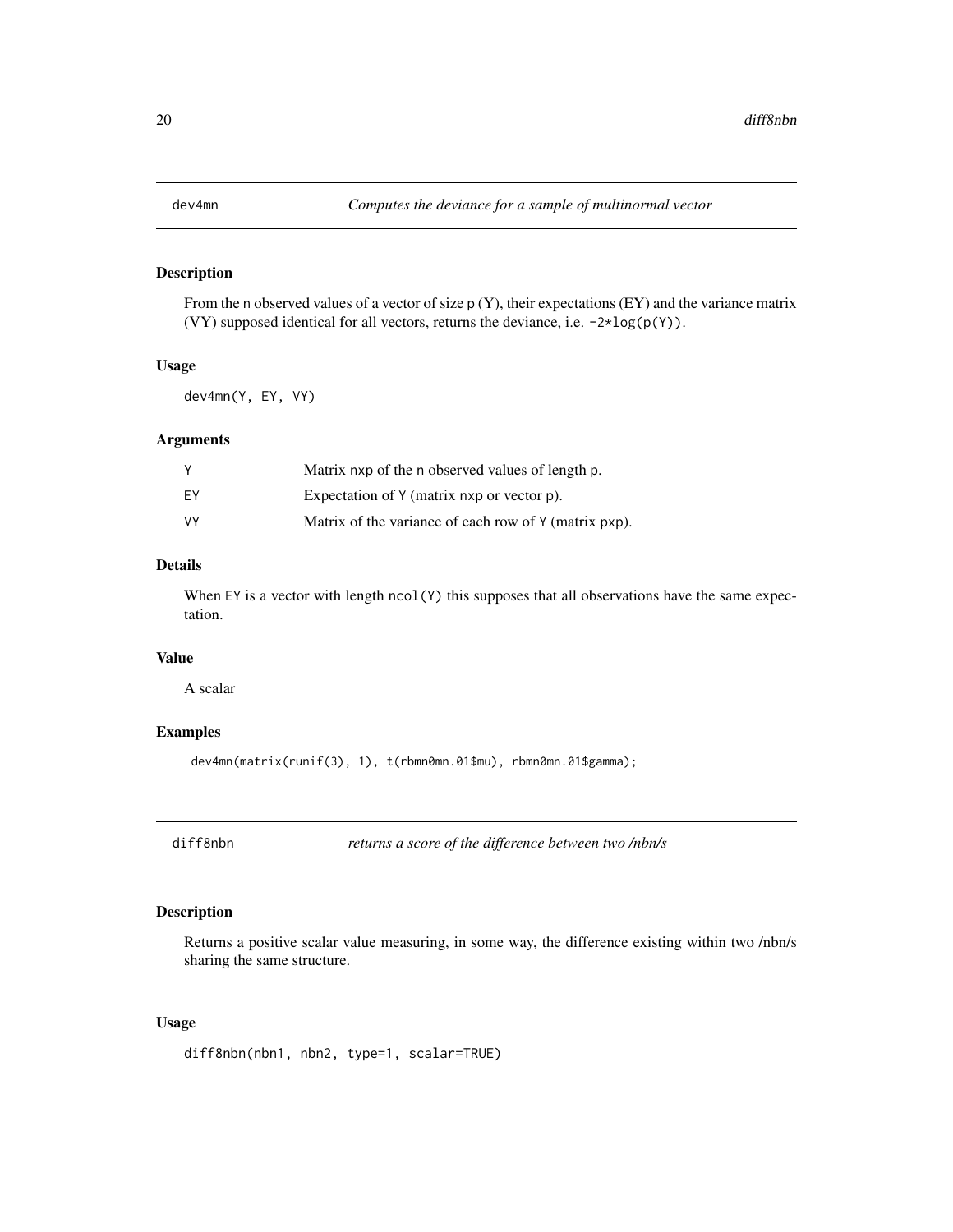#### <span id="page-20-0"></span>**Arguments**

| nbn1   | First nbn object.                                                                                            |
|--------|--------------------------------------------------------------------------------------------------------------|
| nbn2   | Second nbn object.                                                                                           |
| type   | When 1, the score includes the difference between the sigmas. When -1, sigmas<br>are not taken into account. |
| scalar | When TRUE the squared norm is returned, if not the vector of difference.                                     |

### Details

For type==1 it is the canonical euclidian difference between all parameters, including the sigma. The score to use to measure the differences between two successive estimations is not well established (see the code).

### Value

Either a scalar or a named vector (according to scalar).

### Examples

```
diff8nbn(rbmn0nbn.01, rbmn0nbn.01);
diff8nbn(rbmn0nbn.01, rbmn0nbn.01, scalar=FALSE);
```
estimate8constrainednbn

*estimates the parameters of a nbn with equality constraints*

### Description

Estimations of the parameters of a /nbn/ is done when there are some equality constraints onto the regression coefficients.

Constant terms (mu) and conditional standard deviations (sigma) are supposed independent (that is not constrained with equalities).

Equality constraints are given by sarc, a list of matrices with two columns, indicating each the series of arcs having the same regression coefficient.

### Usage

```
estimate8constrainednbn(nbn, sarc, data, imp=0, nite=10, eps=10^-5)
```
#### Arguments

| nbn  | nbn object.                                                                                                                                                 |
|------|-------------------------------------------------------------------------------------------------------------------------------------------------------------|
| sarc | List of Matrices with two columns indicating the tails (1rst column) and the<br>heads (2d column) of the arcs having a common parameter. It is checked that |
|      | these arcs are indeed included in nbn. Nodes must be indicated by their names<br>(not their number).                                                        |
|      |                                                                                                                                                             |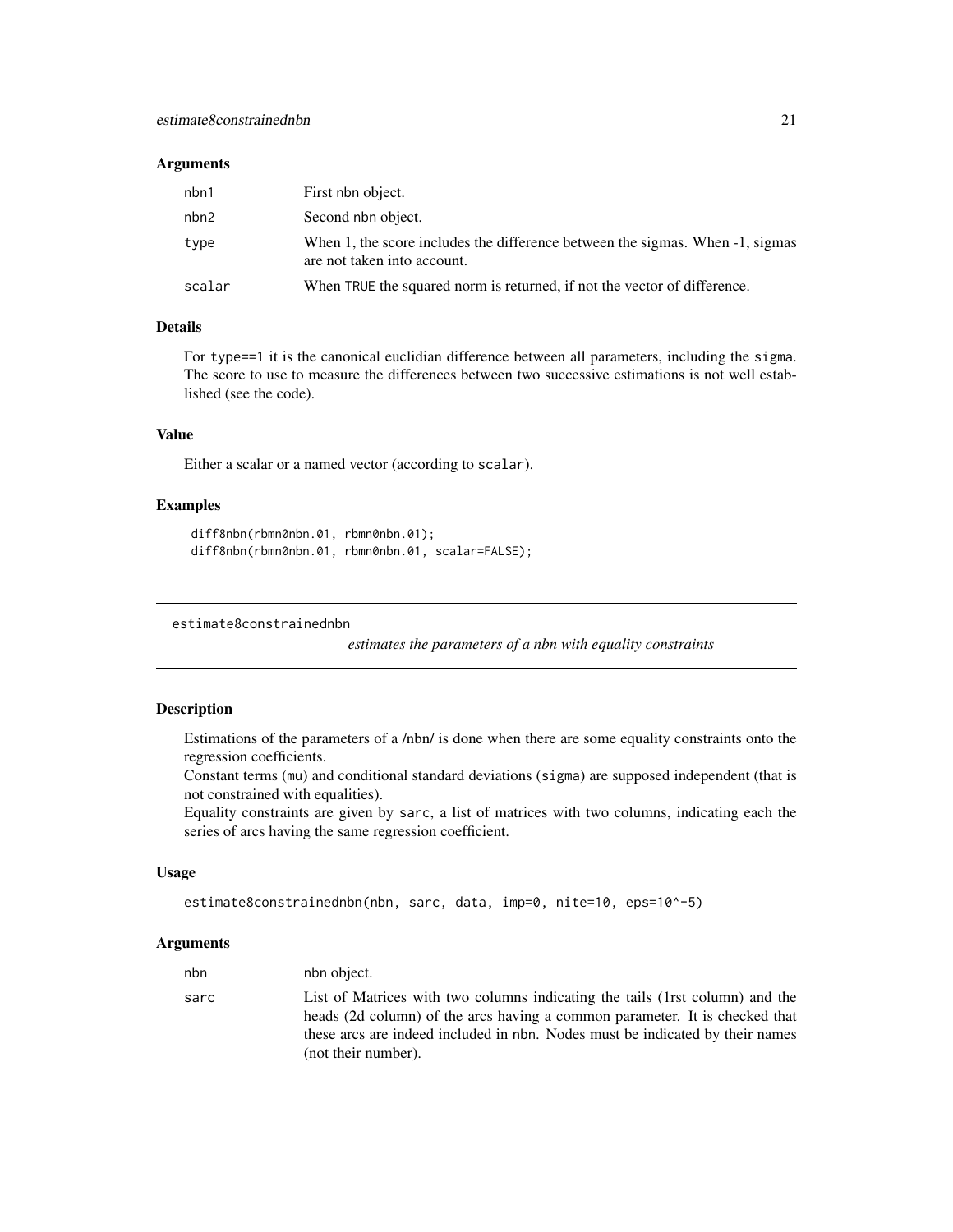<span id="page-21-0"></span>

| data | Data frame to be used for the estimation. It must comprise all necessary nodes<br>(not only those involved in sarc but also the remaining parents of sarc[,2].<br>Usually, all used variables are centred but this is not required. |
|------|-------------------------------------------------------------------------------------------------------------------------------------------------------------------------------------------------------------------------------------|
| imp  | When 0 nothing displayed. When 1 the number of iterations is displayed. When<br>2 the successive values of the criterion are also displayed.                                                                                        |
| nite | Maximum number of iterations.                                                                                                                                                                                                       |
| eps  | relative difference in successive scores needed to stop the iterations.                                                                                                                                                             |

#### Details

Not linked regression coefficients doesn't require to be included in sarc, the function do it by itself. The score to use to measure the differences between two successive estimations is not well established (see the code).

### Value

The resulting /nbn/ object with the estimated parameters.

### Examples

```
data(boco);
print8nbn(rbmn0nbn.05);
print8nbn(estimate8nbn(rbmn0nbn.05, boco));
print8nbn(estimate8constrainednbn(rbmn0nbn.05, rbmn0crarc.05, boco));
```
estimate8nbn *estimating the /nbn/ parameters*

### Description

From a /nbn/ to describe the DAG, and a data.frame containing the necessary observations, returns the /nbn/ with all its parameters newly estimated.

#### Usage

```
estimate8nbn(nbn, data)
```
### Arguments

| nbn  | The initial /nbn/.                         |
|------|--------------------------------------------|
| data | The data frame comprising all /nbn/ nodes. |

### Details

No constraints are put on the parameters.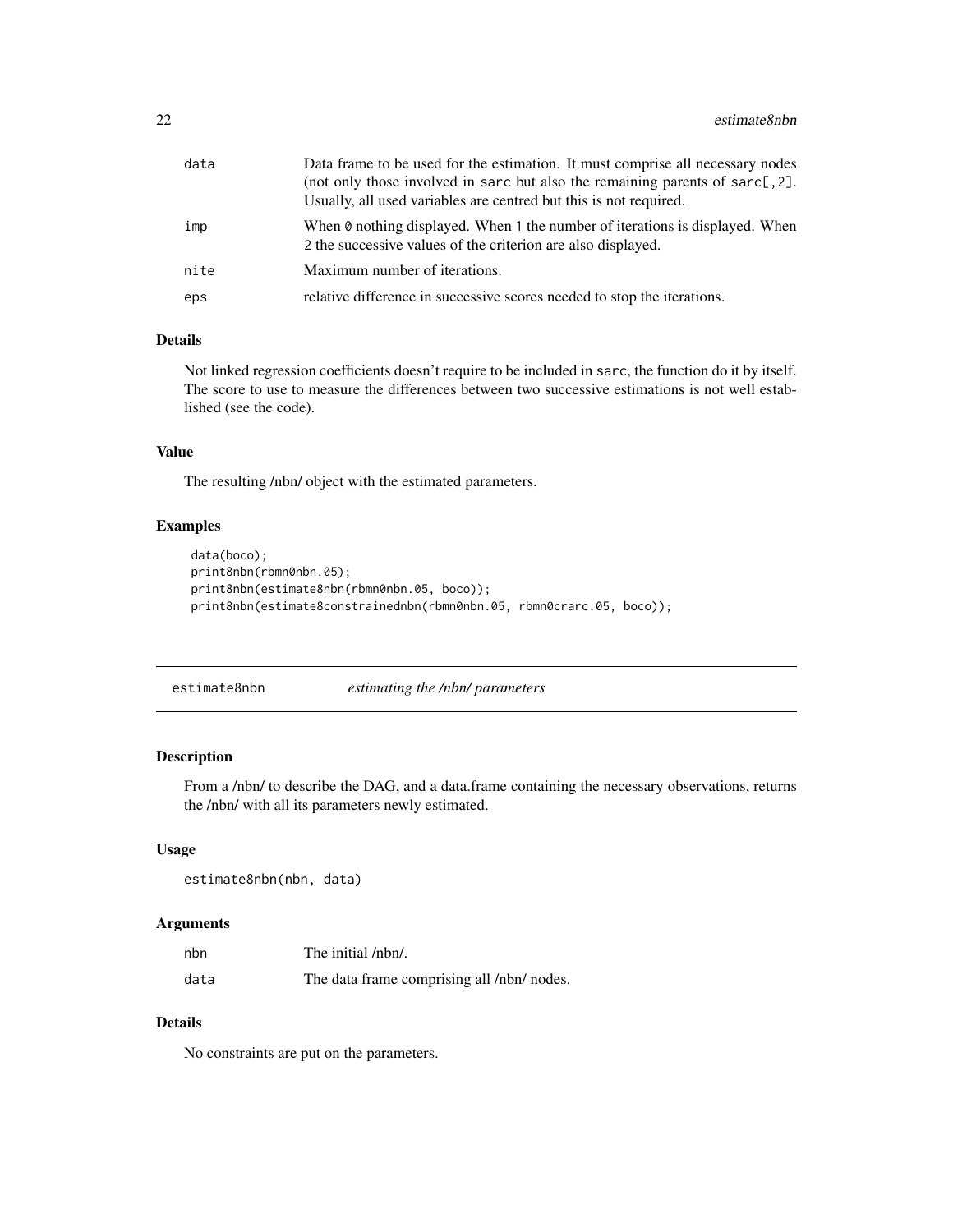#### <span id="page-22-0"></span>gema2mn 23

### Value

The resulting /nbn/ with the estimated parameters.

#### Examples

```
data(boco);
print8nbn(rbmn0nbn.05);
print8nbn(estimate8nbn(rbmn0nbn.05, boco));
```
gema2mn *computes a /mn/ from a /gema/*

### Description

from a /gema/ object defining a normal Bayesian network, computes the expectation and variance matrix.

### Usage

gema2mn(gema)

#### Arguments

gema Initial gema object.

### Value

a list with the following components: mu and gamma.

### Examples

```
print8mn(gema2mn(rbmn0gema.04));
```
gema2nbn *computes a /nbn/ from a /gema/*

### Description

from a /gema/ object defining a normal Bayesian network, computes more standard /nbn/ where each node is defined from its parents.

#### Usage

gema2nbn(gema)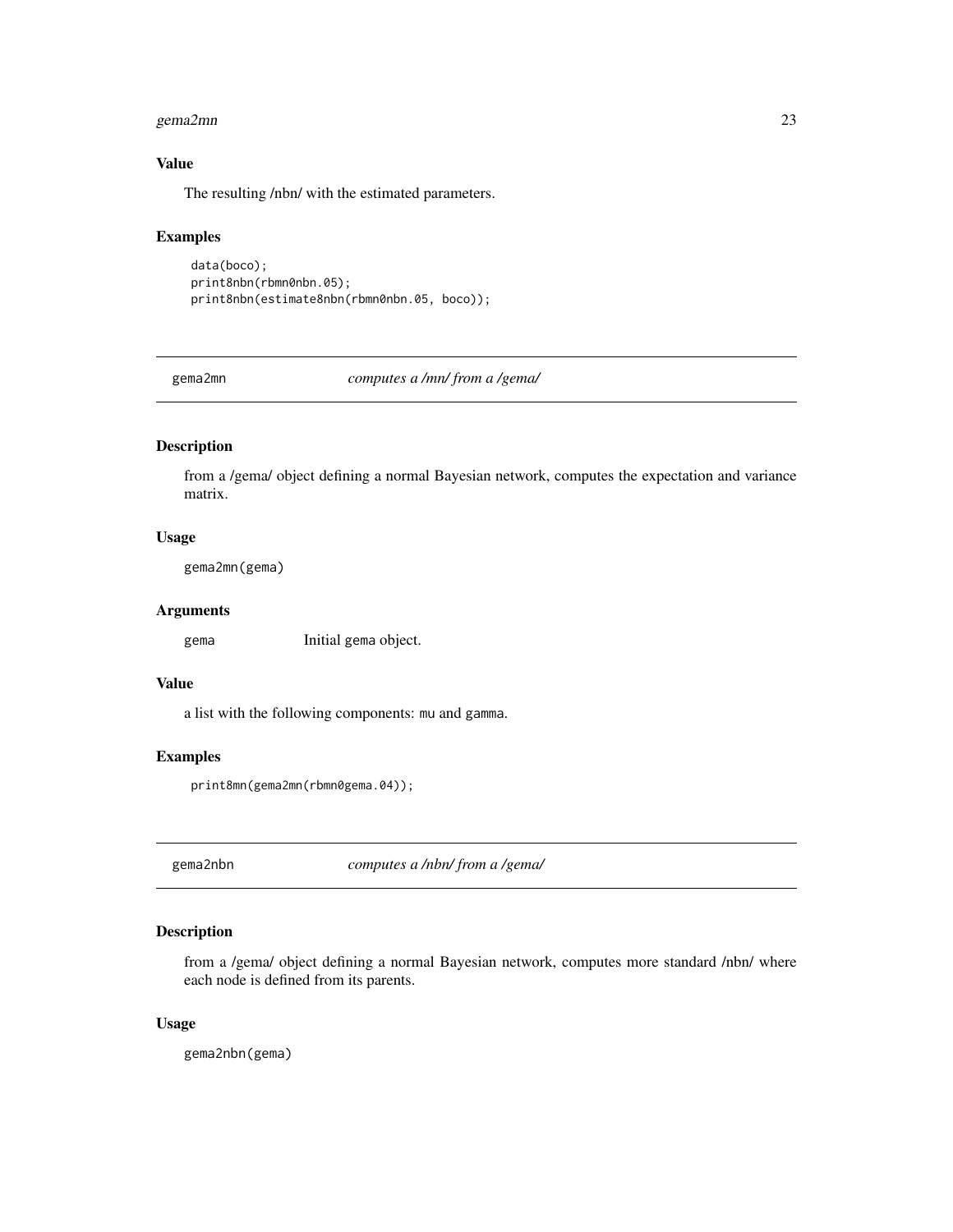#### Arguments

gema Initial gema object.

### Details

using general formulae rather a sequential algorithm as done in the original gema2nbn implementation.

### Value

the corresponding /nbn/.

### Examples

print8nbn(gema2nbn(rbmn0gema.02));

generate8chain *generation of a /chain/ /nbn/*

### Description

[randomly] generates a /chain/ /nbn/.

### Usage

```
generate8chain(rnn=c(3, 7), proo=0.5, rcor=c(-1, 1), rmu=c(0, 0), rsig=c(0, 1),
 nona=r.form3names(max(rnn)))
```
#### Arguments

| rnn  | Range of the number of nodes.                                                                            |
|------|----------------------------------------------------------------------------------------------------------|
| proo | Probabilit [y  $\text{ies}$ ] that the successive and acceptable nodes be colliders. Can be a<br>vector. |
| rcor | Range of the correlations between neighbour nodes.                                                       |
| rmu  | Range of the expectations.                                                                               |
| rsig | Range of the standard deviations.                                                                        |
| nona | Proposed names for the maximum number of nodes, only the necessary first<br>ones will be used.           |

### Details

Proposed ranges can be a unique value, implying no randomness in the value. Roots are placed according to proo probabilities, then collider are placed in between with uniform probability on the possibles nodes.

<span id="page-23-0"></span>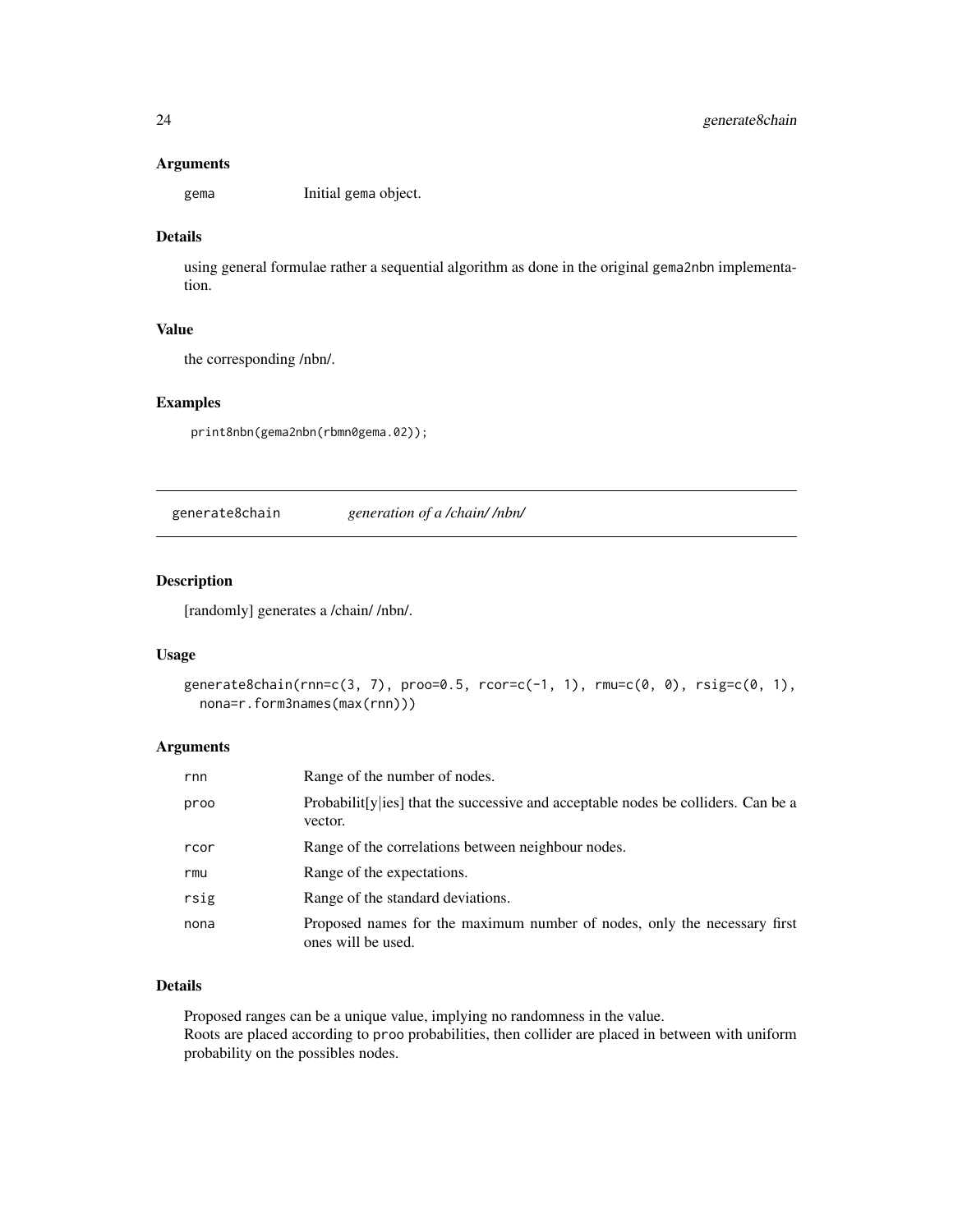### <span id="page-24-0"></span>generate8nbn 25

### Value

A /chain/ coding list is returned.

#### Examples

```
set.seed(1234);
print8chain(generate8chain());
print8chain(generate8chain());
print8chain(generate8chain(rnn=10, rcor=0.5));
print8chain(generate8chain(rnn=10, rcor=0.5));
```
generate8nbn *returns a randomly built /nbn/ object.*

### Description

To obtain systematic results, you have to call set.seed before hands.

#### Usage

```
generate8nbn(rnn=c(3, 7), ppar=0.5, rreg=c(-1, 1), rmu=c(0, 0), rsig=c(0, 1),
 nona=r.form3names(max(rnn)))
```
#### Arguments

| rnn  | Range of the number of nodes.                                                                                                  |
|------|--------------------------------------------------------------------------------------------------------------------------------|
| ppar | Probabilities (not a range) of the parent occurrence for each ancestor of every<br>node. Can be a vector, cycled as necessary. |
| rreg | Range of regression coefficients.                                                                                              |
| rmu  | Range of the conditional expectations.                                                                                         |
| rsig | Range of the conditional standard deviations.                                                                                  |
| nona | Proposed names for the maximum number of nodes, only the necessary first<br>ones will be used.                                 |

#### Details

Node numbers are uniformly drawn. Parent numbers are independently drawn from all ancestors with the probability associated to the considered node. Regression coefficient are uniformly drawn. Conditional expectations and standard deviations are uniformly drawn.

All range arguments can be given one value instead of two, to precise the unique value to use.

#### Value

a /nbn/ object, with nodes in topological order.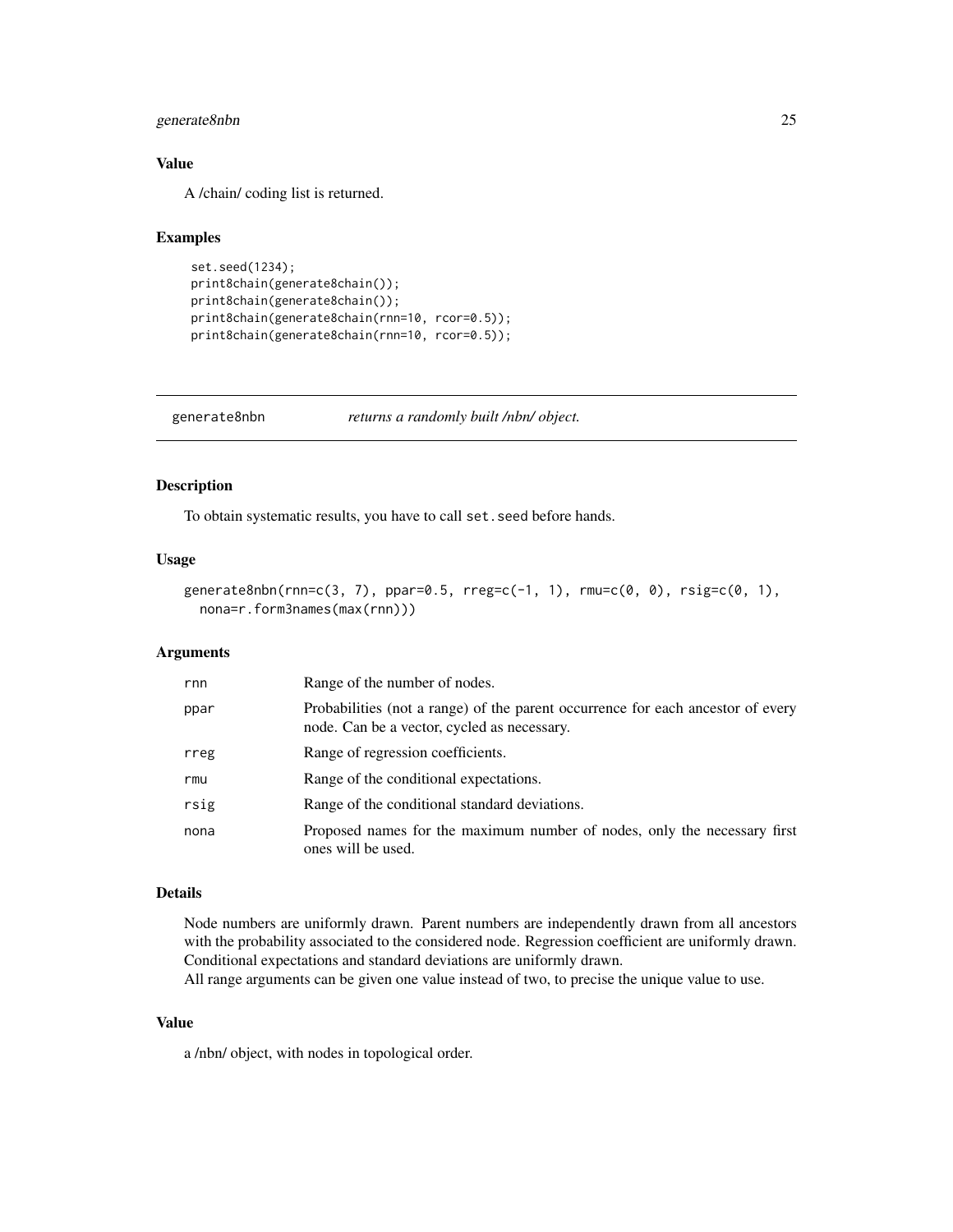### Examples

```
set.seed(1234)
print8nbn(generate8nbn());
print8nbn(generate8nbn());
```
inout4chain *reduces a chain to its inputs and outputs*

### Description

From a chain returns the reduced chain comprising only inputs (that is root nodes) and outputs (that is colliders and ends which are not roots)

#### Usage

inout4chain(chain)

### Arguments

chain The chain object to consider.

#### Value

The resulting chain

#### Examples

print8chain(inout4chain(rbmn0chain.02));

is8nbn8chain *Checks if a given /nbn/ is a /chain/*

### Description

returns TRUE [the order] or FALSE [NULL] according that nbn is a chain of not [according to order].

### Usage

```
is8nbn8chain(nbn, order=FALSE)
```
#### Arguments

| nbn   | The nbn object to consider.                                                      |
|-------|----------------------------------------------------------------------------------|
| order | When FALSE the answer to the question is returned with TRUE or FALSE.            |
|       | When TRUE the chain order of the nodes is returned if it is a /chain/ else NULL. |

<span id="page-25-0"></span>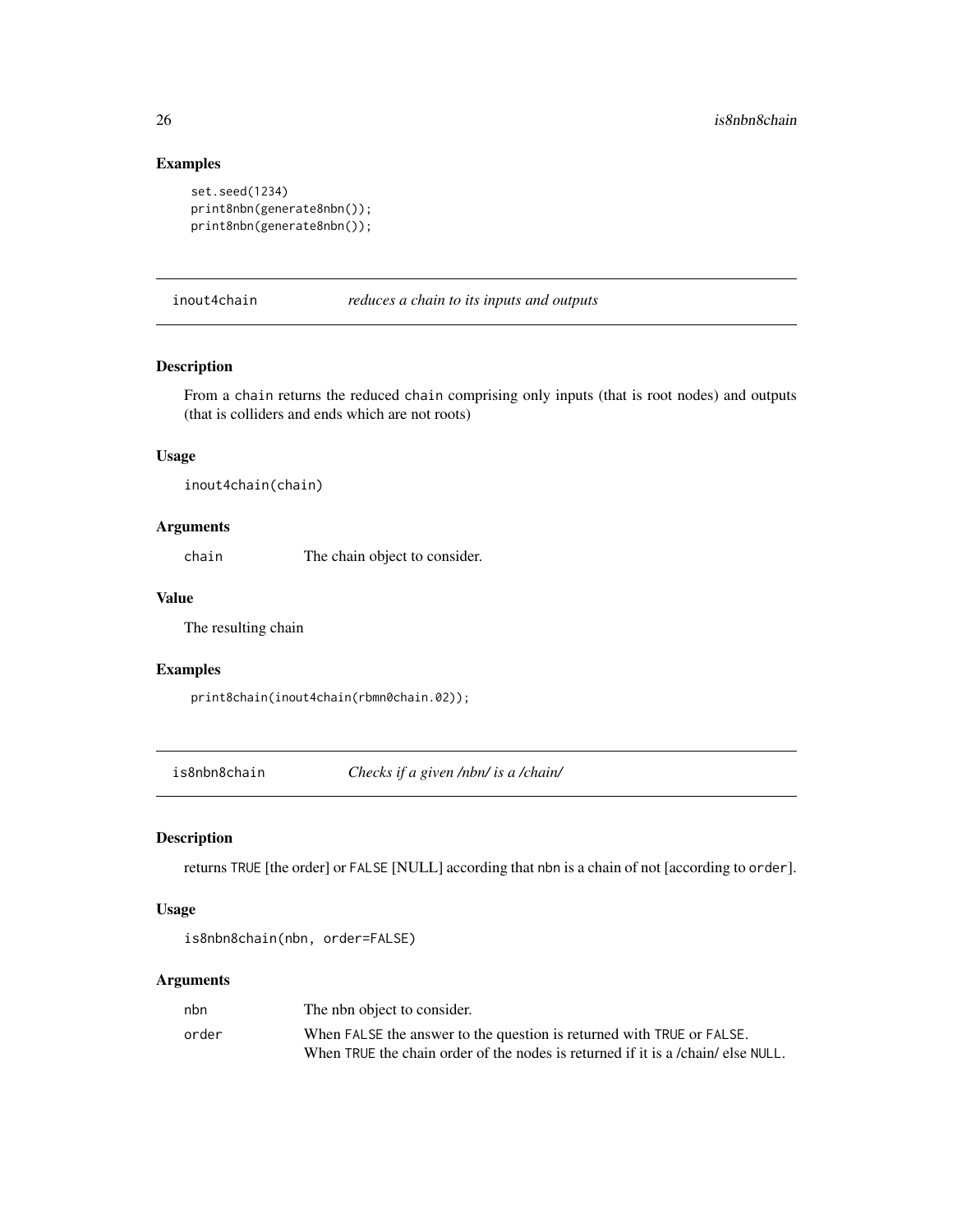### <span id="page-26-0"></span>marginal4chain 27

### Value

A logical(1) when order si TRUE if not the resulting chain order versus NULL.

#### Examples

```
is8nbn8chain(rbmn0nbn.01);
is8nbn8chain(rbmn0nbn.04);
```
marginal4chain *returns marginal expectations and standard deviations of a chain*

### Description

From a chain object returns a list with two components: \$mu and \$sigma vectors of marginal expectations and standard deviations.

### Usage

```
marginal4chain(chain)
```
### Arguments

chain the chain object to be considered.

#### Value

a list with the two components \$mu and \$sigma.

### Examples

marginal4chain(rbmn0chain.02);

mn2gema *computes a /gema/ from a /mn/*

### Description

proposes generating matrices of a Bayesian network from a /mn/ object defining a multinormal distribution by expectation and variance, under the assumption that the nodes are in topological order.

#### Usage

mn2gema(mn)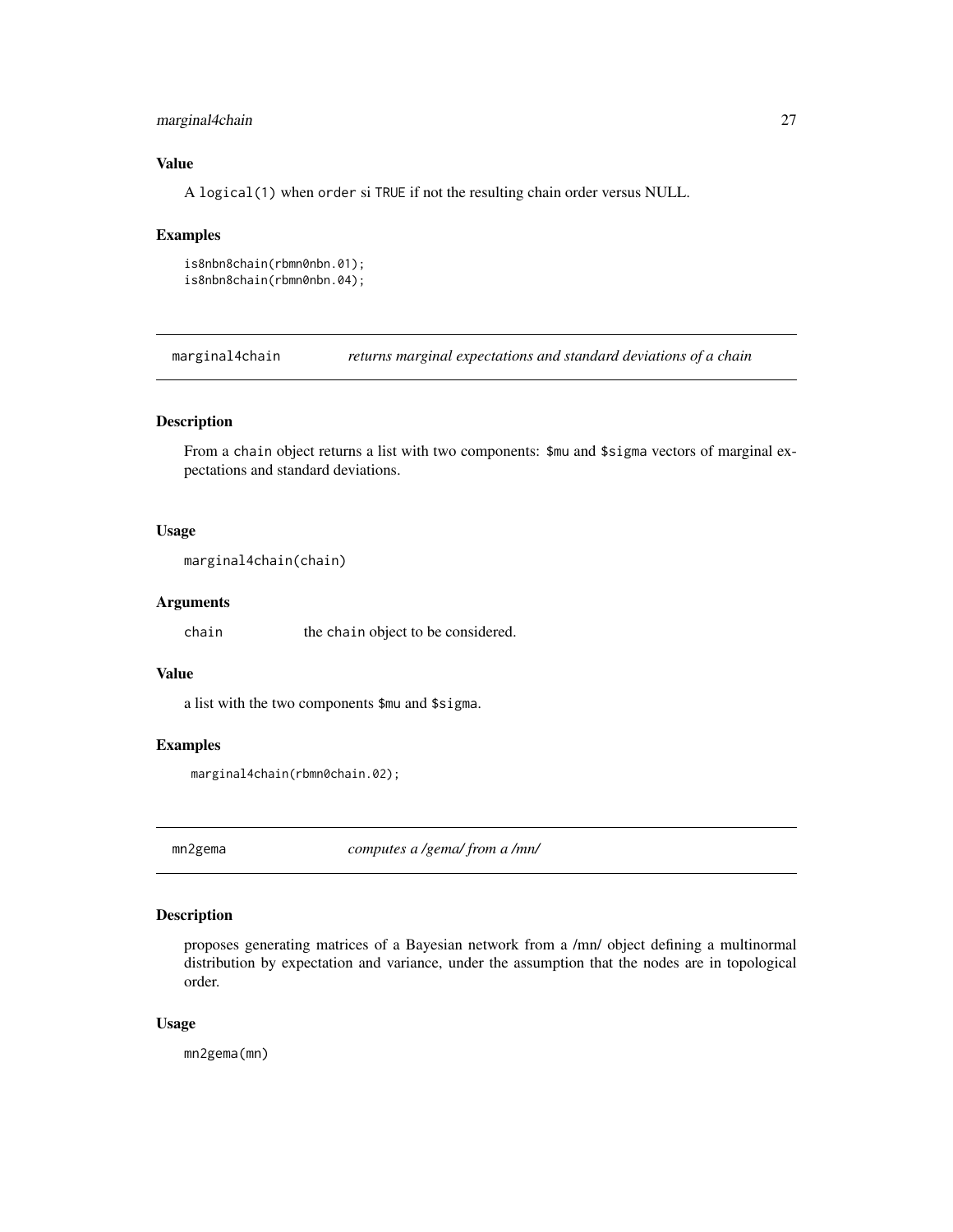#### <span id="page-27-0"></span>Arguments

mn Initial mn object.

### Value

a list with the /gema/ components \$mu and \$li.

#### Examples

```
print8gema(mn2gema(rbmn0mn.04));
```
mn4joint1condi *computes a joint distribution from a marginal and a conditional one for multinormal distributions*

### Description

returns the expectation and variance of the multinormal normal distribution defined through a marginal subcomponent and a conditional distribution.

#### Usage

```
mn4joint1condi(lmar, lcon)
```
### Arguments

| lmar | list defining the distribution of the marginal part with \$mu, its expectation, and<br>\$gamma, its variance matrix (in fact a /mn/ object). |
|------|----------------------------------------------------------------------------------------------------------------------------------------------|
| lcon | list defining the distribution of the conditional part (see the <i>Details</i> section).                                                     |

#### Details

The conditional distribution is defined with a list having \$a for the constant part of the expectation; \$b for the regression coefficient part of the expectation; and \$S for the residual variance matrix.

### Value

A list:

| ∖\$mu    | The expectation vector.    |
|----------|----------------------------|
| ∖\$gamma | The joint variance matrix. |

that is a /mn/ object.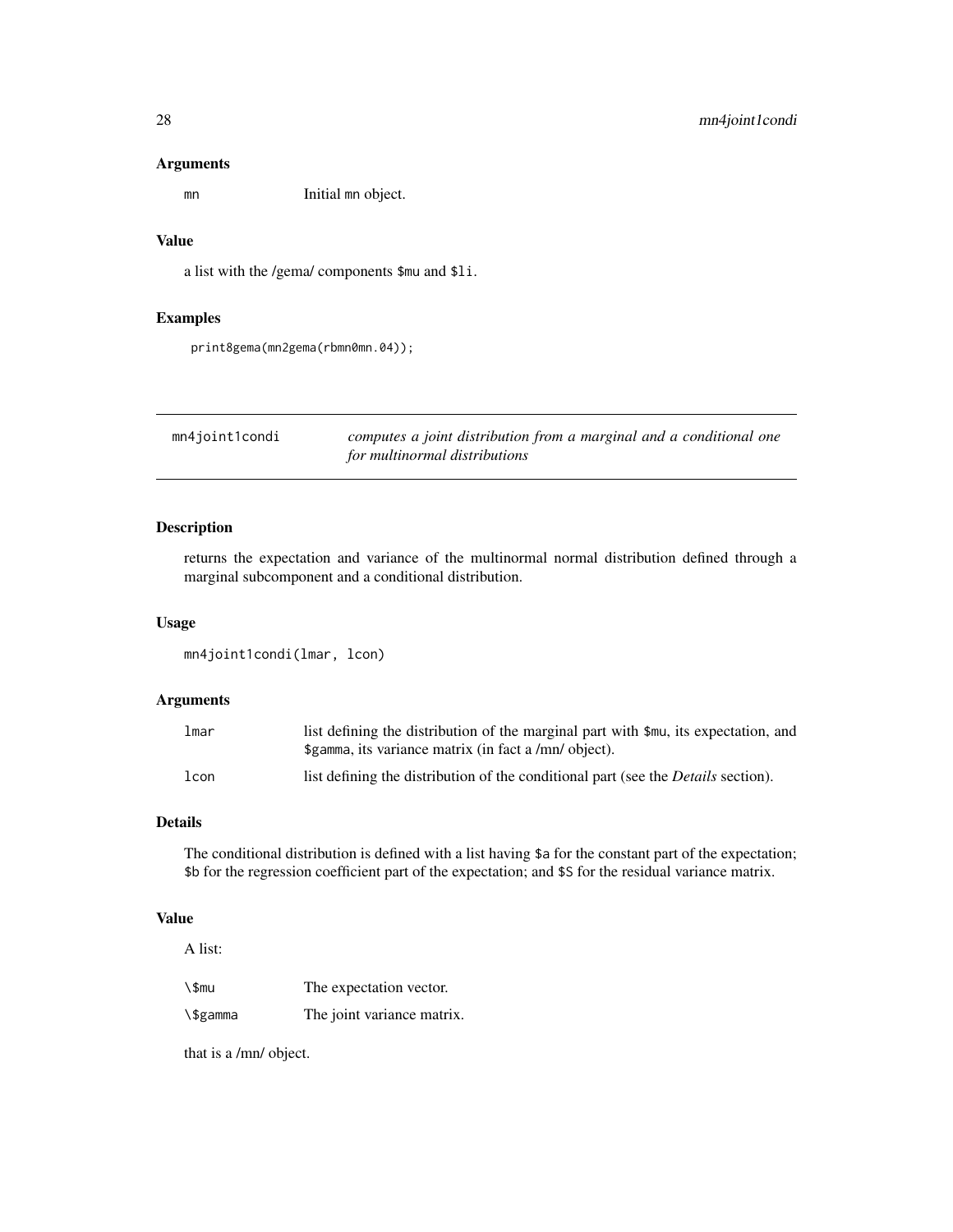#### <span id="page-28-0"></span>nb8bn 29

### Examples

```
lcon <- list(a=c(D=2, E=4),
b=matrix(1:6, 2, dimnames=list(LETTERS[4:5],
LETTERS[1:3])),
S=matrix(c(1, 1, 1, 2), 2));
print8mn(mn4joint1condi(rbmn0mn.01, lcon));
```
### nb8bn *number of Bayesian networks*

### Description

returns the number of different Bayesian networks having n labelled or not nodes. Non labelled nodes means that nodes are exchangeable: A -> B is identical to A <-B.

#### Usage

nb8bn(n, label=FALSE)

#### Arguments

|       | number of nodes. Must be less or equal to 18.                 |
|-------|---------------------------------------------------------------|
| label | Indicates if the nodes must be considered as labelled or not. |

### Details

When not labelled nodes, the results were proposed by Sloane in 'the on line encyclopedy of integer sequences' (http://oeis.org/A003087). For labelled nodes, just the application of the recursive formula of Robinson.

### Value

Number of Bayesian networks

### Examples

```
nb8bn(5)
nb8bn(5, TRUE);
```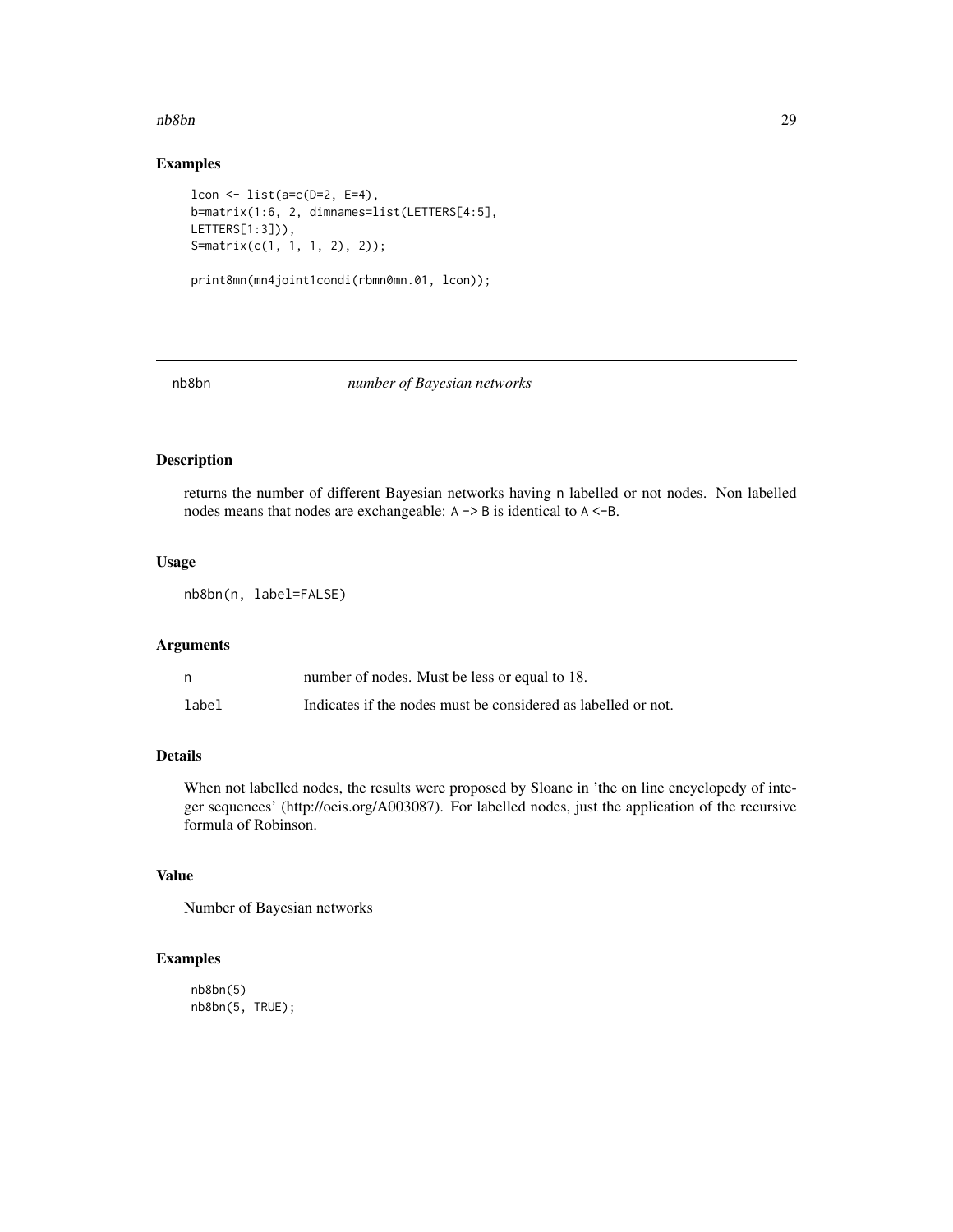<span id="page-29-0"></span>

returns a bn.fit object from a Gaussian nbn object of /rbmn/ package.

### Usage

```
nbn2bnfit(nbn, onlydag=FALSE)
```
### Arguments

| nbn     | The object to be transformed.                                                            |
|---------|------------------------------------------------------------------------------------------|
| onlydag | Indicates if only the DAG must be computed. In that case a /bn/ object of /bn-<br>learn/ |

### Value

The resulting bn.fit (or bn) object.

nbn2chain *transforms a /nbn/ into a /chain/*

### Description

returns the chain obtained from nbn which is supposed to a chain. If it is not a chain, an error is issued.

### Usage

nbn2chain(nbn)

### Arguments

nbn The /nbn/ object to consider.

#### Details

It is advised to use is8nbn8chain before calling this function.

#### Value

The resulting chain

### Examples

print8chain(nbn2chain(rbmn0nbn.02));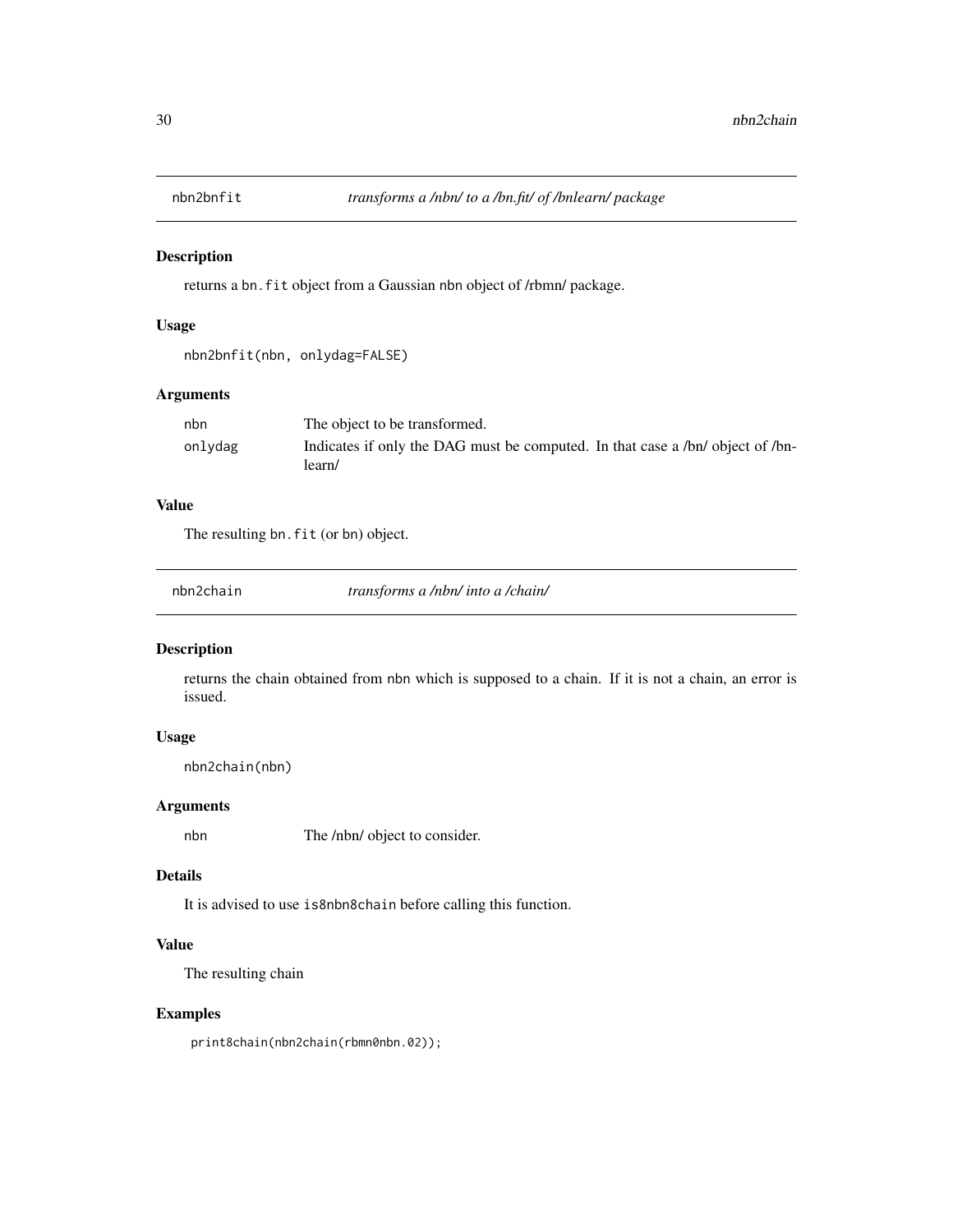<span id="page-30-0"></span>

from a /nbn/ object defining a normal Bayesian network, computes the vector mu and the matrix li such that if the vector E is a vector of i.i.d. centred and standardized normal, then  $mu + li * E$  has the same distribution as the input /nbn/.

### Usage

```
nbn2gema(nbn)
```
### Arguments

nbn nbn object for which the generating matrices.

### Value

a list with the two following components: mu and li.

### Examples

identical(nbn2gema(rbmn0nbn.02), rbmn0gema.02);

nbn2mn *computes the joint distribution of a /nbn/*

#### Description

Computes the joint distribution of a /nbn/ with three possible algorithms according to algo.

### Usage

nbn2mn(nbn, algo=3)

#### Arguments

| nbn  | The nbn object to be converted.                                                    |
|------|------------------------------------------------------------------------------------|
| algo | either 1: transforming the nbn into a gema first before getting the mn form; or 2: |
|      | one variable after another is added to the joint distribution following a topolog- |
|      | ical order; or 3: variances are computed through the differents paths of           |

### Details

To be explained if it works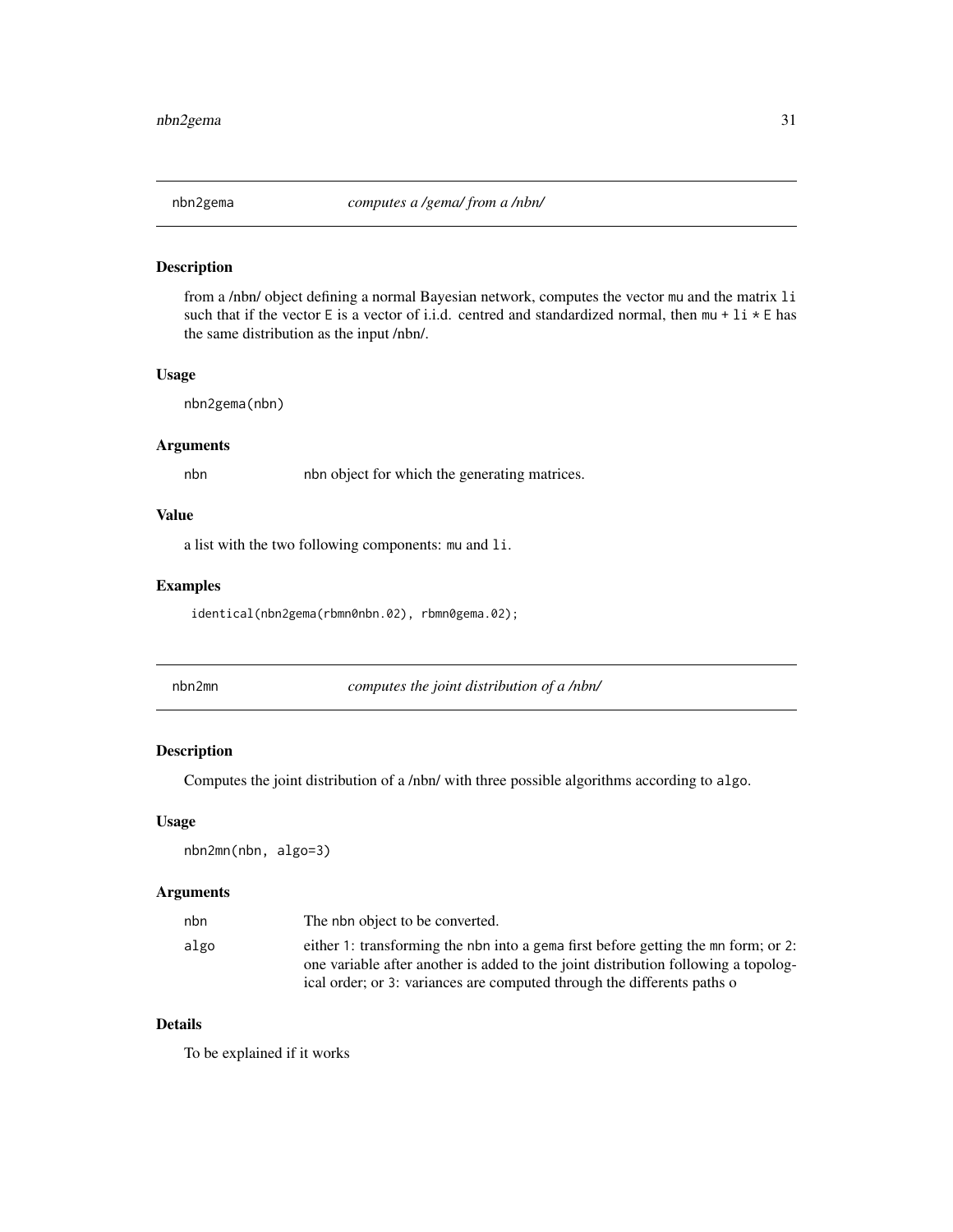### Value

the resulting /mn/ object

### Examples

```
print8mn(nbn2mn(rbmn0nbn.05));
```
nbn2nbn *computes the /nbn/ changing its topological order*

### Description

returns the proposed /nbn/ with a new topological order without modifying the joint distribution of all variables.

This allows to directly find regression formulae within the Gaussian Bayesian networks.

### Usage

nbn2nbn(nbn, norder)

#### Arguments

| nbn    | The /nbn/ to transform.                                                                                                                                                                  |
|--------|------------------------------------------------------------------------------------------------------------------------------------------------------------------------------------------|
| norder | The topological order to follow. It can be indicated by names or numbers. When<br>not all nodes are included, the resulting /nbn/ is restricted to these nodes after<br>marginalization. |

### Details

BE aware that for the moment, no check is made about the topological order and if it is not, the result is FALSE!

### Value

The resulting /nbn/.

### Examples

```
print8mn(nbn2mn(rbmn0nbn.01, algo=1));
print8mn(nbn2mn(rbmn0nbn.01, algo=2));
print8mn(nbn2mn(rbmn0nbn.01, algo=3));
print8mn(nbn2mn(nbn2nbn(rbmn0nbn.02, c(1, 2, 4, 5, 3))));
print8mn(nbn2mn(nbn2nbn(rbmn0nbn.02, c(4, 1, 2, 3, 5))));
```
<span id="page-31-0"></span>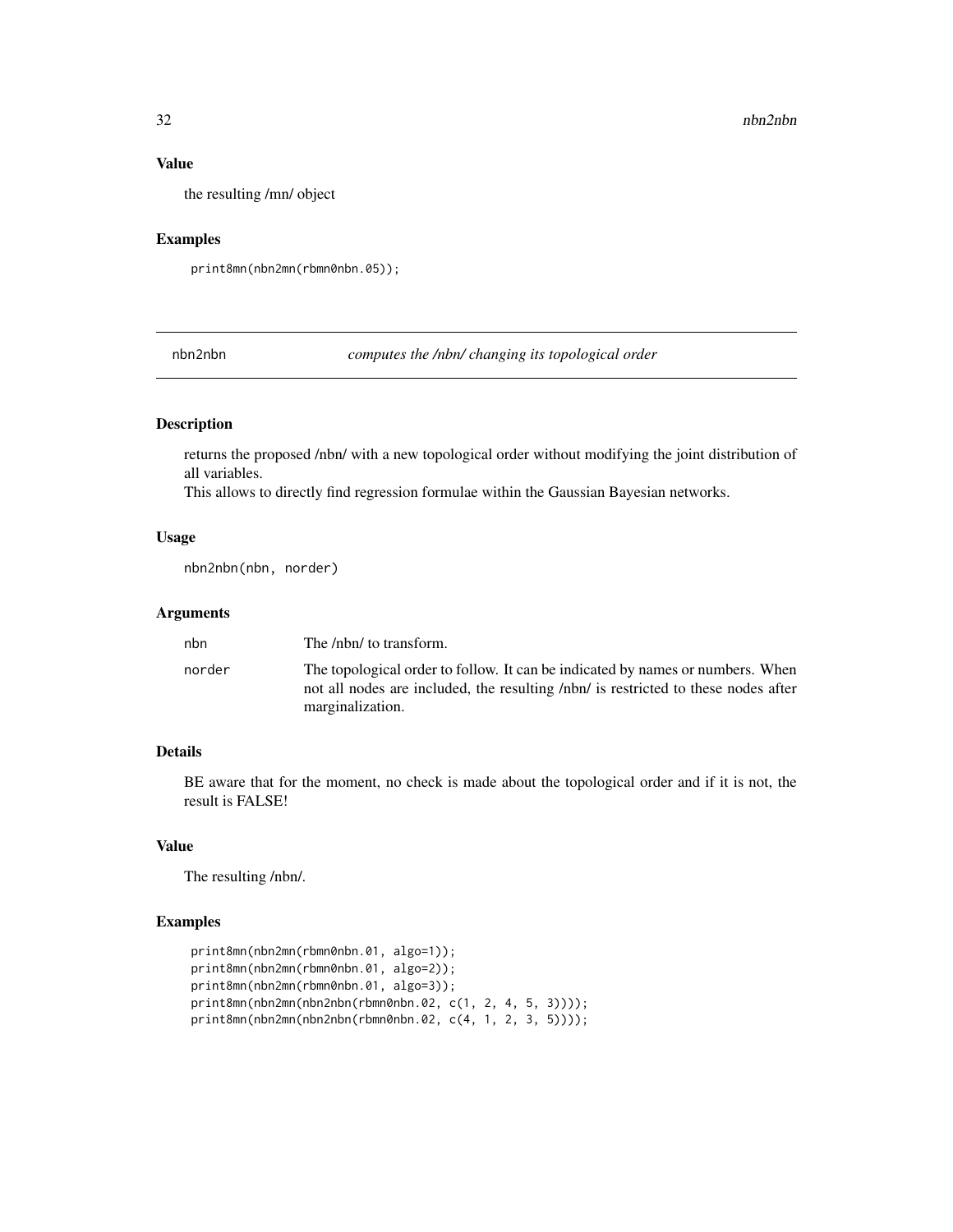<span id="page-32-0"></span>

from a /nbn/ object defining a normal Bayesian network, returns a list comprising (i) mm the vector of the mean of the different nodes when the parents are nought, (ii) ss the vector of the conditional standard deviations and (iii) rr the matrix of the regression coefficients of the direct parents  $(rr[i,j])$  contains the regression coefficient of the node j for its parents i or zero when i is not a parent of j.

#### Usage

nbn2rr(nbn)

#### Arguments

nbn nbn object.

#### Value

the resulting list with the three components: mm, ss and rr.

#### Examples

nbn2rr(rbmn0nbn.01);

nbn4nbn *From a /nbn/ computes the associated nbn1*

#### Description

returns a /nbn/ object with the same structure as nbn but all \$mu are put to zero, all \$sigma to one as well as \$regcof.

#### Usage

nbn4nbn(nbn)

#### Arguments

nbn The nbn object to transform.

### Details

These coefficient values allows the easy study of the /nbn/ structure.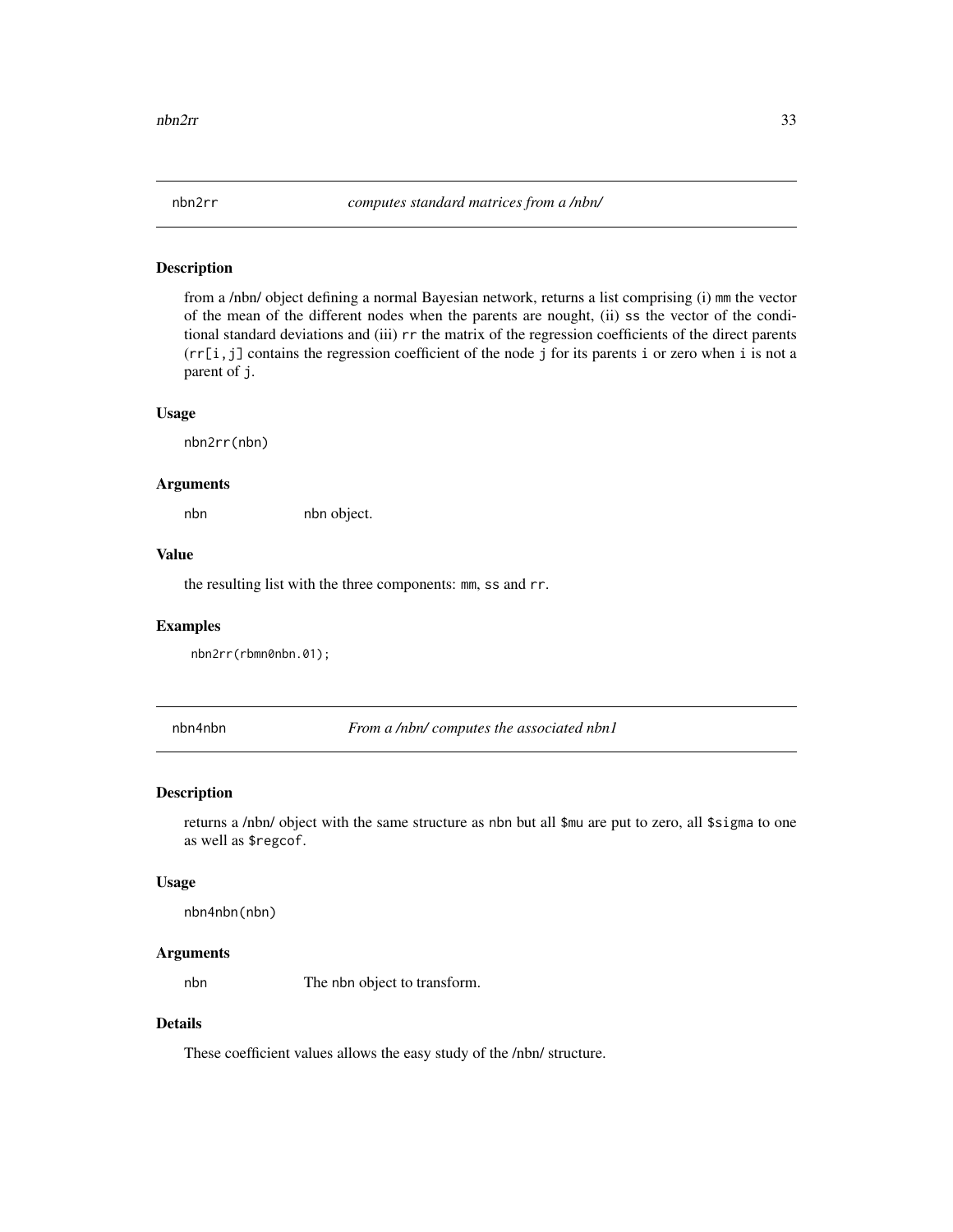### <span id="page-33-0"></span>Value

The resulting nbn.

### Examples

```
print8nbn(nbn4nbn(rbmn0nbn.04));
```
### nbn4rmatrix *a /nbn/ from a regression matrix*

### Description

reverse of rmatrix4nbn but the standard deviations must be included.

### Usage

```
nbn4rmatrix(rmatrix)
```
### Arguments

rmatrix The regression coefficient matrix with the standard deviations in the diagonal.

### Details

mus are put to nought

### Value

A /nbn/ object

### Examples

print8nbn(nbn4rmatrix(rmatrix4nbn(rbmn0nbn.02)));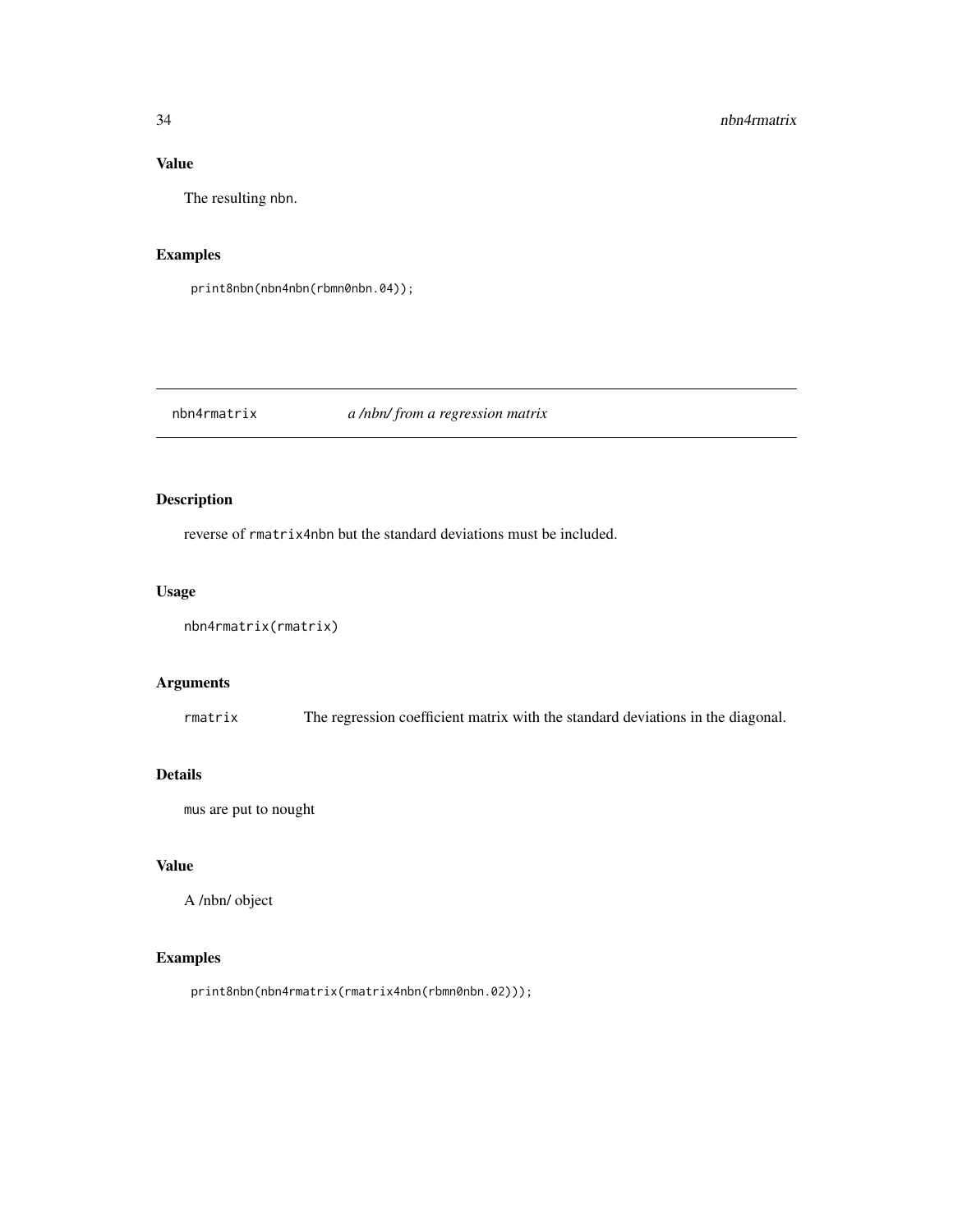<span id="page-34-0"></span>normalize8nbn *normalizes a /nbn/*

#### Description

returns a nbn with a given expectation and variance through an transformation leaving the correlation unchanged.

### Usage

```
normalize8nbn(nbn, mu=0, sigma=1)
```
### Arguments

| nbn   | The nbn object to transform.                                                                                                                                      |
|-------|-------------------------------------------------------------------------------------------------------------------------------------------------------------------|
| mu    | Imposed expectations. When NULL nothing is changed. When of length one, this<br>value is given to all the node expectations. If not the complete vector of expect |
| sigma | The same as mu but for the standard deviations.                                                                                                                   |

### Value

The transformed nbn.

#### Examples

print8nbn(normalize8nbn(rbmn0nbn.01));

order4chain *returns a topological order of a /chain/ or checks a proposed order.*

### Description

From a chain object returns one of the possible topological orders, through a permutation when is.null(ord). If not ord must be a proposed order to be checked given as a permutation if is.numeric(ord) or a vector of ordered names if is.character(ord).

#### Usage

```
order4chain(chain, ord=NULL)
```
### Arguments

| chain | the chain object to be considered.                                                                                                                                                       |
|-------|------------------------------------------------------------------------------------------------------------------------------------------------------------------------------------------|
| ord   | Indicates what must be done. NULL to get a topological order associated to the<br>chain otherwise a permutation to be checked as one of the possible topological<br>orders of the chain. |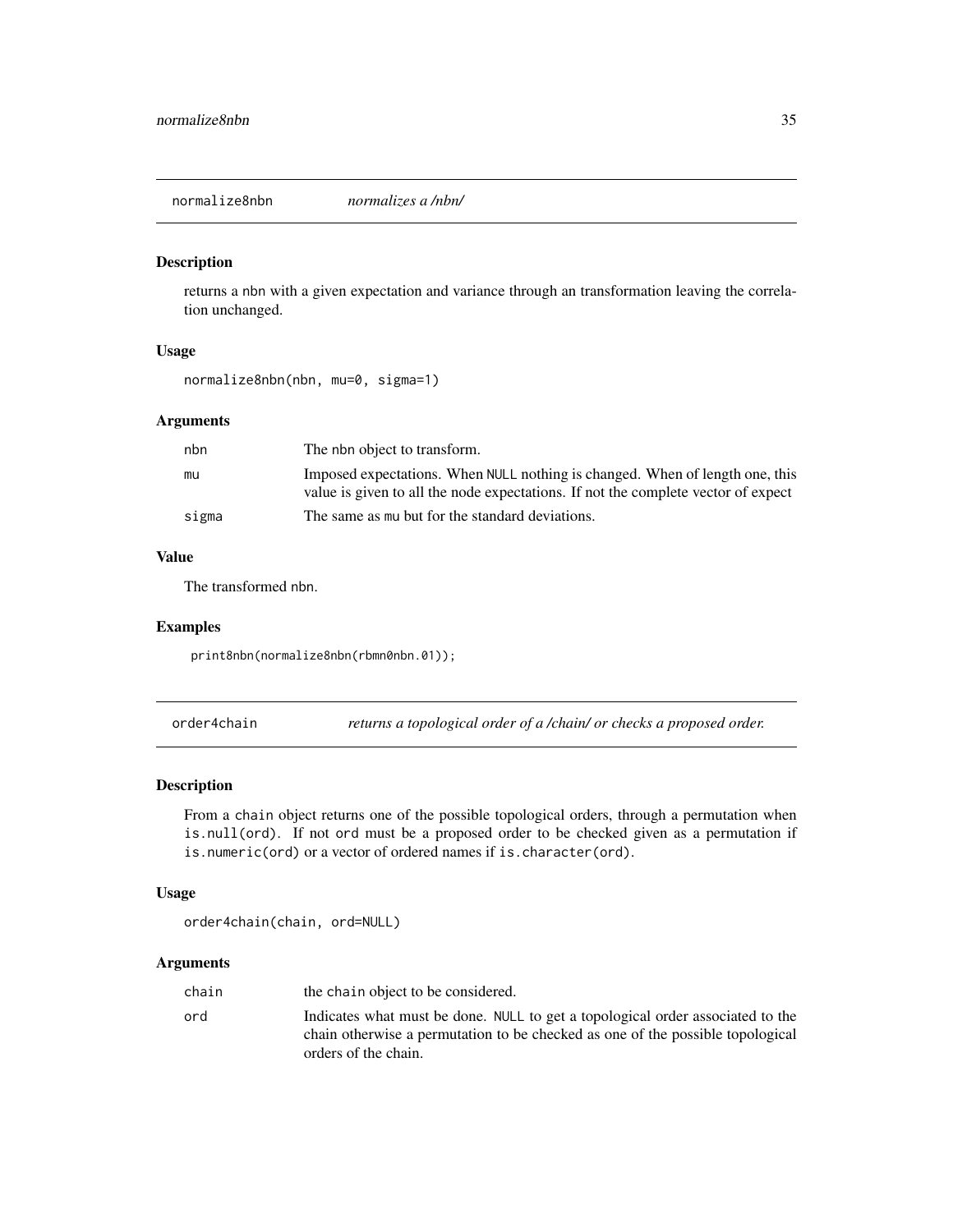### Details

For the moment the ord option is bad and an error message is returned when used.

#### Value

a permutation vector of the nodes of the /nbn/ or a named character with the nodes not having their parents before them; when it is of length zero this means that the check was successful.

### Examples

```
order4chain(rbmn0chain.02);
order4chain(rbmn0chain.02, order4chain(rbmn0chain.02));
```
order4gema *topological order of a /gema/*

#### Description

returns one of the orders of the nodes such as the parents of any node are less ranked than it when is.null(ord). If not check that the proposed order is either a right permutation (is.numeric(ord)) or a vector of node names providing a topological order (is.character(ord)).

#### Usage

```
order4gema(gema, ord=NULL)
```
#### Arguments

| gema | gema object for which the order must be computed.               |
|------|-----------------------------------------------------------------|
| ord  | NULL or an order to test as a permutation or a vector of names. |

#### Details

When ! is. null(ord) the order must be an order, if not an error is issued.

### Value

a permutation vector of the nodes of the /gema/ or a named list with the nodes not having their parents before them. That is a topological order.

#### Examples

names(rbmn0gema.04\$mu)[order4gema(rbmn0gema.04)];

<span id="page-35-0"></span>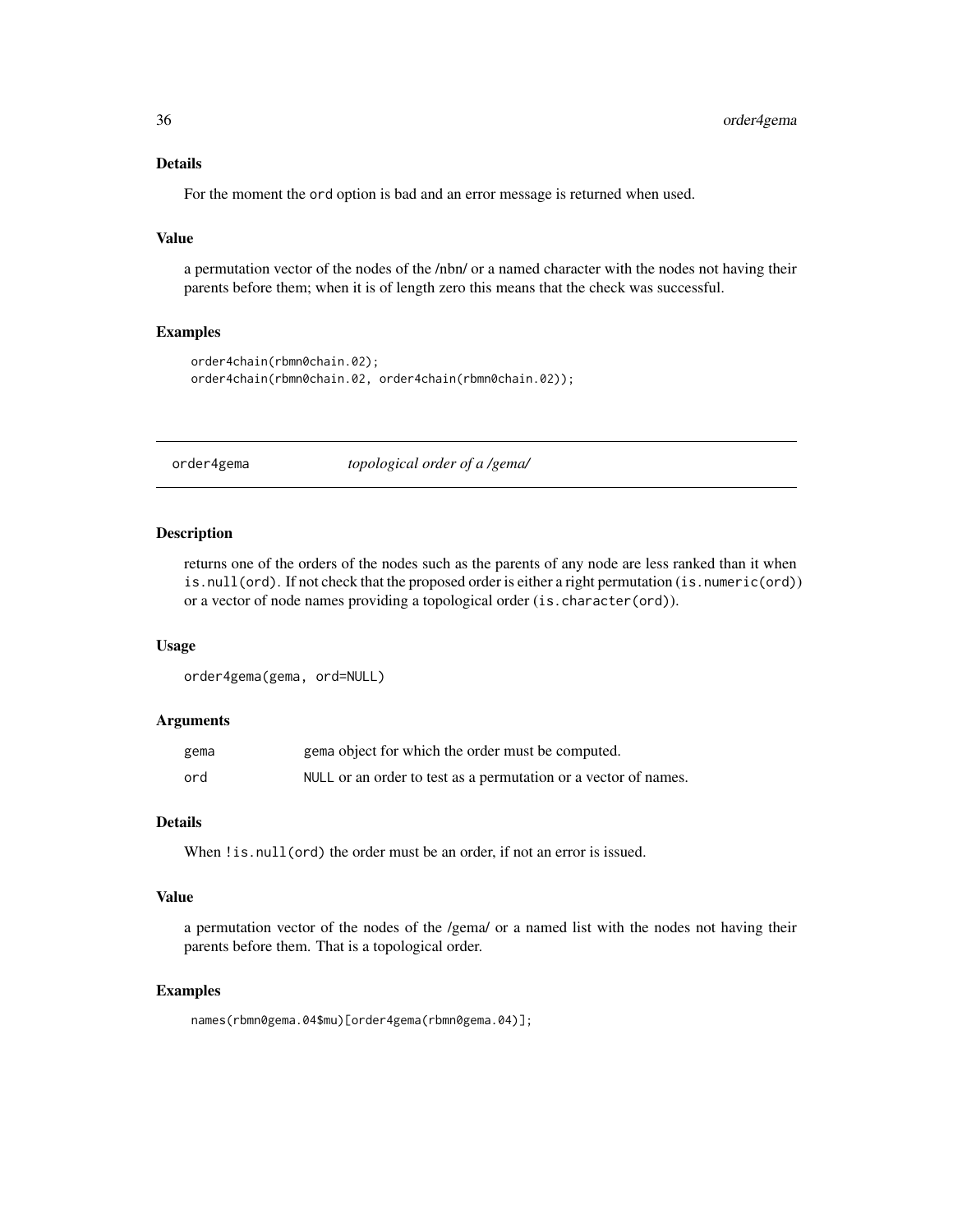<span id="page-36-0"></span>

returns one of the orders of the nodes such as the parents of any node are less ranked than it when is.null(ord). If not check that the proposed order is either a right permutation (is.numeric(ord)) or a vector of node names providing a topological order (is.character(ord)).

#### Usage

order4nbn(nbn, ord=NULL)

#### Arguments

| nbn | nbn object for which the order must be computed.                |
|-----|-----------------------------------------------------------------|
| ord | NULL or an order to test as a permutation or a vector of names. |

### Details

When ! is. null(ord) the order must be an order, if not an error is issued.

#### Value

a permutation vector of the nodes of the /nbn/ or a named list with the nodes not having their parents before them.

#### Examples

names(rbmn0nbn.04)[order4nbn(rbmn0nbn.04)];

print8chain *prints a /chain/ object*

### Description

prints a /chain/ object.

### Usage

print8chain(chain, digits=3)

### Arguments

| chain  | The chain object to print.                                             |
|--------|------------------------------------------------------------------------|
| digits | when not null, the number of digits for rounding the numerical values. |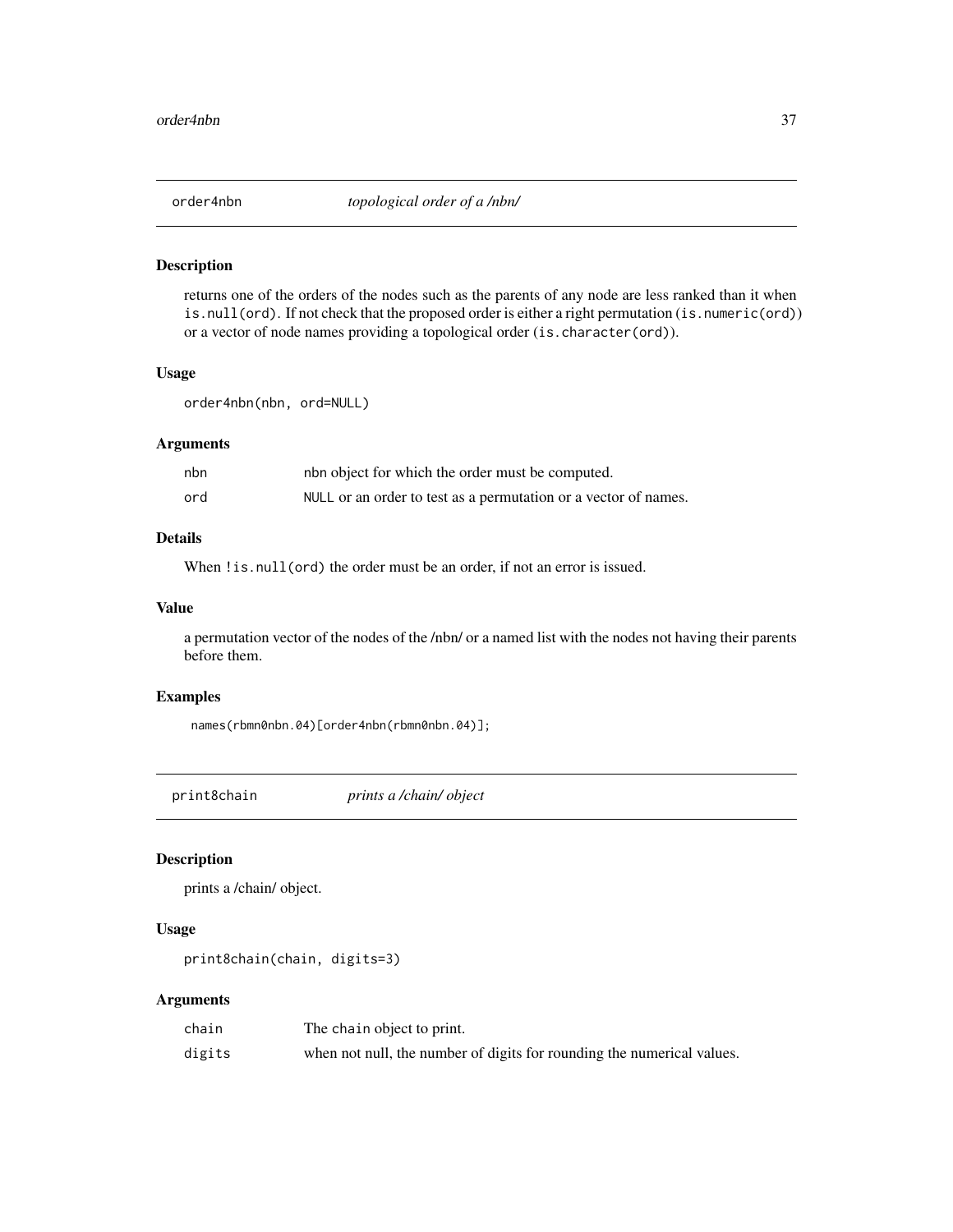### Details

See nbn2chain code for some details about the definition of a /chain/.

#### Value

nothing but something is printed

#### Examples

```
print8chain(rbmn0chain.01);
print8chain(rbmn0chain.02);
print8chain(rbmn0chain.03);
```
print8gema *standard print function for a /gema/ object.*

### Description

prints a /gema/ object completely or a part of it according to what specification.

#### Usage

```
print8gema(gema, what="ml", ordering=NULL, digits=3, printed=TRUE)
```
### Arguments

| gema     | gema object to be printed.                                                                                                                                                            |
|----------|---------------------------------------------------------------------------------------------------------------------------------------------------------------------------------------|
| what     | a character(1); when comprising "m" the expectations are printed, "I" the<br>linear combinations are printed.                                                                         |
| ordering | Nodes are given following the indices of "ordering" if numeric or the names if<br>it is character. NULL means the identity permutation. Repetitions or missing<br>nodes are accepted. |
| digits   | when not null, the number of digits for rounding.                                                                                                                                     |
| printed  | TRUE to issue a printing, if not the prepared matrix is returned.                                                                                                                     |

### Value

The gema is printed or a matrix having nn x ? is returned binding which elements are precised in the argument what.

### Examples

```
print8gema(rbmn0gema.01);
print8gema(rbmn0gema.02, "m");
print8gema(rbmn0gema.03, "l", digit=1);
print8gema(rbmn0gema.04, printed=FALSE);
```
<span id="page-37-0"></span>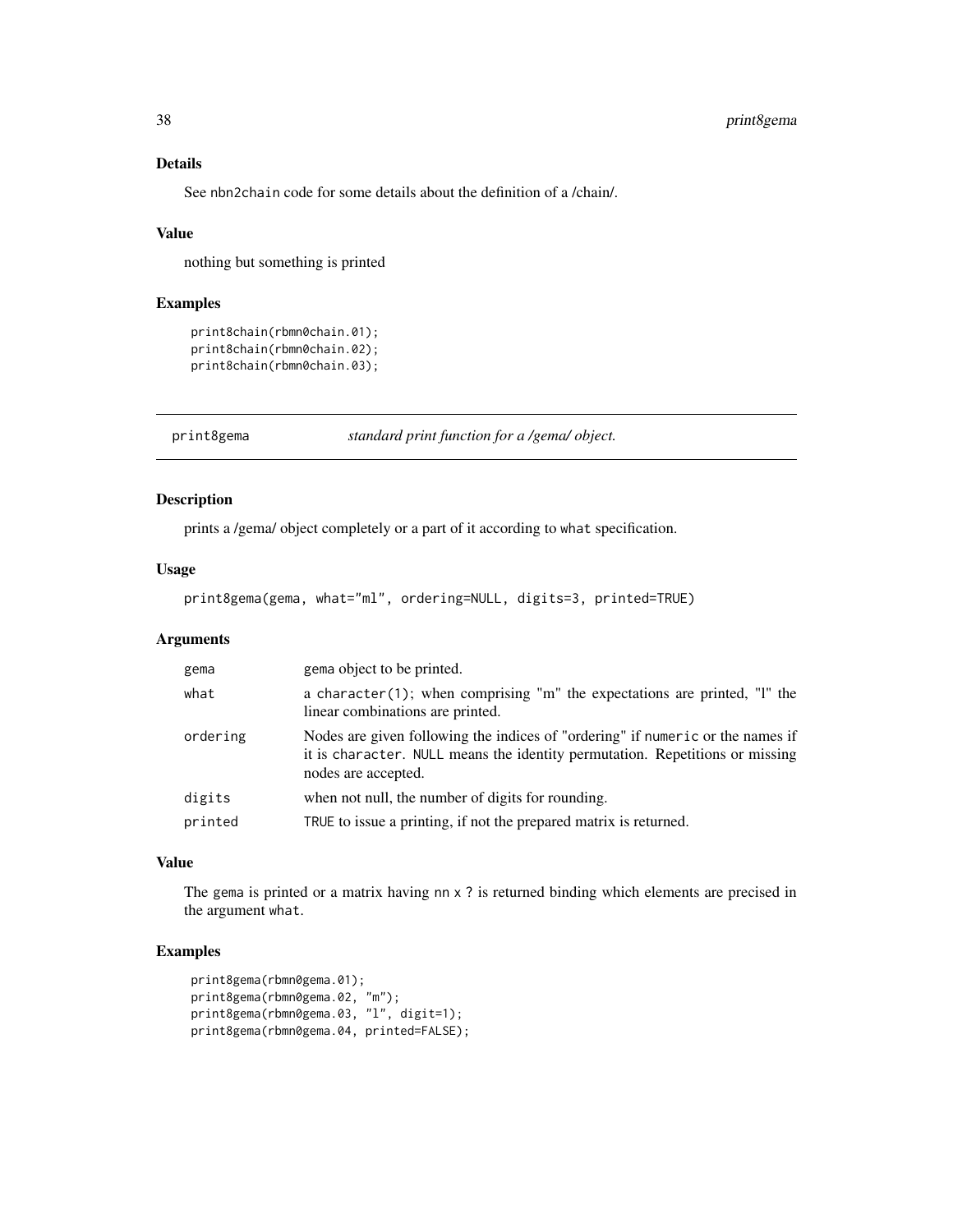<span id="page-38-0"></span>

prints a /mn/ object completely or a part of it.

### Usage

print8mn(mn, what="msC", ordering=NULL, digits=3, printed=TRUE)

### Arguments

| mn       | m object to be printed.                                                                                                                                                                                                                                                             |
|----------|-------------------------------------------------------------------------------------------------------------------------------------------------------------------------------------------------------------------------------------------------------------------------------------|
| what     | a character(1); when comprising "m" the expectations are printed, "s" the<br>standard deviations are printed, "C" the correlation matrix is printed, "S" the<br>variance matrix is printed, "P" the precision matrix is printed, "p" the normalized<br>precision matrix is printed. |
| ordering | Nodes are given following the indices of "ordering" if numeric or the names if<br>it is character. NULL means the identity permutation. Repetitions or missing<br>nodes are accepted.                                                                                               |
| digits   | when not null, the number of digits for rounding the parameter values.                                                                                                                                                                                                              |
| printed  | TRUE to issue a printing, if not the prepared matrix is returned.                                                                                                                                                                                                                   |

### Value

The mn is printed or a matrix having nn x ? is returned binding which elements precised in the argument what.

#### Examples

print8mn(rbmn0mn.01);

print8nbn *print function for a /nbn/ object.*

### Description

prints a /nbn/ object.

### Usage

```
print8nbn(nbn, what="pr", digits=3, ordering=NULL)
```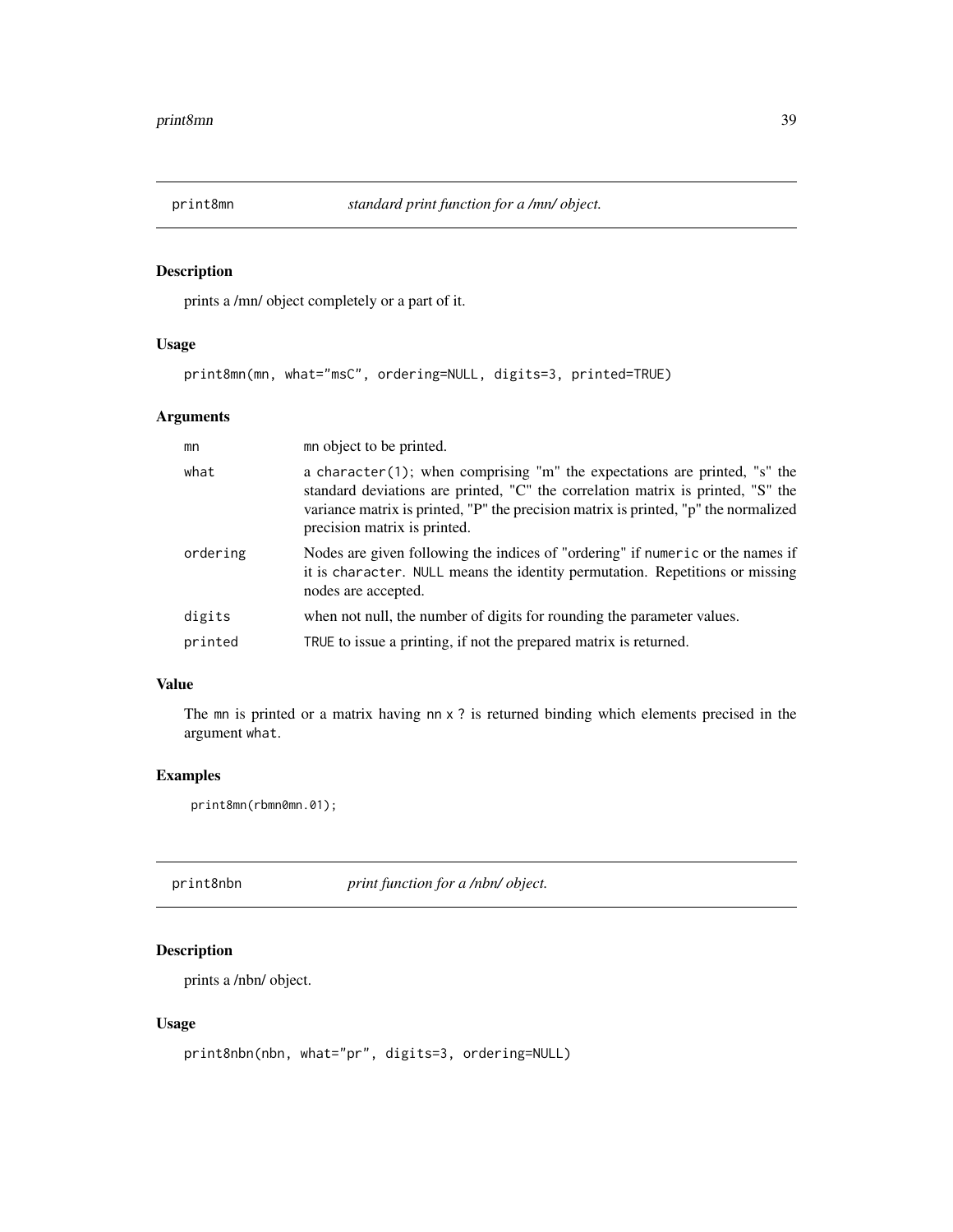### <span id="page-39-0"></span>Arguments

| nbn object to be printed.                                                                                                                                                                                              |
|------------------------------------------------------------------------------------------------------------------------------------------------------------------------------------------------------------------------|
| a character $(1)$ ; when comprising "p" the name of each node with its parents<br>are given, when comprising "r the formula regression of each node is given with<br>the node, when comprising "m" the model is given. |
| when not null, the number of digits for rounding.                                                                                                                                                                      |
| Nodes are given following the indices of "ordering" if numeric or the names if<br>it is character. NULL means the identity permutation. Repetitions or missing<br>nodes are accepted.                                  |
|                                                                                                                                                                                                                        |

### Value

Nothing but but nbn is printed.

### Examples

```
print8nbn(rbmn0nbn.01);
print8nbn(rbmn0nbn.03, "pm", order=1:2)
```
provided objects *Some examplifying structures*

#### Description

Small examples of adjacency matrices, /nbn/, /chain/, /gema/ and /mn/ objects.

#### Usage

```
rbmn0chain.01
rbmn0chain.02
rbmn0chain.03
rbmn0nbn.01
rbmn0nbn.02
rbmn0nbn.03
rbmn0nbn.04
rbmn0adja.01
rbmn0adja.02
rbmn0adja.03
rbmn0adja.04
rbmn0mn.01
rbmn0mn.02
rbmn0mn.03
rbmn0mn.04
rbmn0gema.01
rbmn0gema.02
rbmn0gema.03
rbmn0gema.04
```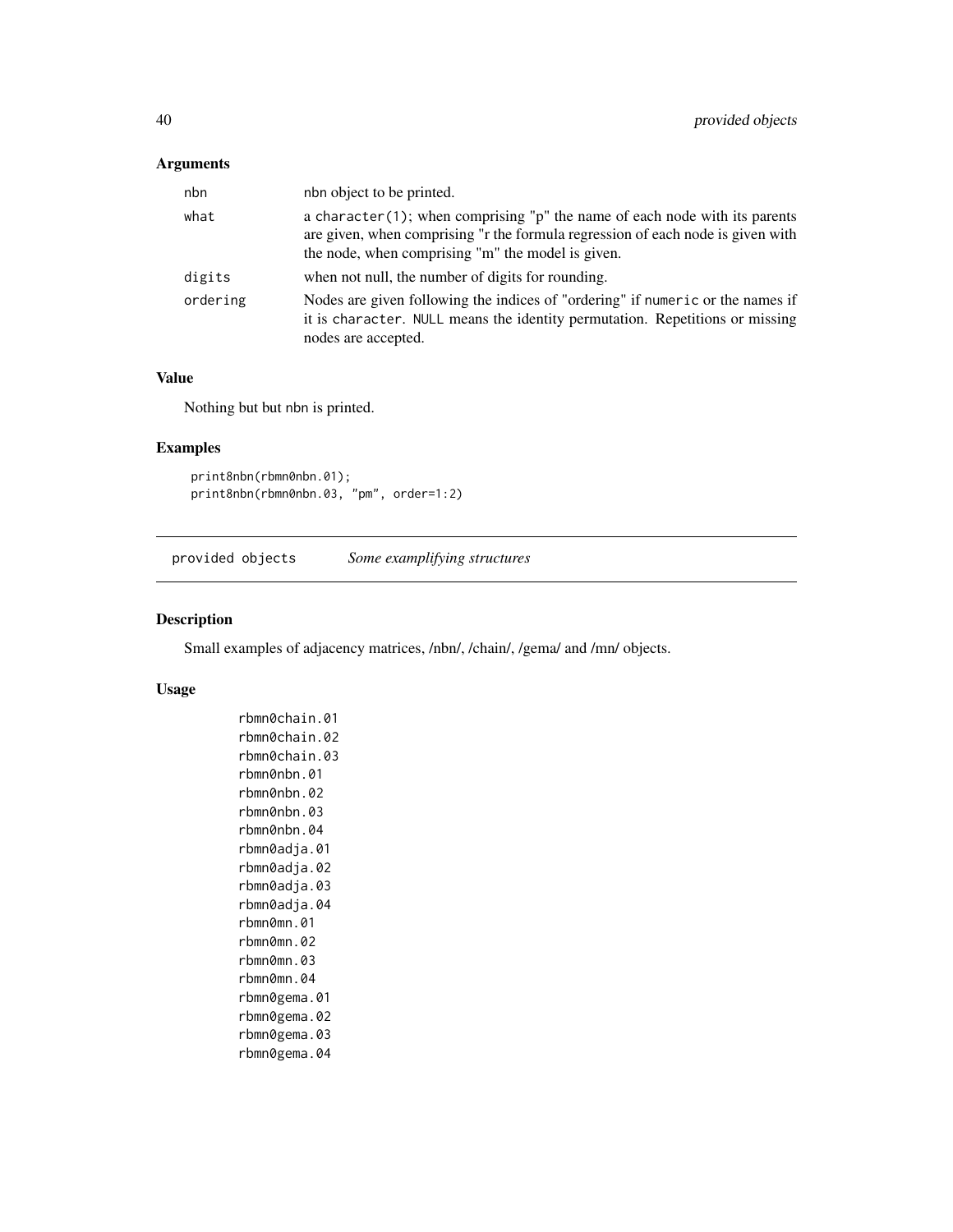### <span id="page-40-0"></span>reverse8chain 41

### Details

- rbmn0chain.\# objects are chain /nbn/ objects
- rbmn0nbn.\# objects are general /nbn/ objects
- rbmn0adja.\# objects are adjacency matrices
- rbmn0mn. \# objects are /mn/ distributions
- rbmn0gema. \# objects are /gema/ generating matrices

Every last numbers (\#) refer to the same Gaussian Bayesian networks.

### Author(s)

Jean-Baptiste Denis

reverse8chain *reverses the nodes of a chain*

### Description

returns the chain obtained after reversing its node order

### Usage

reverse8chain(chain)

### Arguments

chain The chain object to consider.

### Value

The resulting chain

### Examples

```
print8chain(rbmn0chain.02);
print8chain(reverse8chain(rbmn0chain.02));
```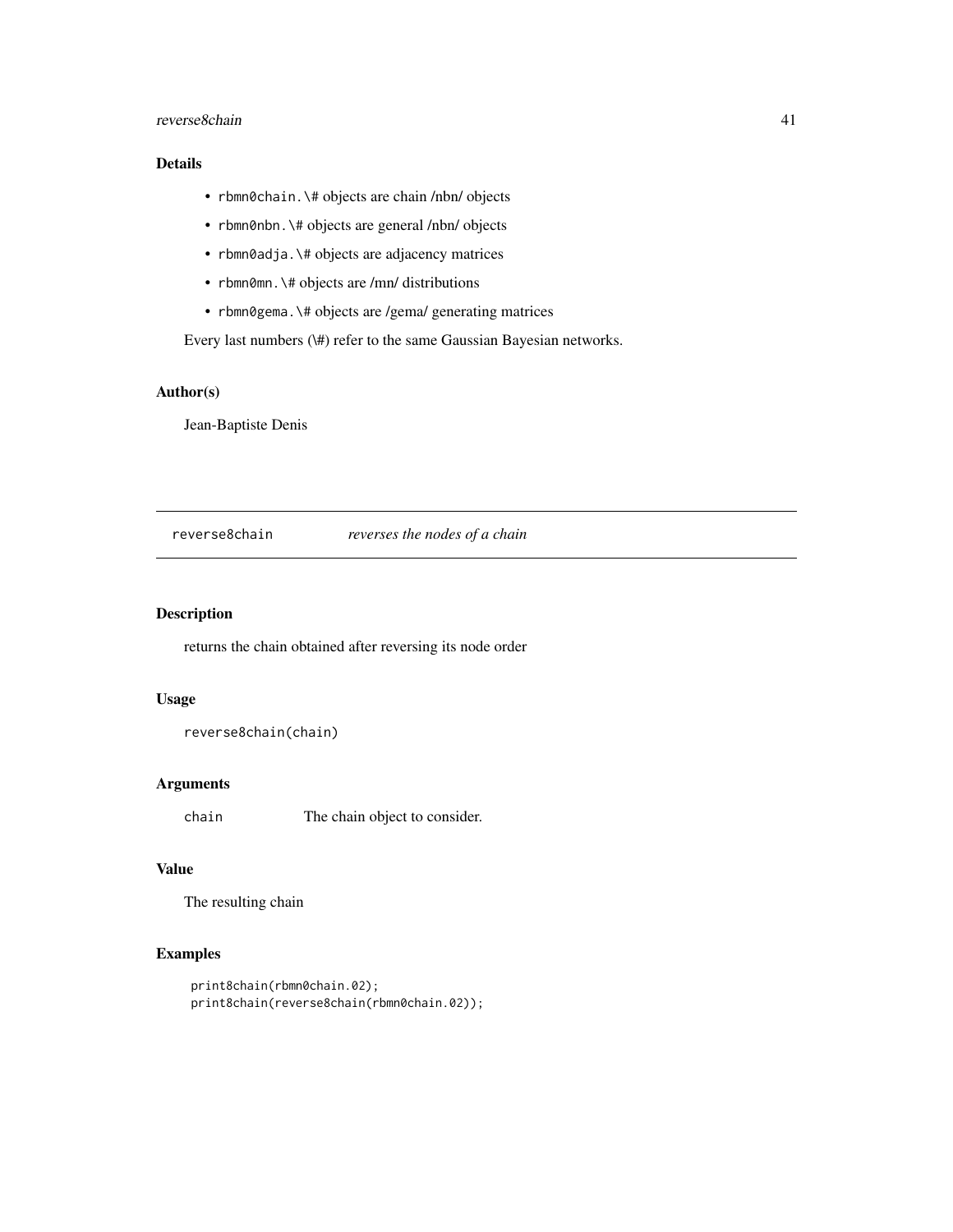<span id="page-41-0"></span>

Eliminates from the adjacency matrix (adja)all nodes not breaking the existing links. Important: the node order in adja must be topological.

### Usage

rm8nd4adja(adja, nodes)

### Arguments

| adja  | The relation matrix to be consider (same format as those provided by the func-<br>tion adja4nbn. Must be in topological order, roots first. |
|-------|---------------------------------------------------------------------------------------------------------------------------------------------|
| nodes | Numeric or character vector providing the node numbers to use for the genera-<br>tion of the subset.                                        |

### Details

When a node is removed, all its parents become parent of its children.

#### Value

The reduced adjacency matrix.

### Examples

```
rm8nd4adja(rbmn0adja.04, "1.1");
```
rm8nd4nbn *removes some nodes from a /nbn/*

### Description

returns a /nbn/ object deduced from an original /nbn/ by integrating on a given subset of nodes.

### Usage

```
rm8nd4nbn(nbn, nodes)
```
### Arguments

| nbn   | The nbn object to reduce.                                         |
|-------|-------------------------------------------------------------------|
| nodes | character or numeric vector giving the subset of nodes to remove. |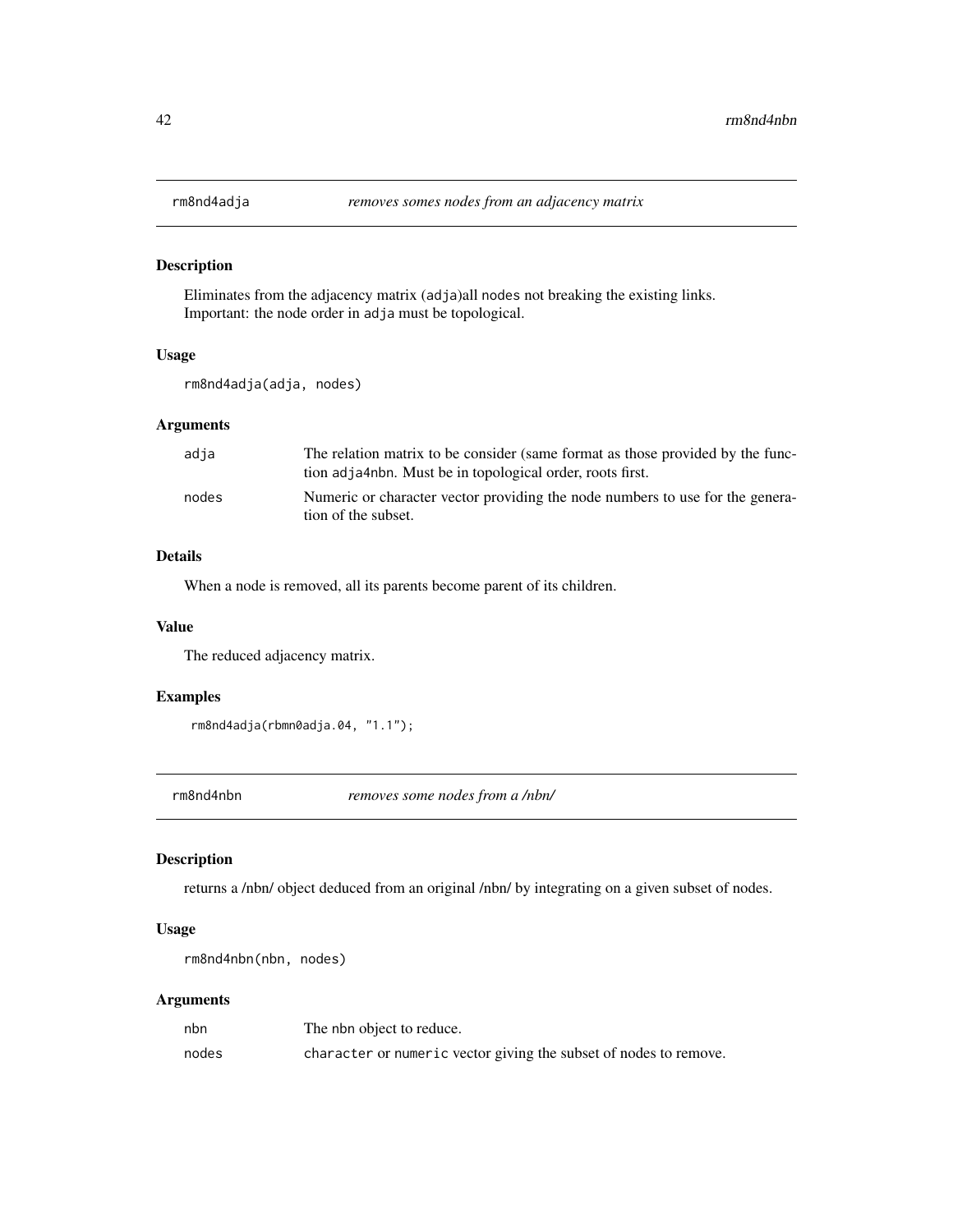#### <span id="page-42-0"></span>rmatrix4nbn 43

### Details

The transformation is made through the associated joint distributions for the probabilities and with the help of the function rm8nd4adja for the relationships.

### Value

The resulting nbn.

#### Examples

```
rm8nd4nbn(rbmn0nbn.04, "1.1");
```
rmatrix4nbn *regression matrix of a /nbn/*

### Description

returns a dimnamed matrix indicating with rho an arc from row to column nodes (0 everywhere else) where rho is the regression coefficient. Also conditional standard deviations can be introduced as diagonal elements but mu coefficient are lost... It is advisable to normalize the /nbn/ first.

#### Usage

rmatrix4nbn(nbn, stdev=TRUE)

#### Arguments

| nbn   | The initial nbn object.                                                     |
|-------|-----------------------------------------------------------------------------|
| stdev | Indicates if the standard deviations must placed in the diagonal positions. |

### Value

A dimnamed matrix

### Examples

```
rmatrix4nbn(rbmn0nbn.02);
(rmatrix4nbn(rbmn0nbn.02, FALSE)>0)*1;
```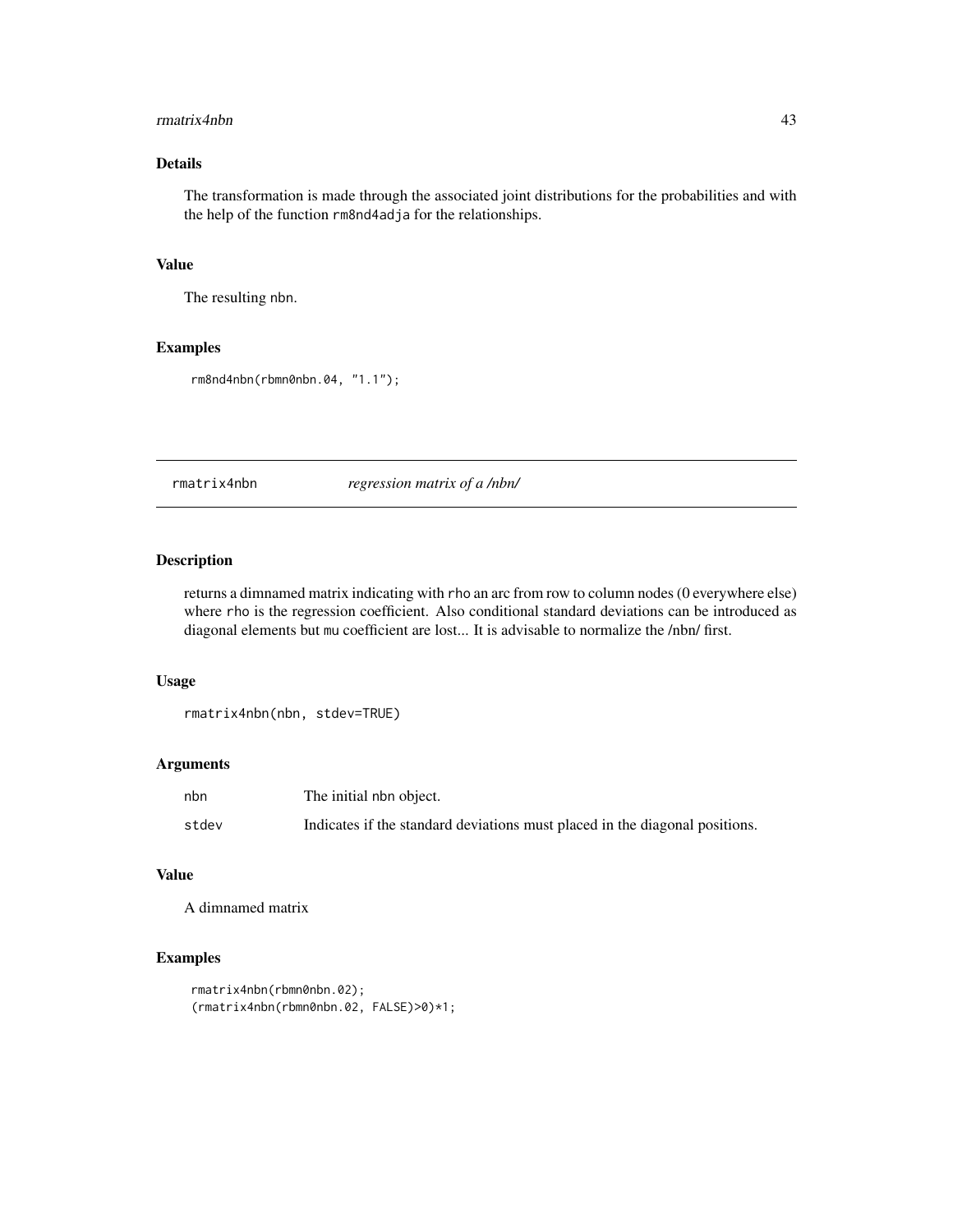<span id="page-43-0"></span>

returns a matrix of simulated values with the variable in columns and the simulations in rows.

#### Usage

```
simulate8gema(gema, nbs)
```
### Arguments

| gema | The gema object.                 |
|------|----------------------------------|
| nbs  | number of simulations to return. |

### Details

Just the application of the standard formula to a white noise. Variables names are taken from those of gema\$mu, when these does not exist, standard ones are provided.

#### Value

A matrix of size : nbs x length(gema\$mu)

### Examples

simulate8gema(rbmn0gema.01, 10);

simulate8gmn *simulates a multinormal vector with varying expectation*

### Description

returns a matrix of simulated values with the variable in columns and the simulations in rows.

#### Usage

```
simulate8gmn(loi, cova, nbs, tol=1e-7)
```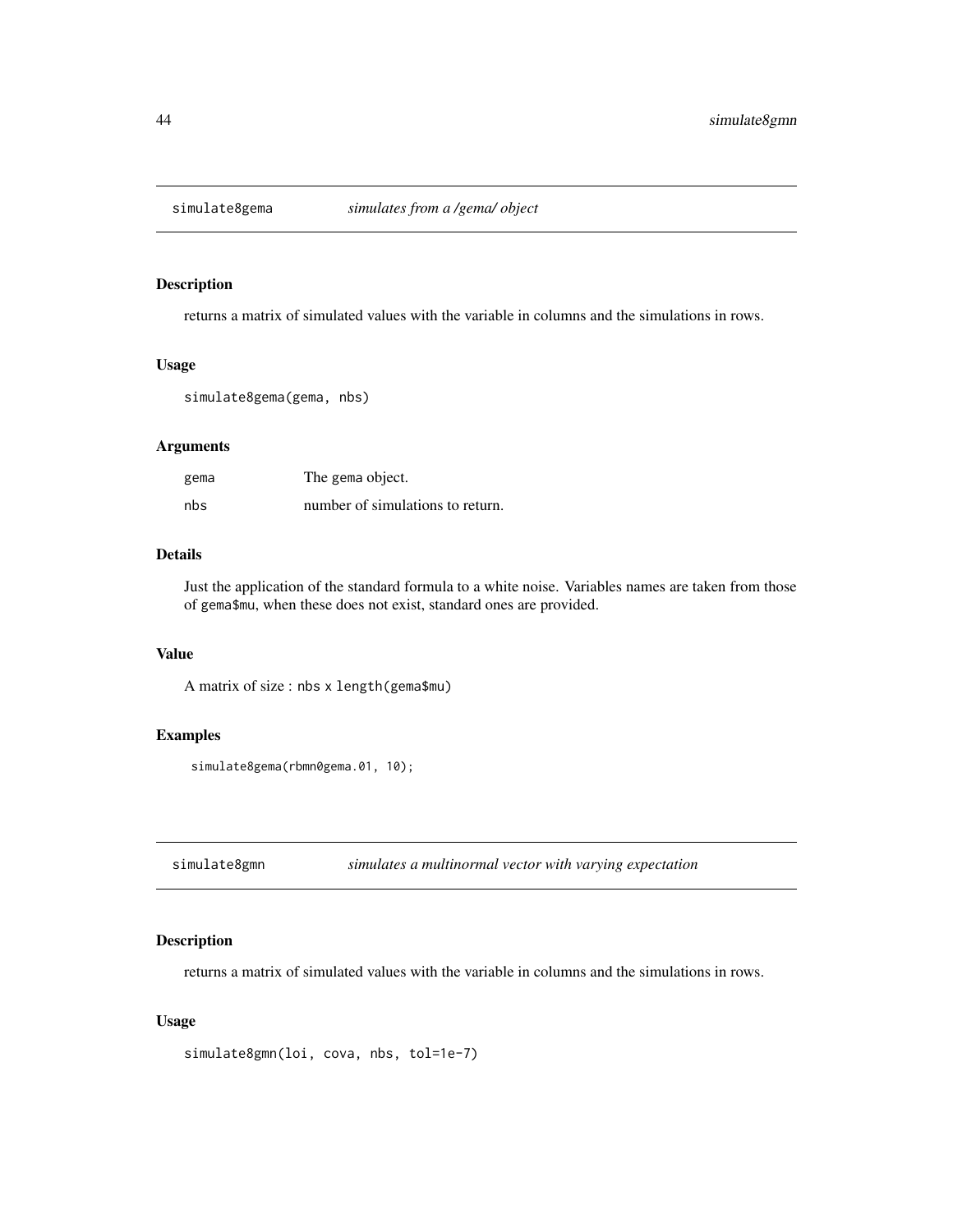### <span id="page-44-0"></span>simulate8mn 45

### Arguments

| loi  | list defining the distribution of the initial vector with $\mathfrak{Sm}$ u, its expectation, \$gamma,<br>its variance matrix and \$rho a matrix of regression coefficients for the covari-<br>ables modifying the expectation. |
|------|---------------------------------------------------------------------------------------------------------------------------------------------------------------------------------------------------------------------------------|
| cova | Values to give to the covariables. Must be a matrix with nbs rows and $ncol (loifrho)$<br>columns or a vector with not colours to be used for all simulations<br>(i.e to replace a matrix with identical rows                   |
| nbs  | number of simulations to return.                                                                                                                                                                                                |
| tol  | tolerance value to be transmitted to myrnorm.                                                                                                                                                                                   |

### Details

Just a call to the function simulate8mn, adding the terms to the expectation due to the regression...

#### Value

A matrix of size : nbs x length(loi\$mu)

### Examples

```
loi <- list(mu=c(D=2, E=4),
rho=matrix(1:6, 2, dimnames=list(LETTERS[4:5],
LETTERS[1:3])),
gamma=matrix(c(1, 1, 1, 2), 2));
cova <- matrix(runif(36), 12, dimnames=list(NULL, LETTERS[1:3]));
print(simulate8gmn(loi, cova, 12));
```
simulate8mn *simulates a multinormal vector*

#### Description

returns a matrix of simulated values with the variable in columns and the simulations in rows.

#### Usage

simulate8mn(mn, nbs, tol=1e-7)

### Arguments

| mn  | list defining the distribution of the initial vector with \$mu, its expectation, and<br>\$gamma, its variance matrix. |
|-----|-----------------------------------------------------------------------------------------------------------------------|
| nbs | number of simulations to return.                                                                                      |
| tol | tolerance value to be transmitted to myrnorm.                                                                         |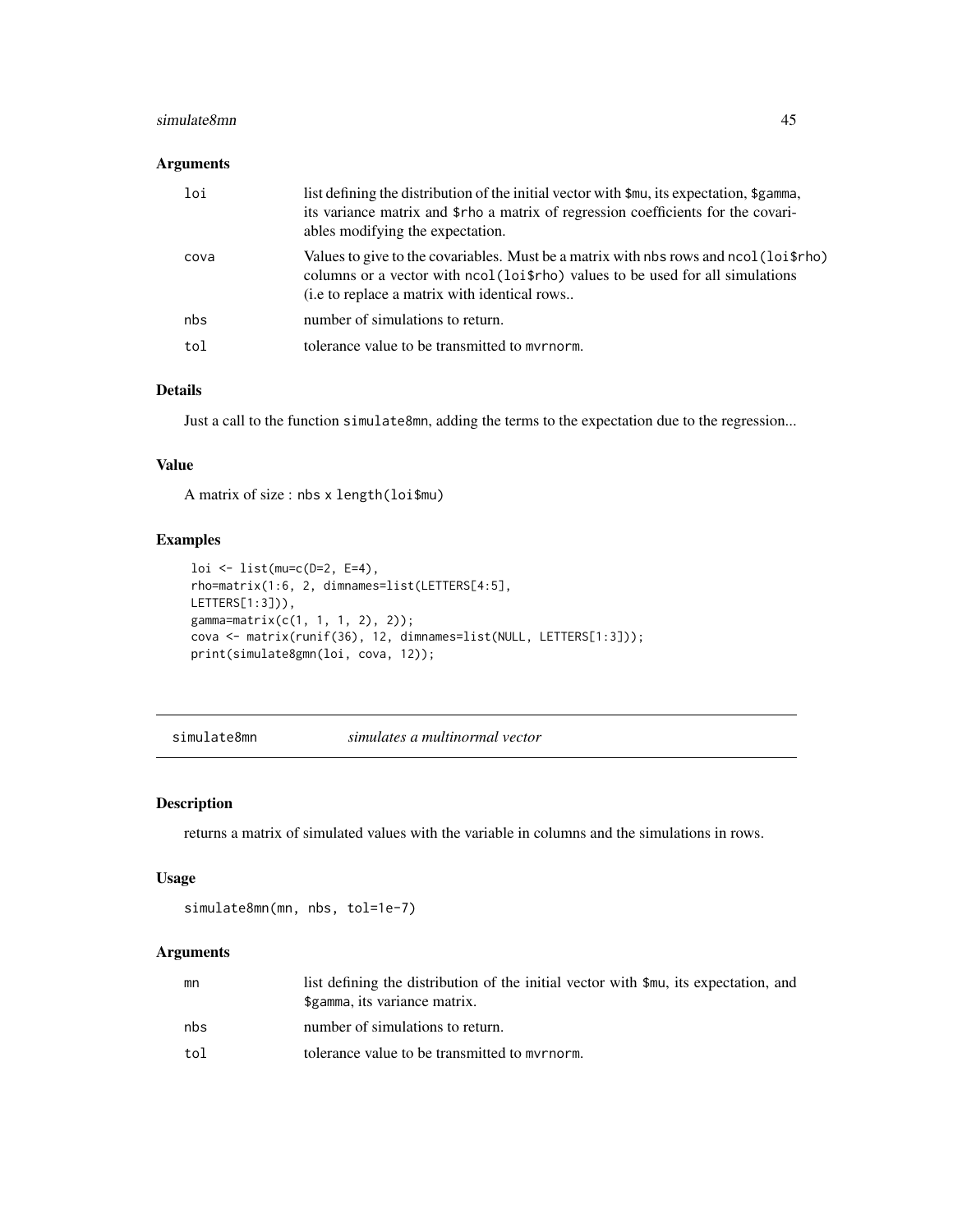### <span id="page-45-0"></span>Details

Just a call to the basic function mvrnorm. Names of the variables are taken from those of mn\$mu, when these does not exist, standard ones are provided.

#### Value

A matrix/data frame of size : nbs x length(mn\$mu)

### Examples

print(simulate8mn(rbmn0mn.01, 12));

simulate8nbn *simulates from a /nbn/ object*

### Description

returns a matrix of simulated values with the variable in columns and the simulations in rows.

#### Usage

simulate8nbn(nbn, nbs)

### Arguments

| nbn | The nbn object.                  |
|-----|----------------------------------|
| nbs | number of simulations to return. |

### Details

Just the sequential simulations of the nodes

### Value

A matrix of size : nbs x length(nbn)

#### Examples

simulate8nbn(rbmn0nbn.01, 10);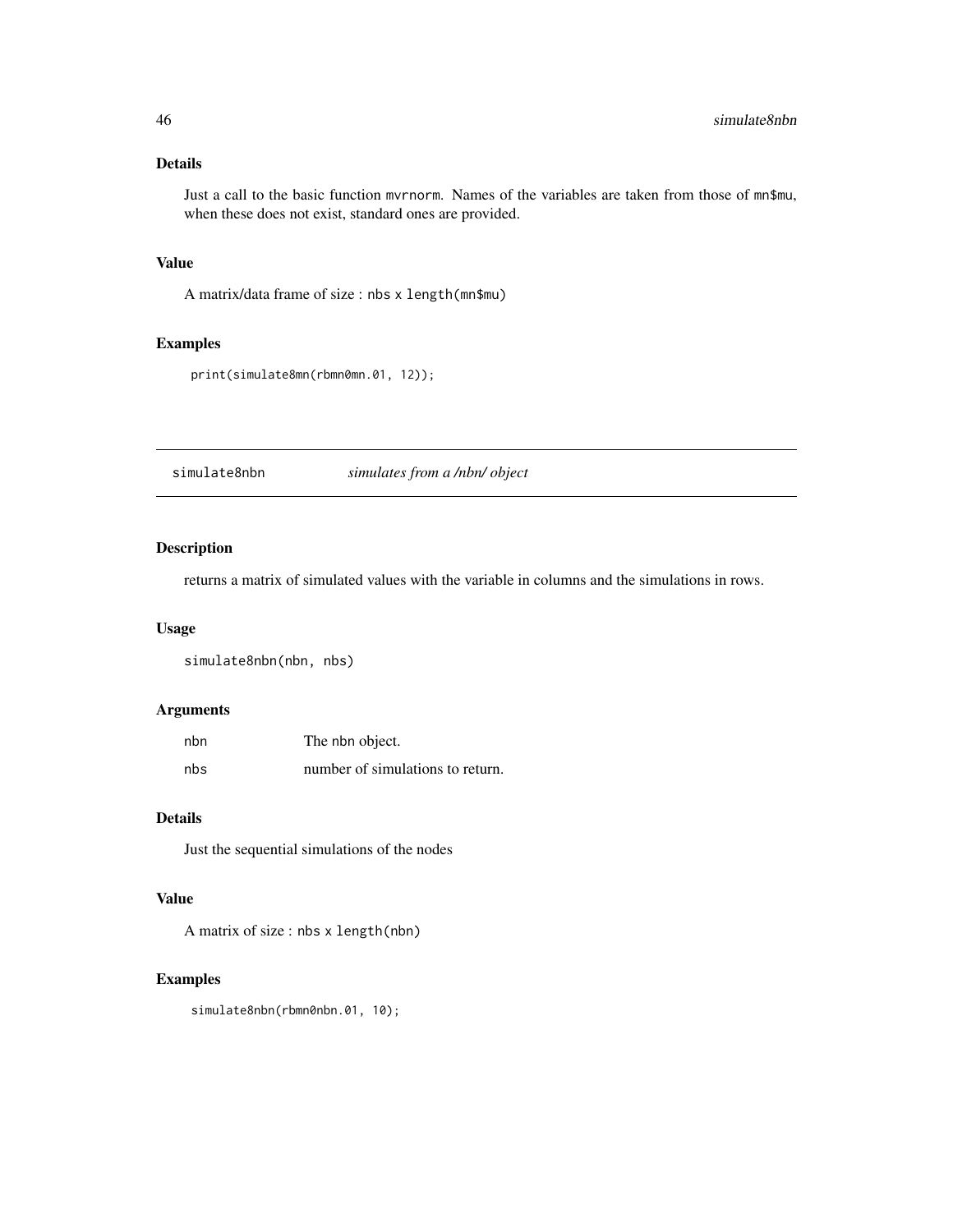<span id="page-46-0"></span>

From a chain object returns a named character precising the role of each node: "r" for root, "c" for collider, "t" for transmitter and "l" for leaf.

#### Usage

```
state4chain(chain)
```
### Arguments

chain the chain object to be considered.

### Value

a character of the states named with node names.

### Examples

```
state4chain(rbmn0chain.01);
state4chain(rbmn0chain.03);
```
string7dag4nbn *provides so-called string model of a /nbn/*

### Description

returns a character(1) describing the dag of the nbn under the string form.

### Usage

```
string7dag4nbn(nbn, sep=";")
```
### Arguments

| nbn | The nbn.                                                           |
|-----|--------------------------------------------------------------------|
| sep | Separation sign between parents after the conditioning sign $($ ]. |

### Value

A character(1).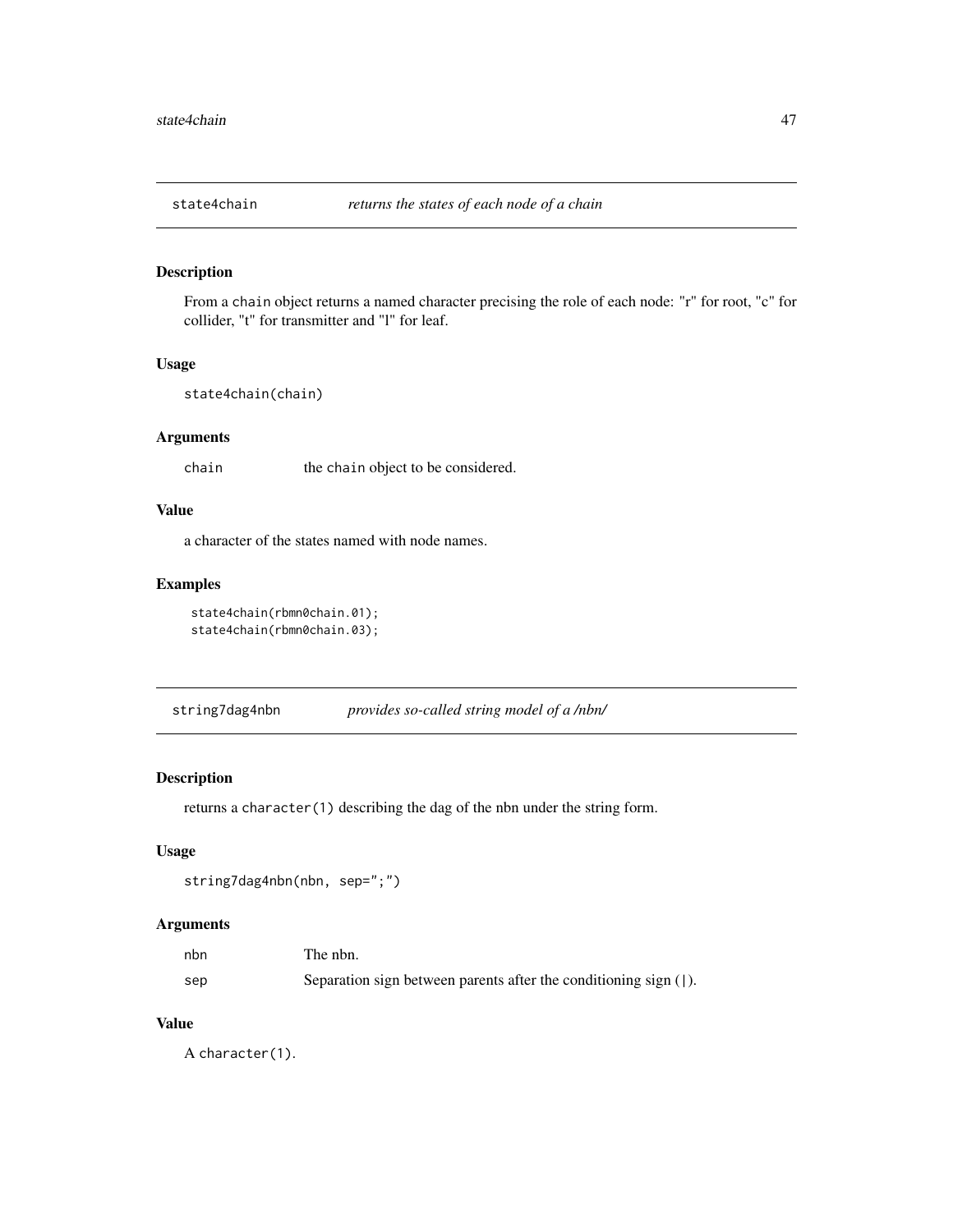### Examples

```
string7dag4nbn(rbmn0nbn.01);
string7dag4nbn(rbmn0nbn.04, sep=", ");
```
var2pre *returns the precision matrix from the variance*

### Description

returns the precision matrix from the variance preserving possible variable names

### Usage

var2pre(ma)

### Arguments

ma The variance matrix.

### Details

Non full rank matrices are accepted, a generalized inverse is returned and a warning is issued.

#### Value

The precision matrix

### Examples

```
var2pre(rbmn0mn.04$gamma);
```
<span id="page-47-0"></span>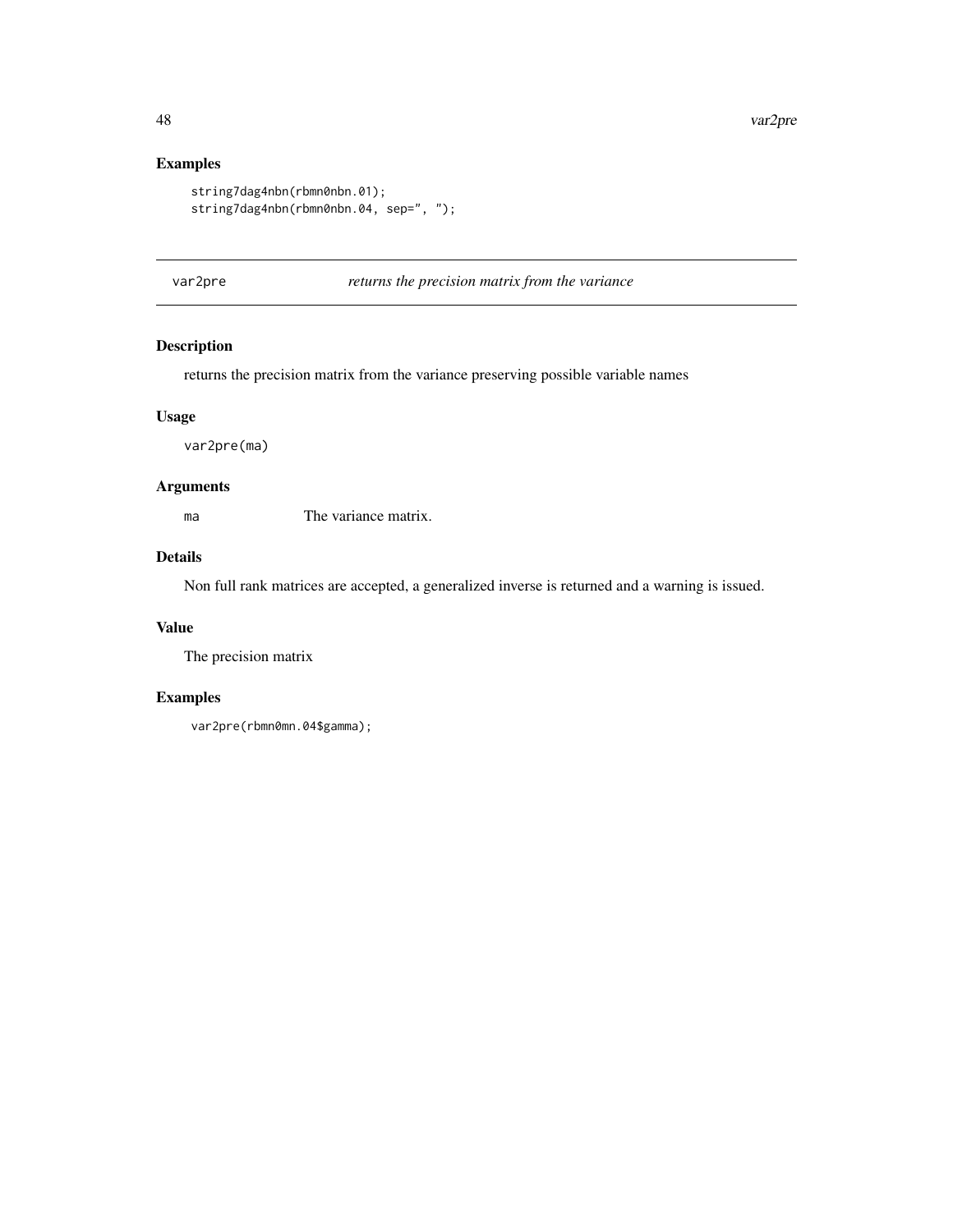# <span id="page-48-0"></span>Index

∗ PKEYWORDS rm8nd4adja , [42](#page-41-0) ∗ datasets body composition , [10](#page-9-0) ∗ examples provided objects , [40](#page-39-0) ∗ package rbmn-package , [3](#page-2-0) ∗ utilities rm8nd4adja , [42](#page-41-0) adja2arcs , [5](#page-4-0) adja2crossed, [6](#page-5-0) adja2nbn , [6](#page-5-0) adja4nbn , [7](#page-6-0) adja4three , [7](#page-6-0) arc7nb4nbn, [8](#page-7-0) arcs4nbn1nbn , [9](#page-8-0) bn2nbn , [9](#page-8-0) bnfit2nbn , [10](#page-9-0) boco *(*body composition *)* , [10](#page-9-0) body composition , [10](#page-9-0) chain2correlation , [11](#page-10-0) chain2gema , [12](#page-11-0) chain2mn , [13](#page-12-0) chain2nbn , [13](#page-12-0) chain2pre , [14](#page-13-0) chain4chain , [14](#page-13-0) check8chain , [15](#page-14-0) check8gema , [16](#page-15-0) check8nbn , [16](#page-15-0) condi4joint , [17](#page-16-0) cor4var , [18](#page-17-0) crossed4nbn1nbn , [19](#page-18-0) dev4mn , [20](#page-19-0) diff8nbn , [20](#page-19-0)

estimate8constrainednbn , [21](#page-20-0)

estimate8nbn , [22](#page-21-0) gema2mn , [23](#page-22-0) gema2nbn , [23](#page-22-0) generate8chain , [24](#page-23-0) generate8nbn , [25](#page-24-0) inout4chain , [26](#page-25-0) is8nbn8chain , [26](#page-25-0) marginal4chain, [27](#page-26-0) mn2gema, [27](#page-26-0) mn4joint1condi,2<mark>8</mark> nb8bn , [29](#page-28-0) nbn2bnfit , [30](#page-29-0) nbn2chain , [30](#page-29-0) nbn2gema , [31](#page-30-0) nbn2mn , [31](#page-30-0) nbn2nbn , [32](#page-31-0) nbn2rr , [33](#page-32-0) nbn4nbn , [33](#page-32-0) nbn4rmatrix , [34](#page-33-0) normalize8nbn , [35](#page-34-0) order4chain , [35](#page-34-0) order4gema , [36](#page-35-0) order4nbn , [37](#page-36-0) print8chain , [37](#page-36-0) print8gema , [38](#page-37-0) print8mn , [39](#page-38-0) print8nbn , [39](#page-38-0) provided objects , [40](#page-39-0) rbmn *(*rbmn-package *)* , [3](#page-2-0) rbmn-package , [3](#page-2-0) rbmn0adja.01 *(*provided objects *)* , [40](#page-39-0) rbmn0adja.02 *(*provided objects *)* , [40](#page-39-0) rbmn0adja.03 *(*provided objects *)* , [40](#page-39-0) rbmn0adja.04 *(*provided objects *)* , [40](#page-39-0)